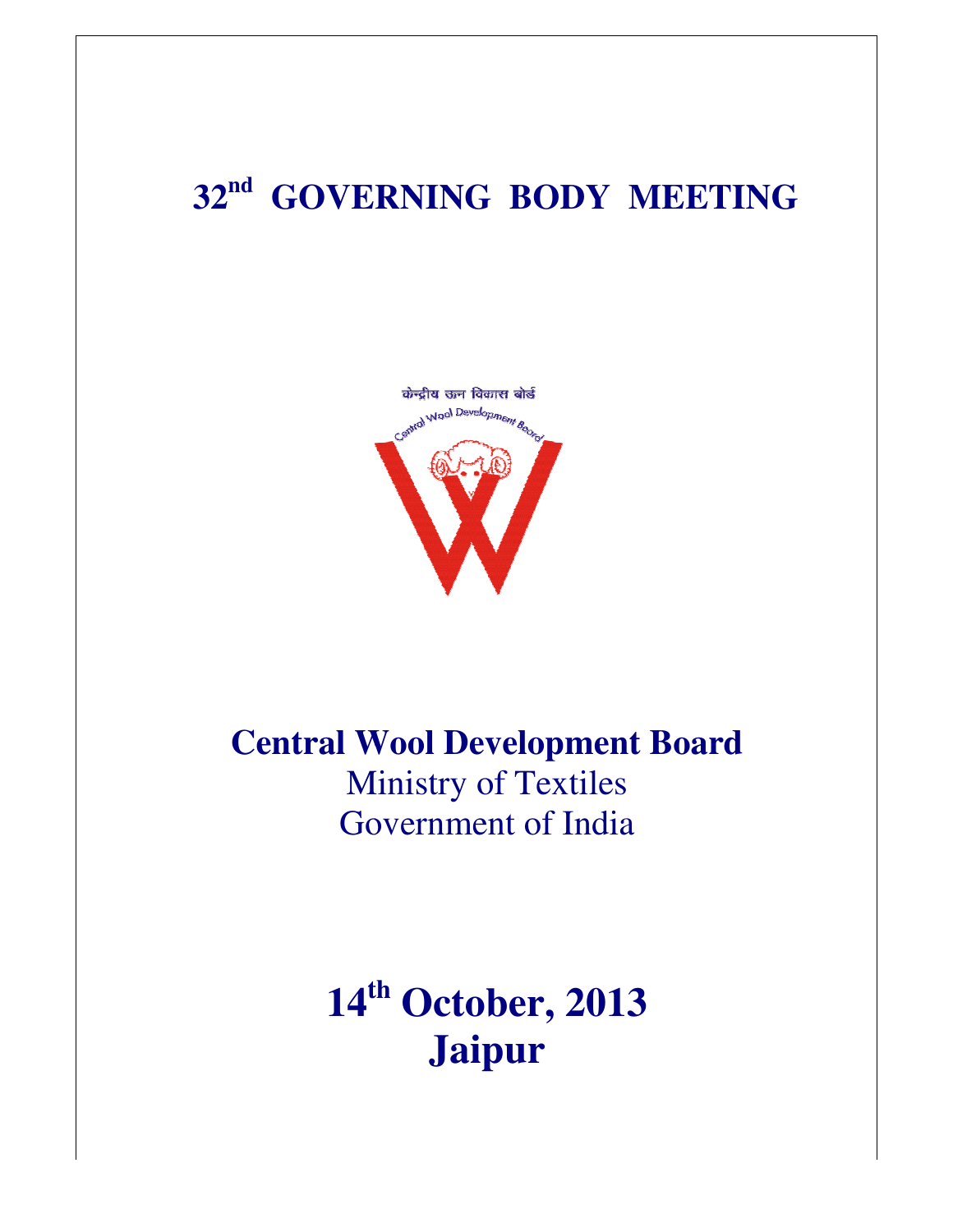## **AGENDA POINTS FOR 32nd GOVERNING BODY MEETING OF CENTRAL WOOL DEVELOPMENT BOARD TO BE HELD ON 14-10-2013 AT JAIPUR.**

| SN             | Agenda item                                                                                                                                                                        | Page<br>No.    |
|----------------|------------------------------------------------------------------------------------------------------------------------------------------------------------------------------------|----------------|
| $\mathbf{1}$   | Confirmation of minutes of the last meeting of Governing Body of<br>the CWDB.                                                                                                      | 2              |
| $\overline{2}$ | Action Taken Report on the decisions of the last meeting of Board.                                                                                                                 | $\overline{2}$ |
| 3              | Discussion & approval of B.E. & R.E. of Annual Plan 2013-14 and<br>progress made by the Board during current financial year.                                                       | $\overline{4}$ |
| $\overline{4}$ | To note decisions of the $41st$ and $42nd$ meetings of the Executive<br>Committee of the CWDB.                                                                                     | 6              |
| 5              | To apprise physical and financial achievements under implementation<br>of Annual Plan 2012-13 and approve Annual Report and Audited<br>Accounts of the Board for the year 2012-13. | 10             |
| 6.             | Restructuring of CWDB by surrendering some posts and creation<br>against these surrendered posts.                                                                                  | 12             |
| 7.             | Discussion and approval for establishment of a 'Carpet Weaving<br>Training Centre' at Jaipur.                                                                                      | 16             |
| 8.             | Proposal for continuing the services of staff working on contract as<br>Master Trainer, Textile Engineers & and others.                                                            | 18             |
|                | Any other item with the permission of the Chair.                                                                                                                                   |                |

## List of Annexure

| Annexure No. | Page No.  |
|--------------|-----------|
|              | $19 - 25$ |
| Н            | $26 - 29$ |
| Ш            | $30 - 35$ |
| IV           | $36 - 51$ |
|              | $52 - 82$ |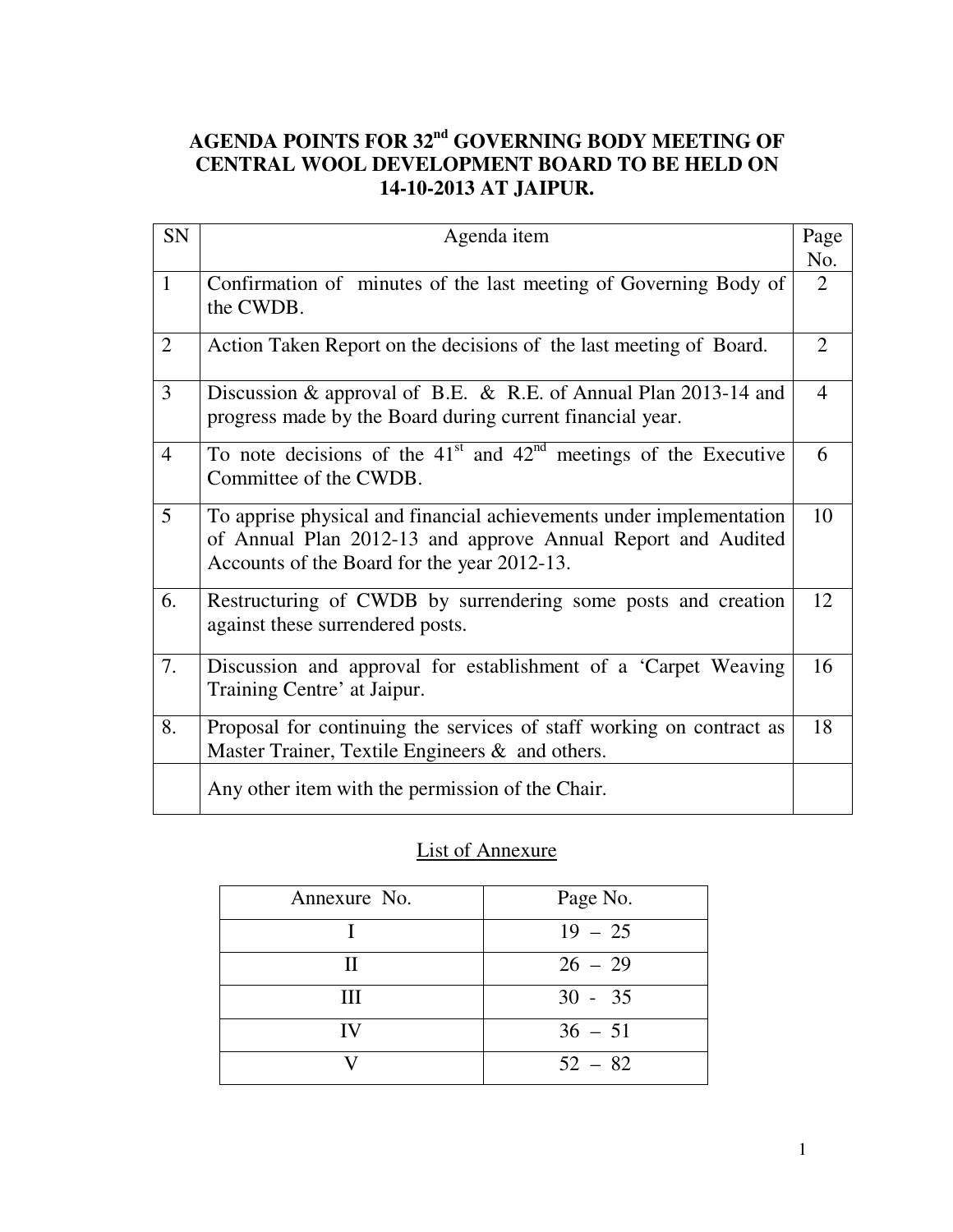## **AGENDA ITEM FOR 32nd GOVERNING BODY MEETING OF CWDB TO BE HELD ON 14TH OCT.,2013 AT JAIPUR.**

## **1. CONFIRMATION OF MINUTES OF THE LAST MEETING OF THE GOVERNING BODY OF THE C.W.D.B.**

The  $31<sup>st</sup>$  Meeting of the Governing Body of the CWDB was held on  $4<sup>th</sup>$  Jan, 2013 in Udyog Bhawan, New Delhi. Copy of minutes of the meeting is enclosed as **Annexure-I** for perusal (Page no. 19 to 25) . Minutes were circulated to all members in Jan.,2013 and were placed on CWDB websites also**.** Since no comment was received from any member, the same may be confirmed.

## **2. ACTION TAKEN REPORT ON THE DECISIONS OF LAST MEETING OF THE BOARD.**

A statement showing Action Taken Report on the decisions of the  $31<sup>st</sup>$ meeting of Governing Body of the CWDB held on 4-01-2013, is as under:

| SN           | Decisions                             | <b>Action Plan</b>                                                       |
|--------------|---------------------------------------|--------------------------------------------------------------------------|
| $\mathbf{1}$ |                                       | To explore the possibility for The Board had published advertisements in |
|              | $\sigma$<br>Board's<br>implementation | all North Eastern States newspapers to invite                            |
|              | schemes in NE region during XII       | suitable project proposals. Letters have been                            |
|              | Plan period.                          | written to all State govts. of NE region also.                           |
|              |                                       | The Board has also made provision to                                     |
|              |                                       | organise two Woollen Expos in the NE                                     |
|              |                                       | region with the help of Indian Chamber of                                |
|              |                                       | Commerce, Guwahati.                                                      |
|              |                                       | To utilize the funds allocated for North East                            |
|              |                                       | region, it has also been decided to organize                             |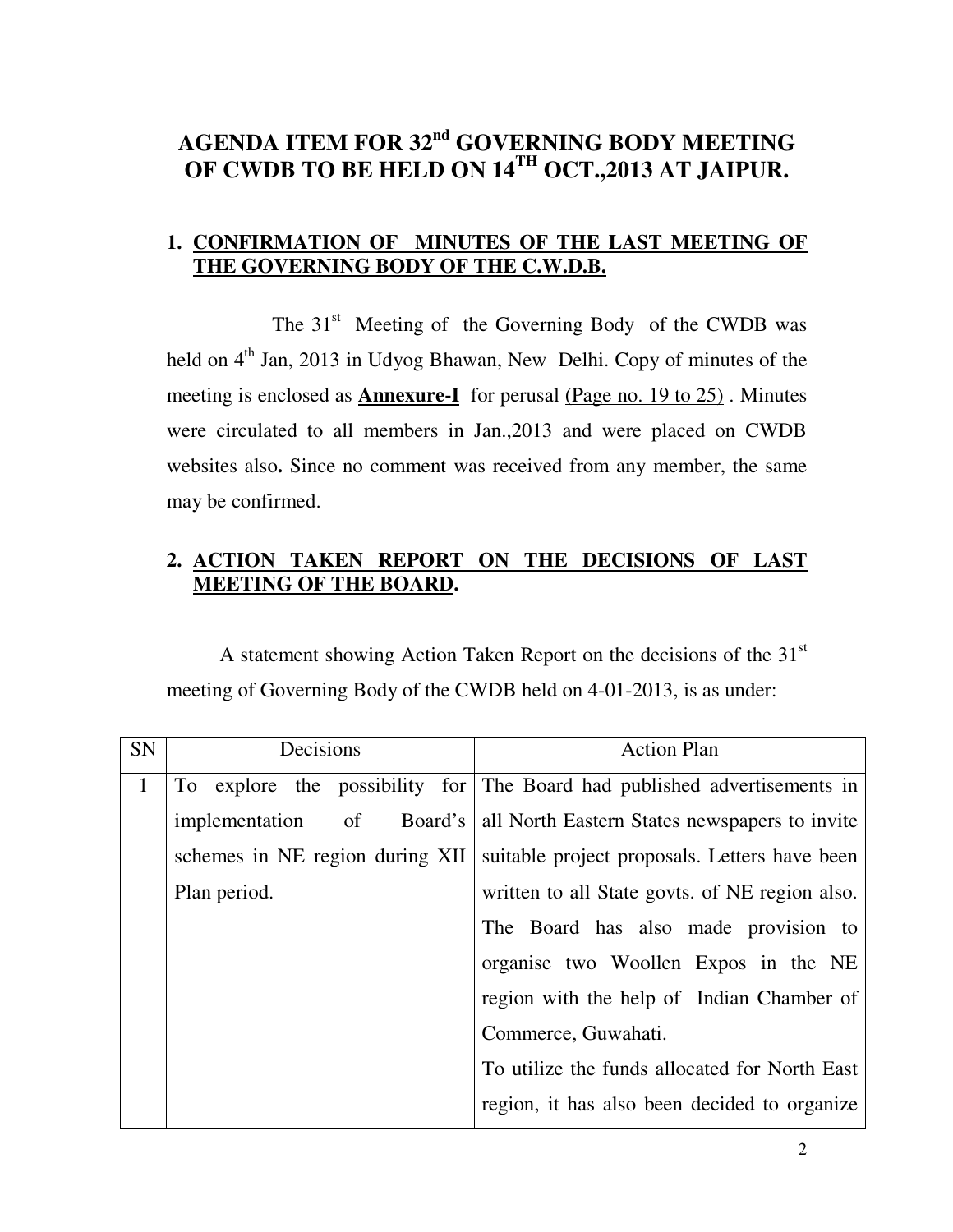|                |                                       | Seminars/ Workshops in some of the North                                           |
|----------------|---------------------------------------|------------------------------------------------------------------------------------|
|                |                                       | Eastern States capital to explore possibility                                      |
|                |                                       | for implementing Angora project/ training                                          |
|                |                                       | programmes with Govt. Departments.                                                 |
| $\overline{2}$ |                                       | To impart training in Namda The CSWRI submitted training programme                 |
|                |                                       | Designing at Tonk district of proposal for short term training courses in          |
|                |                                       | Rajasthan by the Central Sheep $\&$ woollen products manufacturing<br>and          |
|                | Research<br>Wool                      | Institute, designing. The same project has<br>been                                 |
|                |                                       | (CSWRI), Avikanagar (District   approved in 42 <sup>nd</sup> Executive Committee   |
|                | Tonk), Rajasthan.                     | meeting for providing training to 40 resource                                      |
|                |                                       | persons.                                                                           |
| 3              |                                       | Up-gradation of existing Wool Matter was discussed in $41st$<br>& $42^{\text{nd}}$ |
|                | by<br>Testing<br>Centre, Bikaner      | meetings of Executive Committee<br>and                                             |
|                | installing latest instruments<br>to   | Committee approved the instruments for                                             |
|                | measure the                           | fibre length and installation at Bikaner Lab as identified by                      |
|                | diameter (Almeter and OFDA).          | WRA except 'Optical Fibre Diameter                                                 |
|                |                                       | Analysis (OFDA)' and suggested to replace                                          |
|                |                                       | it by procuring another indigenous equipment                                       |
|                |                                       | with approx. cost of Rs. 5 to 6 lakh due to                                        |
|                |                                       | paucity/limitation of available funds under                                        |
|                |                                       | $12th$ Plan scheme of CWDB.                                                        |
| $\overline{4}$ | of<br>Establishment<br>$\mathbf{a}$   | Carpet The matter have been placed as a separate                                   |
|                | Weaving Training Centre at Jaipur     | agenda items for approval.                                                         |
|                | by hiring a suitable building to      |                                                                                    |
|                | help carpet manufacturing units       |                                                                                    |
|                | and availability of skilled labourers |                                                                                    |
|                | under HRD & Promotiona Activity       |                                                                                    |
|                | scheme of CWDB.                       |                                                                                    |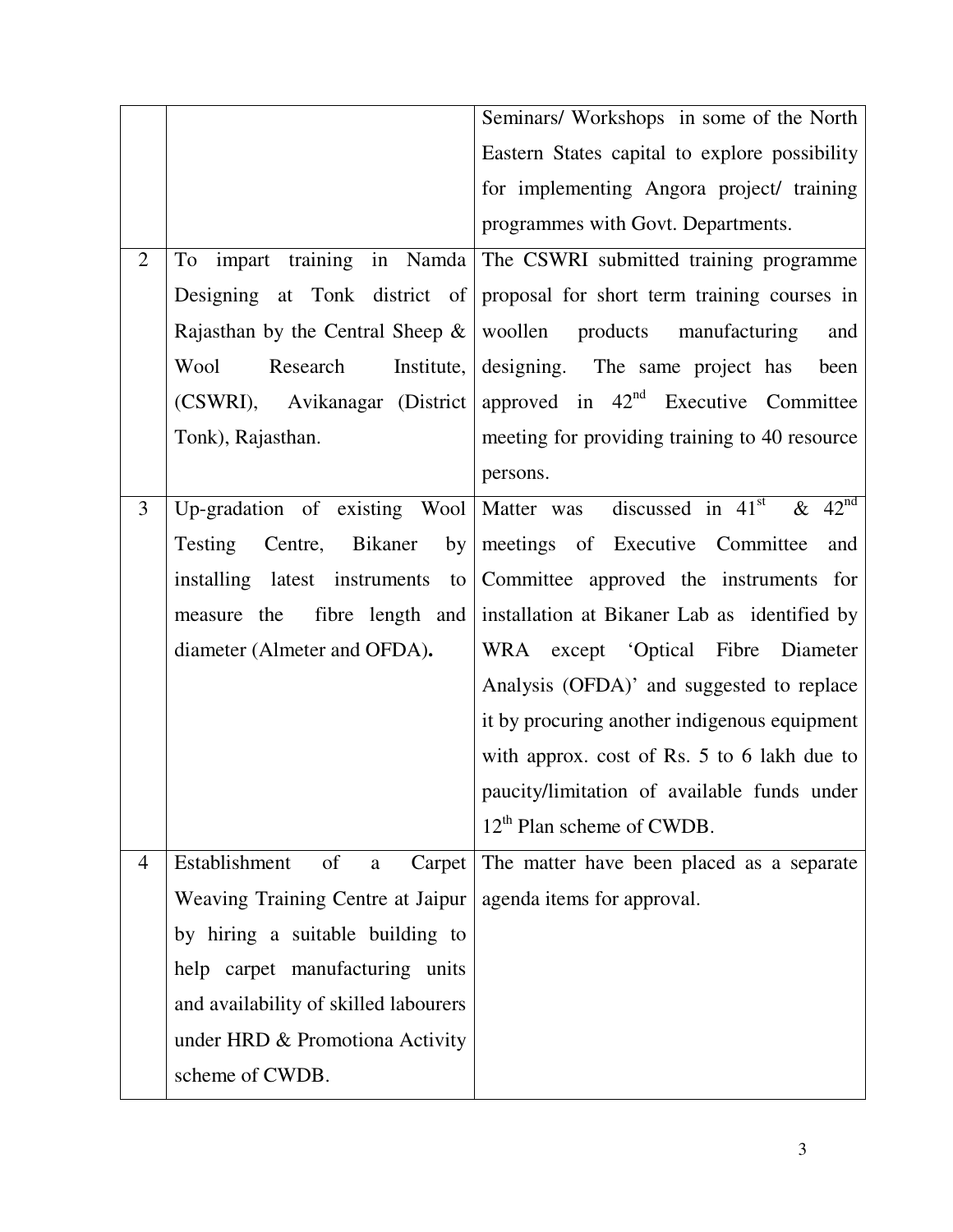## **3. DISCUSSION & APPROVAL OF B.E. & R.E. OF ANNUAL PLAN 2013-14 & PROGRESS MADE BY THE BOARD DURING CURRENT FINANCIAL YEAR.**

 For current financial year 2013-14, the MOT has allocated Rs. 20 Crore under Plan fund to implement different schemes under development of Wool Sector and released Rs. 10.0 Crore as  $1<sup>st</sup> \& 2<sup>nd</sup>$  instalments to the CWDB. The MOT has also allocated Rs. 2 Crore under Non-Plan head for establishment and other administrative expenditure of the Board and already released Rs. 1 crore for  $1^{st}$  &  $2^{nd}$  quarters. The Board has utilized Rs. 10.47 Crore under Plan head and also fully utilized Non-Plan fund upto  $27<sup>th</sup>$ September 2013.

 During implementation of Annual Plan 2013-14, it has been observed that the funds allocated under some schemes could not be utilized fully whereas more funds would be require under HRD & Promotional Activity programme specially for upgradation of three Wool Testing Laboratories. The MOT has directed to upgrade three existing Wool Testing Laboratories at Bikaner (Rajasthan), Kullu (H.P.) and Thane of WRA by end of Sept.,2013. Accordingly, it is required to revise the Budget Estimates of FY 2013-14 by reallocating/transferring sufficient funds from one scheme to another scheme within total financial allocation of Rs. 20 Crore.

 As above, scheme-wise B.E. & R.E. and Achievement made by Board under implementation of Annual Plan 2013-14 upto  $27<sup>th</sup>$  Sept., 2013 is as under :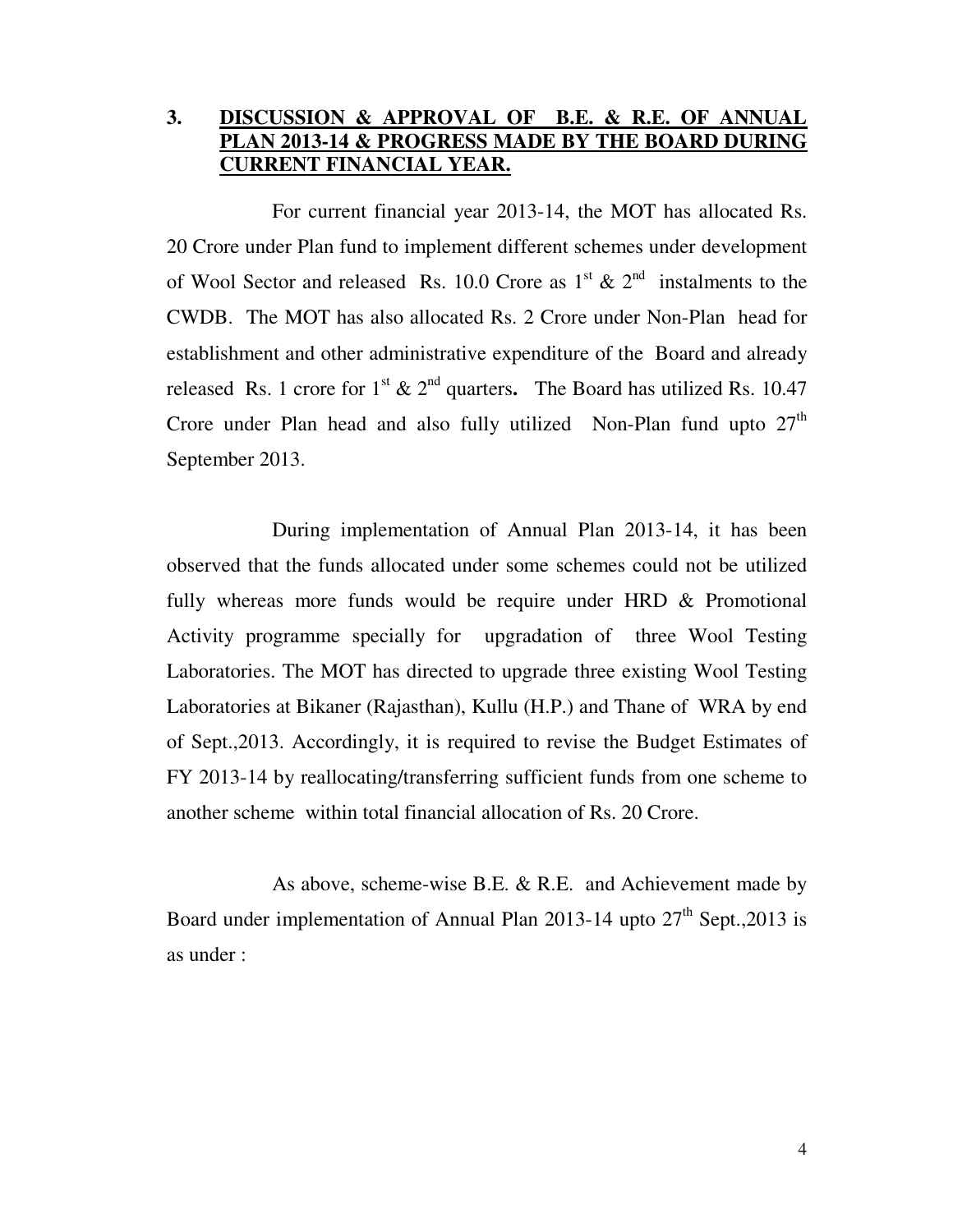|                 |                                                                                   |                                                                    | <b>Budget Estimates</b><br>(B.E.)              |                      | <b>Revised Estimates</b><br>(R.E.)                                       |               | <b>Achievements</b><br>$(upto 27-09-2013)$                           |               |
|-----------------|-----------------------------------------------------------------------------------|--------------------------------------------------------------------|------------------------------------------------|----------------------|--------------------------------------------------------------------------|---------------|----------------------------------------------------------------------|---------------|
| SN <sub>N</sub> | <b>Name of Scheme</b>                                                             | Unit                                                               | <b>Physical</b>                                | <b>Finan</b><br>cial | Physical                                                                 | Fina<br>ncial | <b>Physical</b>                                                      | Finan<br>cial |
| $\mathbf I$     | <b>Integrated Wool Improvement &amp;</b><br><b>Development Programme (IWIDP)</b>  |                                                                    |                                                |                      |                                                                          |               |                                                                      |               |
| $\mathbf{A}$    | Sheep & Wool<br>Improvement<br><b>Scheme (SWIS)</b>                               | No. of<br>sheep &<br>Feed<br><b>Supplement</b><br>(FS)             | 18.15 lakh<br>sheep, FS<br>to 75,000<br>sheep  | 6.90                 | 18.15 lakh<br>sheep, FS to<br>75,000<br>sheep                            | 5.50          | 11.15<br>lakh<br>sheep,<br>FS to<br>75,000<br>sheep                  | 2.63          |
| B               | Pashmina Wool<br><b>Development</b><br><b>Scheme</b>                              | No. of<br>Pashmina<br>& Feed<br><b>Supplement</b><br>(FS)          | 2 lakh<br>pashmina<br>FS to<br>40,000<br>goats | 9.00                 | 2 lakh<br>pashmina<br>goats, FS<br>to 40,000<br>goats                    | 6.25          | 2 lakh<br>pashmin<br>a & FS<br>to 40,000<br>goats                    | 3.48          |
| $\mathbf C$     | <b>Angora Wool</b><br><b>Development</b><br><b>Scheme</b>                         | No. of<br>angora<br>rabbits                                        | 1000<br>angora<br>rabbits                      | 0.50                 | 1000<br>angora<br>rabbits                                                | 0.28          | $\mathbf{0}$                                                         | 0.00          |
| D               | <b>Human Resource</b><br>Development &<br><b>Promotional</b><br><b>Activities</b> | Promotiona<br>l Activities,<br>training,<br>Woollen<br><b>Expo</b> | 200<br>Trainees,<br>7 Expos                    | 2.10                 | 200<br>Trainees,<br>11 Expos $\&$<br>3 Labs<br>upgradatio<br>$\mathbf n$ | 6.47          | 148<br><b>Trainees</b><br>& 3<br>Labs up-<br>gradatio<br>$\mathbf n$ | 3.56          |
| $\mathbf{I}$    | <b>Quality Processing of Wool</b>                                                 |                                                                    |                                                |                      |                                                                          |               |                                                                      |               |
| A               | <b>CFC</b> for<br><b>Integrated Wool</b><br>Processing<br><b>Facilities</b>       | Common<br><b>Facility</b><br><b>Centre</b><br>(CFC)                | 1 CFC                                          | 0.50                 | 1 CFC                                                                    | 0.50          | ä,                                                                   | 0.36          |
| III             | <b>Social Security Scheme</b>                                                     |                                                                    |                                                |                      |                                                                          |               |                                                                      |               |
| $\mathbf{A}$    | <b>Sheep Breeders</b><br><b>Insurance Scheme</b>                                  | No. of<br>sheep<br>breeders                                        | 25,000<br>shepherds                            | 0.50                 | 20,000<br>shepherds                                                      | 0.00          | 1,500                                                                | $\mathbf{0}$  |
| B               | <b>Sheep Insurance</b><br><b>Scheme</b>                                           | No. of<br>sheep                                                    | 1,00,000<br>sheep                              | 0.50                 | 1,00,000<br>sheep                                                        | 1.00          | $\blacksquare$                                                       | 0.44          |
|                 | <b>Grand Total</b>                                                                |                                                                    |                                                | 20                   |                                                                          | 20            |                                                                      | 10.47         |

 Scheme-wise detailed physical and financial targets and achievements made by the Board under implementation of Annual Plan 2013-14 upto  $27<sup>th</sup>$ Sept., 2013 is enclosed at **Annexure II** for discussion and approval. (Page no. 26 to 29 ).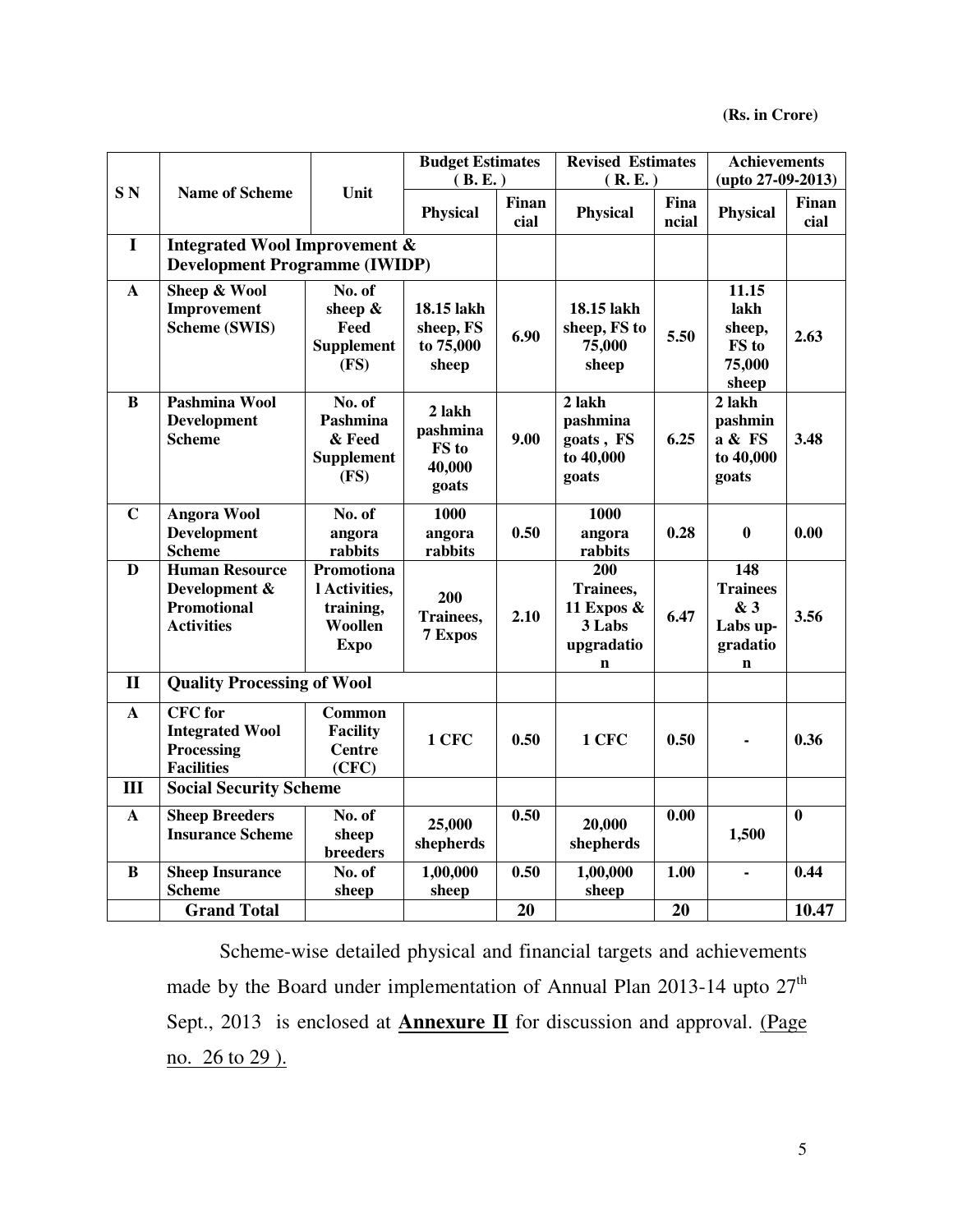## **4. TO NOTE DECISIONS OF THE 41ST AND 42ND MEETINGS OF EXECUTIVE COMMITTEE OF THE CWDB.**

The 41<sup>st</sup> meeting of Executive Committee of the CWDB was held on 15<sup>th</sup> March,2013 under the chairpersonship of Mrs. Sunaina Tomar, Joint Secretary, MOT & Vice Chairperson, CWDB. The  $42<sup>nd</sup>$  meeting of the Executive Committee was held on  $11<sup>th</sup>$  July, 2013 under the chairpersonship of Mrs. Monika S. Garg, Joint Secretary, MOT & VC, CWDB.

Following projects were approved by  $41<sup>st</sup> \& 42<sup>nd</sup>$  Executive Committee

|                |                                     |            |                  | (RS. 111 IAKN) |
|----------------|-------------------------------------|------------|------------------|----------------|
| SN             | Name of Implementing agency         | No.<br>of  | Grant            | Grant released |
|                |                                     | sheep      | Sanctioned       | 2013-14 upto   |
|                |                                     | (Physical) | 2013-14<br>(upto | Sept., 2013    |
|                |                                     |            | Sept., 2013)     |                |
| $\overline{1}$ | Maharashtra Mendhi Va Sheli Vikas   | 2 lakh     | 71               | 71.00          |
|                | Mahamandal Ltd., Pune               | sheep      |                  |                |
| $\overline{2}$ | Animal Husbandry Deptt., Govt. of   | 2 lakh     | 111              | 23.00          |
|                | U.P., Lucknow                       | sheep      |                  |                |
| $\overline{3}$ | Hill<br>Ladakh<br>Autonomous        | 1.15 lakh  | 88.20            | 44.10          |
|                | Development Council, Leh            | sheep      |                  |                |
| $\overline{4}$ | Ladakh<br>Hill<br><b>Autonomous</b> | 2 lakh     | 90               | 45.00          |
|                | Development Council, Kargil         | sheep      |                  |                |
| 5              | A.P. State Sheep & Goat Deve.       | 2 lakh     | 32.50            | 32.50          |
|                | Coop. Fed., Govt.of A.P., Hyderabad | sheep      |                  |                |
| 6              | H.P. State Wool Procurement<br>$\&$ | 4 lakh     | 92               | 46.0           |
|                | Marketing Fed. Ltd., Shimla         | sheep      |                  |                |
|                |                                     |            |                  |                |

## **I. Scheme : Sheep & Wool Improvement Scheme (SWIS)**

Component : 'Revolving Fund' to strengthen existing State Govt. Wool Marketing Fed./Boards for raw wool marketing and to provide remunerative returns to wool growers.

| <b>SN</b> | Name of agency                           | Total Revolving   Funds approved |                                   |
|-----------|------------------------------------------|----------------------------------|-----------------------------------|
|           |                                          | Fund demanded                    |                                   |
| A         | Autonomous Hill   Rs. 450 lakh<br>Ladakh |                                  | Rs. 50 lakhs in current financial |
|           | Development Council, Leh                 |                                  | year 2013-14.                     |
|           |                                          |                                  |                                   |
| B         | Sheep $\&$ Goat   Rs. 21 lakhs<br>A.P.   |                                  | Rs. 10 lakh for procurement of    |
|           | Development Coop. Fed. Ltd.,             |                                  | Deccani wool in the State.        |
|           | Govt. of AP, Hyderabad                   |                                  |                                   |

 $\mathbf{r}$  in a large set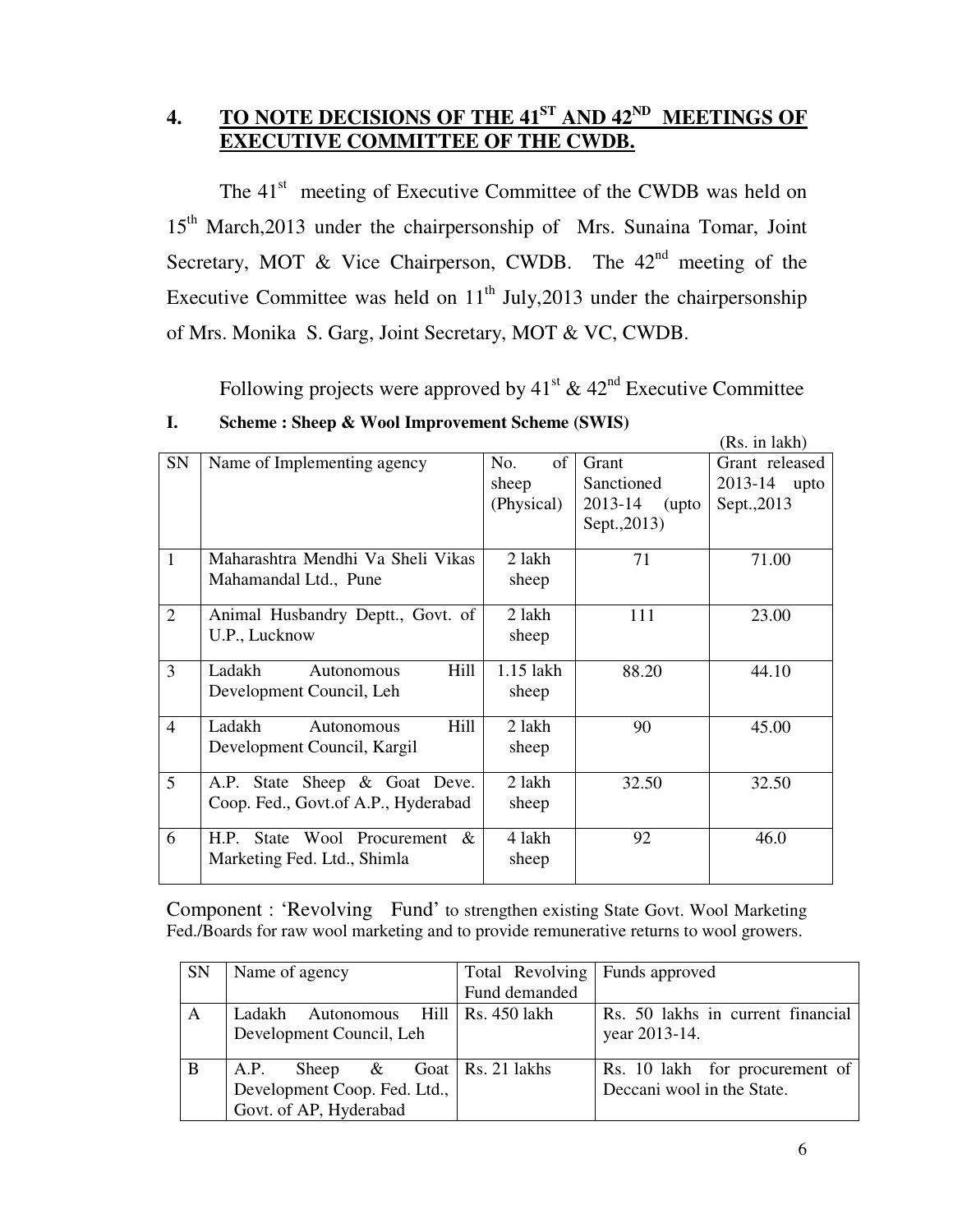|                |                         |                            |             | (Rs. in lakh)                     |
|----------------|-------------------------|----------------------------|-------------|-----------------------------------|
| <b>SN</b>      | Name of Implementing    | Physical target            | Grant       | Grant released in                 |
|                | agency                  |                            | sanctioned  | 1 <sup>st</sup><br>$2013 - 14$ as |
|                |                         |                            | for 2013-14 | installment<br>upto               |
|                |                         |                            |             | Sept., 2013                       |
| $\mathbf{1}$   | Ladakh<br>Autonomous    | 1.95 lakh pashmina goats   | 367.435     | 318.72                            |
|                | Hill<br>Development     | and 700 famileis           |             |                                   |
|                | Council, Leh            |                            |             |                                   |
|                |                         |                            |             |                                   |
| $\overline{2}$ | Ladakh<br>Autonomous    | 5,000 pashmina goats and   | 232.565     | 29.28                             |
|                | Hill<br>Development     | 100 famileis               |             |                                   |
|                | Council, Kargil         |                            |             |                                   |
|                |                         |                            |             |                                   |
| 3.             | Sher-e-Kashmir          | R&D project for 'Expansion | 40          |                                   |
|                | of<br>University        | of Pashmina Goat Rearing   |             |                                   |
|                | Agricultural<br>Science | Area in Non-Traditional    |             |                                   |
|                | Technology,<br>and      | Area of Kargil'            |             |                                   |
|                | Srinagar.               |                            |             |                                   |
|                |                         | <b>TOTAL</b>               | 640         | 348                               |
|                |                         |                            |             |                                   |

## **II. Scheme : Pashmina Wool Development Scheme:**

#### **III. Scheme : Angora Wool Development Scheme**

|    |                           |                          |               | (Rs. in lakh)                 |
|----|---------------------------|--------------------------|---------------|-------------------------------|
| SN | Name of Implementing      | Physical target          | Sanctioned    | Grant already                 |
|    | agency                    |                          | for<br>amount | sanctioned as 1 <sup>st</sup> |
|    |                           |                          | 2013-14       | instalment for                |
|    |                           |                          |               | FY 2013-14                    |
| 1  | Central Sheep & Wool      | Establishment of Mini    | Rs. 23.661    | Rs. 11.83 lakh                |
|    | <b>Research Institute</b> | Angora Rabbit Farm to    | lakh          |                               |
|    | (NTRS) Kullu, H.P.        | cover 600 rabbits. (3)   |               |                               |
|    |                           | projects, 30 families)   |               |                               |
| 2  | H.P. State Wool Coop.     | Establishment of Mini    | Rs. 15.774    | Rs. 7.887 lakh                |
|    | Wool Procurement &        | Angora Rabbit Farm to    | lakh          |                               |
|    | Marketing Fed. Ltd.,      | cover 400 rabbits. (2)   |               |                               |
|    | Shimla.                   | projects, 20 families)   |               |                               |
| 3  | H.P. State Wool Coop.     | One Integrated Angora    | Rs. 4.906     | Rs. 2.453 lakh                |
|    | Wool Procurement &        | Rabbit<br>Germplasm      | lakh          |                               |
|    | Marketing Fed. Ltd.,      | Center to benefit 100    |               |                               |
|    | Shimla.                   | rabbits                  |               |                               |
| 4  | H.P. State Wool Coop.     | Establishment of<br>one  | Rs. 12.54     | Rs. 6.27 lakh                 |
|    | Wool Procurement &        | Training Centre to train | lakh          |                               |
|    | Marketing Fed. Ltd.,      | 40 persons in a year     |               |                               |
|    | Shimla.                   |                          |               |                               |
|    |                           |                          | Rs. 56.881    | <b>Rs. 28.44 lakh</b>         |
|    |                           |                          | lakh          |                               |

## **IV. Human Resource Development & Promotional activities:**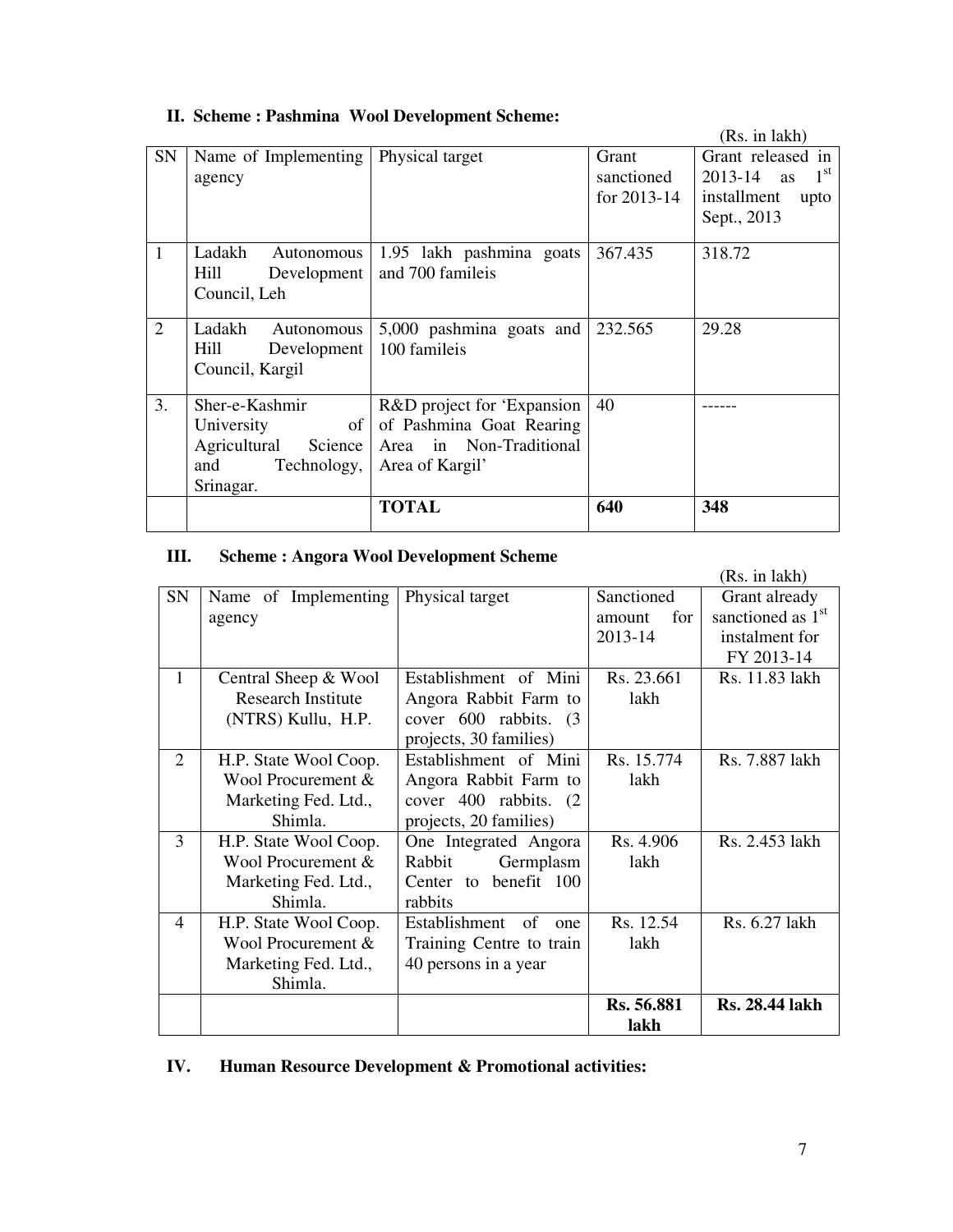a) The Executive Committee approved upgradation of following three existing laboratories of CWDB & WRA within total allocated budget of Rs.  $600$  lakh as per  $12<sup>th</sup>$  Plan proposal :

| <b>SN</b>      | Laboratory          | Purpose                                                   | Financial       | Funds                     |
|----------------|---------------------|-----------------------------------------------------------|-----------------|---------------------------|
|                |                     |                                                           | provision       | released                  |
|                |                     |                                                           | (approx.)       | upto                      |
|                |                     |                                                           |                 | Sept., 2013               |
| $\mathbf{1}$   | Wool Testing Centre | with<br>Upgradation                                       | Rs. 128.27 lakh | Rs.<br>64.13              |
|                | of CWDB at Bikaner  | consultation<br>etc.                                      |                 | lakh                      |
|                | (Rai.)              | charges                                                   |                 |                           |
| 2              | Wool Testing Centre | with<br>Upgradation                                       | Rs. 31.50 lakh  | 15.75<br>R <sub>s</sub> . |
|                | of CWDB at Kullu    | consultation<br>etc.                                      |                 | lakh                      |
|                | (H.P.)              | charges                                                   |                 |                           |
| $\overline{3}$ | Textile<br>Testing  | To develop the WRA as   Rs. 440 lakh                      |                 | Rs. 220 lakh              |
|                | Laboratory of WRA   | 'Centre of Excellence                                     |                 |                           |
|                |                     | for Wool'                                                 |                 |                           |
|                |                     | <b>Total</b> financial provision under $12th$ Plan scheme | Rs. 600 lakh    | Rs. 300 lakh              |

b) Name of Scheme: Woollen Expos under HRD & Promotional Activities (Exhibition-cum-sale of woollen products)

|  | i). By organizing independent Woolen Expo @ Rs. 16.00 Lakhs per Expo |  |  |
|--|----------------------------------------------------------------------|--|--|
|--|----------------------------------------------------------------------|--|--|

| S              | Name of Implementing           | Type of expo   | Place           | Date/Period                                            |
|----------------|--------------------------------|----------------|-----------------|--------------------------------------------------------|
| N              | Agency                         | with cost      |                 |                                                        |
|                | Gujarat Sheep and              | Independent    | At Ahmedabad    | $\overline{21}$ <sup>st</sup> to 30 <sup>th</sup> Dec- |
|                | <b>Development Corporation</b> | Expo Rs.       | Haat, Vastrapur | 2013                                                   |
|                | Limited, Government of         | 16.00 Lakhs    |                 |                                                        |
|                | Gujarat Gandhinagar            |                |                 |                                                        |
| $\overline{2}$ | H.P. State Cooperative Wool    | Independent    | Chandigarh      | Dec-2013                                               |
|                | Procurement & Marketing        | Expo Rs.       |                 |                                                        |
|                | Fedration Ltd, Govt. of H.P.,  | 16.00 Lakhs    |                 |                                                        |
|                | Shimla-                        |                |                 |                                                        |
| $\mathfrak{Z}$ | Indian Chamber of Commerce,    | 2 Independent  | Guwahati &      | November &                                             |
|                | Guwahati                       | Expo total Rs. | Shillong        | December                                               |
|                |                                | 32.00 Lakhs    |                 |                                                        |

#### **ii ) By hiring Stalls in reputed Exhibition (Hire Stall in reputed fairs)**

| S | Name of Implementing Agency   | <b>Demand Amounts</b> | Place       | Date/Period            |
|---|-------------------------------|-----------------------|-------------|------------------------|
| N |                               |                       |             |                        |
|   | West Zone Cultural Centre,    | 50 Stalls on hiring   | Shilgram,   | 21-30                  |
|   | Ministry of Cultural, Govt of | <b>basis</b>          | Udaipur.    | December-              |
|   | India, Udaipur. (Rajasthan)   | @15,000/-Per          |             | 2013                   |
|   |                               | Stall)                |             | $(10 \text{ Days})$    |
| 2 | Maharasthra Mandhi Va Sheli   | By hiring stalls      | Kisan Agri  | $13^{th}$ to $17^{th}$ |
|   | VIkas Mahamandal Limited,     | with maximum          | Trade Fair, | Dec-2013               |
|   | Pune-411016                   | provision of Rs.      | Pune        | $(5 \text{ Days})$     |
|   |                               | $15,000$ - per stall  |             |                        |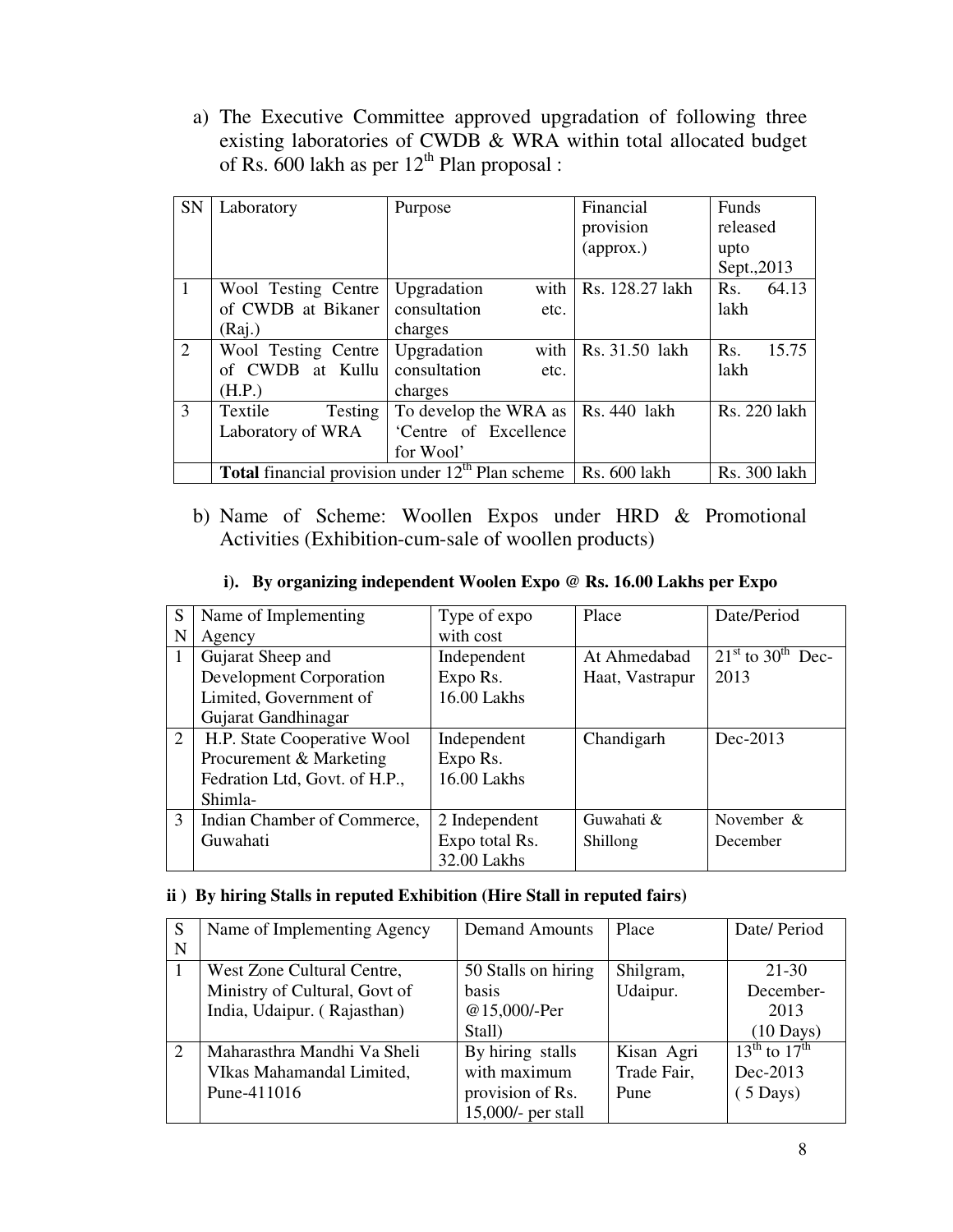| $\overline{3}$ | Udham Prothsan Sansthan,           | Proposed 100        | Rawan Ka         | $3^{\text{rd}}$ to $12^{\text{th}}$<br>Jan |
|----------------|------------------------------------|---------------------|------------------|--------------------------------------------|
|                | District Industrial Centre,        | Stalls on hiring    | Chabutara,       | $-2014$                                    |
|                | Govt. of Rajasthan Jodhpur. (Raj)  | basis in reputed    | Jadhpur          |                                            |
|                |                                    | fair                |                  |                                            |
| $\overline{4}$ | Office of the Development          | 27 Stalls on hiring | Food Plaza,      | $20-30$                                    |
|                | Commissioner (handicraft), MOT     | <b>basis</b>        | Dilli Haat,      | November-                                  |
|                | New Delhi                          |                     | New Delhi        | 2013                                       |
| 5              | The National Small Industries      | Rent of 25 Stall    | Pragati          | 14-27                                      |
|                | Corporation Ltd (A Government      | Rs. 10500/- per     | Maidan, New      | November-                                  |
|                | of India Enterprise) "NSCE         | Sqmt of 6 sqm       | <b>Delhi</b>     | 2013                                       |
|                | Bhawan" New Delhi-110020           | $each + S.T.$ etc.  | "Techmart        |                                            |
|                |                                    | Total amount        | India-2013"      |                                            |
|                |                                    | 17,97,872/-         |                  |                                            |
| 6              | Prasad Loayokar, Director, Art     | 20 Stalls on hiring | $15th$ Lokotsav- | $10^{\text{th}}$ to $19^{\text{th}}$       |
|                | and Culture, Directorate of Art of | basis @ 10,000/-    | 2014             | January-2014                               |
|                | Culture, Govt. of Goa, Panaji,     | per Stall           |                  |                                            |
|                | Goa                                |                     |                  |                                            |
| 7              | District Industries Centre, Govt.  | 25 stalls on hiring | Banas Udyog      | December,                                  |
|                | of Rajasthan, Tonk district, Raj.  | <b>basis</b>        | <b>Mela 2013</b> | 2013                                       |
|                |                                    |                     |                  |                                            |

## c. R&D Project proposal

**i) Implementing Agency :** Wool Research Association, (Ministry of Textiles) Mumbai.

|                                                               |                           | (Rs. in lakh)              |
|---------------------------------------------------------------|---------------------------|----------------------------|
| <b>R&amp;D</b> Project proposal for                           | <b>Project Cost &amp;</b> | Financial demand<br>in     |
|                                                               | period                    | 2013-14                    |
| A. Design & Development of Indian wool   Rs. 52.75 lakh       |                           | Rs. 35.75 lakh (including  |
| based smart textiles having thermoregulatory for 2 years      |                           | lakh<br>for<br>20<br>Rs.   |
| properties using phase change material (PCM).                 |                           | equipments)                |
| <b>B.</b> Use of Indian wool in development of Rs. 47.14 lakh |                           | Rs. 24.09 lakh (including  |
| technical textiles like nonwoven mesh for for 2 years         |                           | Rs. 5 lakh for equipments) |
| moisture management, filtration fabrics, wipe,                |                           |                            |
| insulating mats, roof-lines, sport shoe liner etc.            |                           |                            |

ii. Implementing Agency : Central Sheep and Wool Research Institute, Avikanagar, Jaipur

| Name of Scheme                                    |                    | Name of implementing Total project Requirement of funds |                              |  |  |      |                                                          |  |
|---------------------------------------------------|--------------------|---------------------------------------------------------|------------------------------|--|--|------|----------------------------------------------------------|--|
|                                                   |                    |                                                         | agency                       |  |  | cost | in 2013-14                                               |  |
| R&D                                               | Project on Central |                                                         |                              |  |  |      | Sheep and $\vert$ Rs. 25.52 lakh $\vert$ Rs. 14.26 Lakhs |  |
| Development of portable   Wool                    |                    |                                                         | Research $\int$ (in 3 years) |  |  |      |                                                          |  |
| intelligent wool analyzer   Institute, Avikanagar |                    |                                                         |                              |  |  |      |                                                          |  |

## d. Project proposal received for Training programme under HRD Scheme:

| Implementing         | Project for                            | Project Cost            |
|----------------------|----------------------------------------|-------------------------|
| Agency               |                                        |                         |
| CSWRI, Avika-        | Short term training courses in woollen | Rs. 12.54 lakh to train |
| nagar, Jaipur (Raj.) | products manufacturing and designing.  | 40 resource persons,    |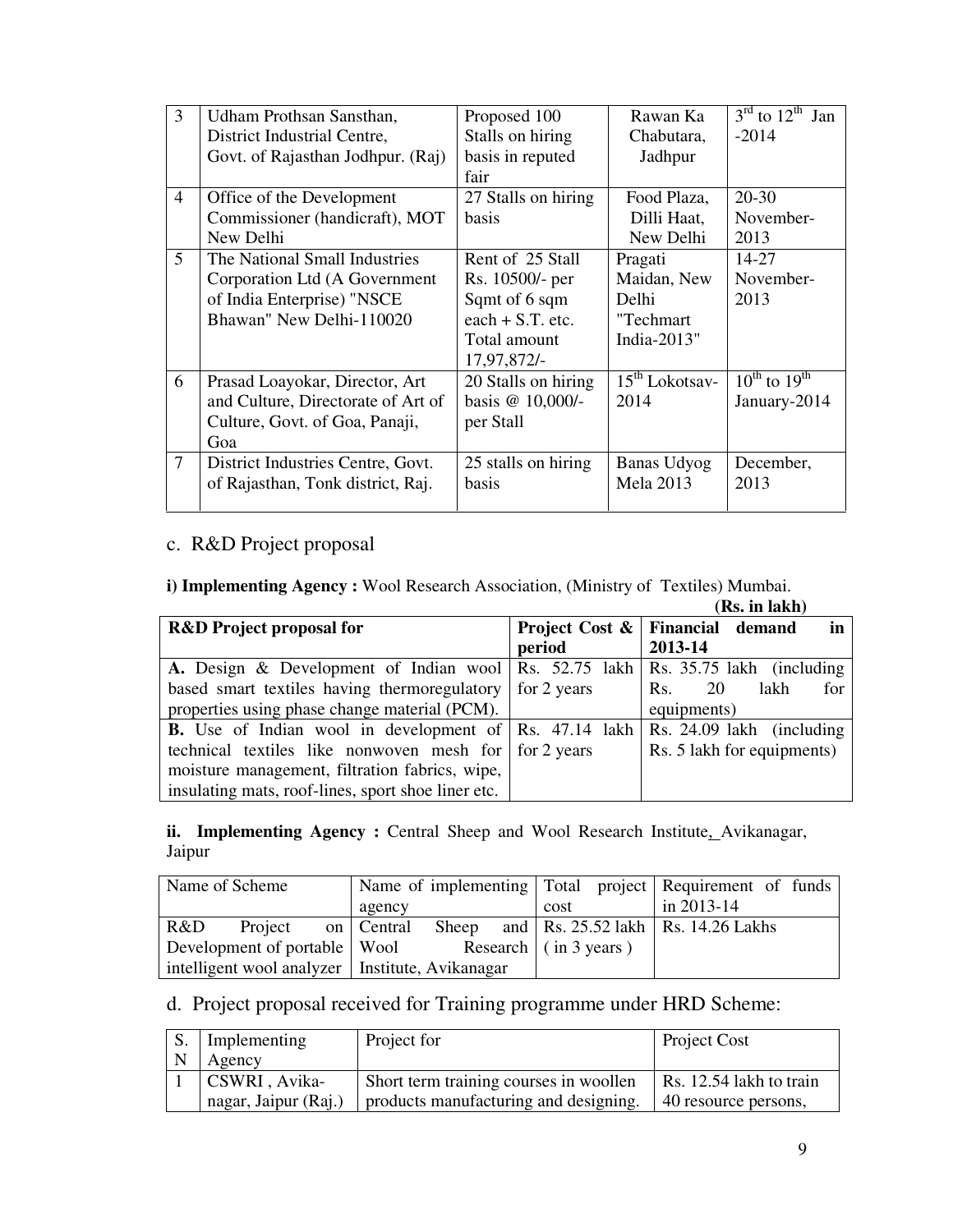## **V. Social Security Scheme:**

 During FY 2013-14, the Board has released Rs. 44 lakhs under Sheep Insurance Scheme to following State Govts. Agencies as financial assistance to meet 80% premium amount of contribution of shepherds for insurance of sheep, upto Sept.,2013, as under :

|                |                                                                                          |                                                                                                                                                 |                                          | (Rs. in lakh)                                                                                  |
|----------------|------------------------------------------------------------------------------------------|-------------------------------------------------------------------------------------------------------------------------------------------------|------------------------------------------|------------------------------------------------------------------------------------------------|
| <b>SN</b>      | Name of Implementing<br>agency                                                           | Physical $\&$<br>financial  <br>targets under<br>Sheep<br><b>Insurance Scheme</b>                                                               | Grant<br>sanctione<br>$2013-$<br>d<br>14 | Grant released in<br>$1^{\rm st}$<br>2013-14<br><b>as</b><br>instalment<br>upto<br>Sept., 2013 |
| 1              | Livestock  <br>Rajasthan<br>Development<br>Board,<br>Govt. of Rajasthan, Jaipur          | 80% premium amount<br>i.e. Rs. 48 per sheep out<br>of total premium of Rs.<br>60 per sheep for one<br>lakh sheep coverage.                      | 48<br>Rs.<br>lakh                        | Rs.<br>24 lakh                                                                                 |
| $\overline{2}$ | Andhra Pradesh Sheep &<br>Goat Development Coop.<br>Fed. Ltd., Govt. of AP,<br>Hyderabad | 80% premium amount<br>i.e. Rs. $31.45/-$ sheep or<br>Rs. 62.90/- sheep out of<br>total premium amount of<br>Rs. 39.32/- or Rs. 78.64/-<br>sheep | Rs.<br>20<br>lakh.                       | R <sub>s</sub> .<br>10 lakh.                                                                   |
| 3              | Karnataka Sheep & Wool<br>Develop-ment<br>Corporation,<br>Bangalore<br>(Karnataka)       | 80% premium amount<br>i.e. Rs. 16/- sheep out of<br>total premium of Rs. 20/-<br>for 1.29 lakh<br>sheep<br>sheep coverage                       | Rs.<br>20<br>lakh                        | Rs.<br>10 lakh                                                                                 |
|                |                                                                                          |                                                                                                                                                 | 88<br>Rs.<br>lakhs                       | Rs. 44 lakhs                                                                                   |

 The minutes of both meetings are enclosed at **Annexure-III & Annexure-IV** (Page no. 30 to 35 & 36 to 51) respectively, for perusal and necessary approval.

## **5. TO APPRISE PHYSICAL & FINANCIAL ACHIEVEMENTS UNDER IMPLEMENTATION OF ANNUAL PLAN 2012-13 AND APPROVE ANNUAL REPORT & AUDITED ACCOUNTS OF THE BOARD FOR THE YEAR 2012-13.**

The CWDB implemented on-going schemes of  $11<sup>th</sup>$  Plan during first year of  $12^{th}$  Five Year Plan i.e. in financial year 2012-13 on same approved physical and financial parameters in absence of approval of  $12<sup>th</sup>$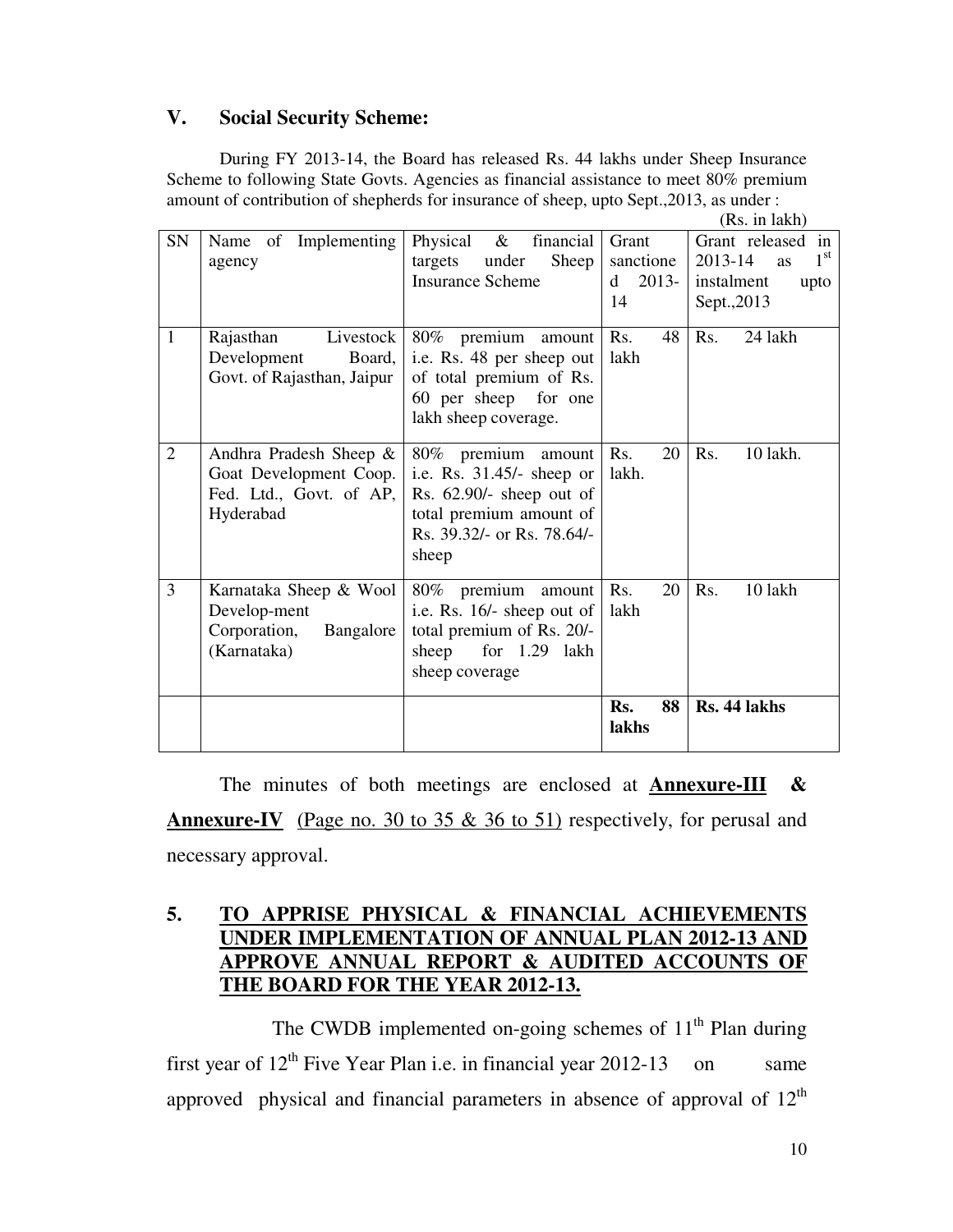Plan schemes. It has also decided to continue ongoing schemes of  $11<sup>th</sup>$  Plan to  $12<sup>th</sup>$  Plan with necessary modification & amendment keeping in view their increased cost and other price escalation etc. and inclusion of some new activities with necessary modification as per necessary requirements & field experiences. These modifications were made under 'Integrated Wool Improvement & Development Programme' (IWIDP), specially under Pashmina Wool Development Programme for implementation in Ladakh area of J. & K. State with a approach of Special Package during  $12<sup>th</sup>$  Five Year Plan. For  $12^{th}$  Plan period, the MOT has allocated total financial outlay of Rs. 96 crore for development of Wool Sector through SFC approval. The Central Wool Development Board is nodal agency under Ministry of Textiles to implement various schemes/ programmes for development of Wool Sector.

 The MOT allocated total Rs. 13.51 Crore under Plan fund for implementation of different schemes of Wool Sector during Annual Plan 2012-13 including provision of Rs. 1.50 Crore for utilization in North East Region (NER). The Board could utilize only Rs. 28 lakhs in NER by organizing two Woollen Expos (exhibition-cum-sale of woollen products) in favour of Indian Chamber of Commerce, Guwahati and surrendered Rs. 1.22 Crore under NER allocation during 2012-13. The Board has fully utilized Plan allocation of Rs. 13.51 Crore under its different schemes. On the Non-Plan side, the Board has fully utilized Rs. 1.50 Crore to meet establishment and other administrative expenditure during Financial Year 2012-13.

 Scheme-wise physical and financial targets and achievements made by Board under implementation of Annual Plan 2012-13 is as under :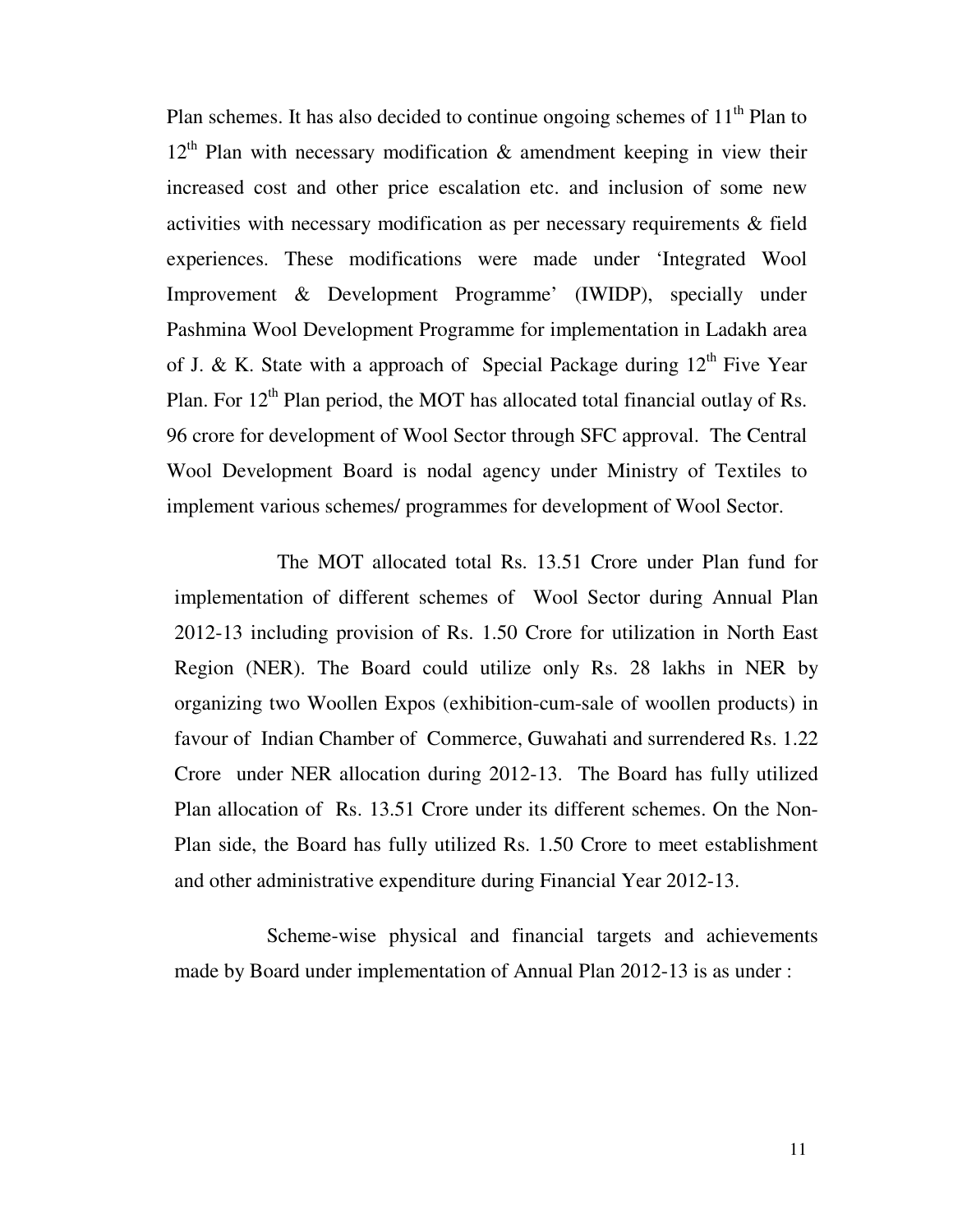(Rs. in crore)

|                |                                                                           |                               | <b>Revised Estimates</b>                     |               | Achievements                         |                  |
|----------------|---------------------------------------------------------------------------|-------------------------------|----------------------------------------------|---------------|--------------------------------------|------------------|
| S <sub>N</sub> | Name of Scheme                                                            | Unit                          | Physical                                     | Financi<br>al | Physical                             | Financi<br>al    |
| $\mathbf I$    | Integrated Wool Improvement &                                             |                               |                                              |               |                                      |                  |
|                | Development Programme (IWIDP)                                             |                               |                                              |               |                                      |                  |
| A              | Sheep & Wool<br><b>Improvement Scheme</b><br>(SWIS)                       | No. of sheep                  | 12 lakh<br>new sheep                         | 8.81          | 12.15<br>lakh<br>sheep               | 8.81             |
| B              | Angora Wool<br>Development Scheme                                         | No. of new<br>families        | 100 rabbits<br>$(20$ new +<br>80<br>ongoing) | 0.19          | 100<br>(ongoing<br>families)         | 0.19             |
| $\mathcal{C}$  | Pashmina Wool<br>Development Scheme                                       | No. of<br>families            | 800<br>families                              | 1.29          | 800<br>families                      | 1.29             |
| D              | Human Resource<br>Development &<br><b>Promotional Activities</b>          | Training,<br>Woollen<br>Expo  | 200<br>Trainees,<br>18 Expos                 | 2.32          | 110<br>Trainee<br>18<br><b>Expos</b> | 2.32             |
| $\mathbf{I}$   | <b>Quality Processing of Wool</b>                                         |                               |                                              |               |                                      |                  |
| A              | CFC for Integrated Wool<br>Processing (Pre-loom<br>processing activities) | Common<br>Facility<br>Centres | 2 CFCs                                       | 0.90          | 3 CFCs                               | 0.90             |
| III            | Social Security Scheme                                                    |                               |                                              |               |                                      |                  |
| A              | Sheep Breeders Insurance<br>Scheme                                        | No. of sheep<br>breeders      | 10,000<br>shepherds                          | $\mathbf{0}$  | 12,669                               | $\boldsymbol{0}$ |
|                | <b>Grand Total</b>                                                        |                               |                                              | 13.51         |                                      | 13.51            |

As above, draft Annual Report and Audited Accounts of the CWDB for the year 2012-13, is placed before the Governing Body as **Annexure V** (Page no. 52 to 82 ), for discussion and approval.

## **6. RESTRUCTURING OF THE CWDB BY SURRENDERING SOME POSTS AND CREATION AGAINST THESE SURRENDERED POSTS.**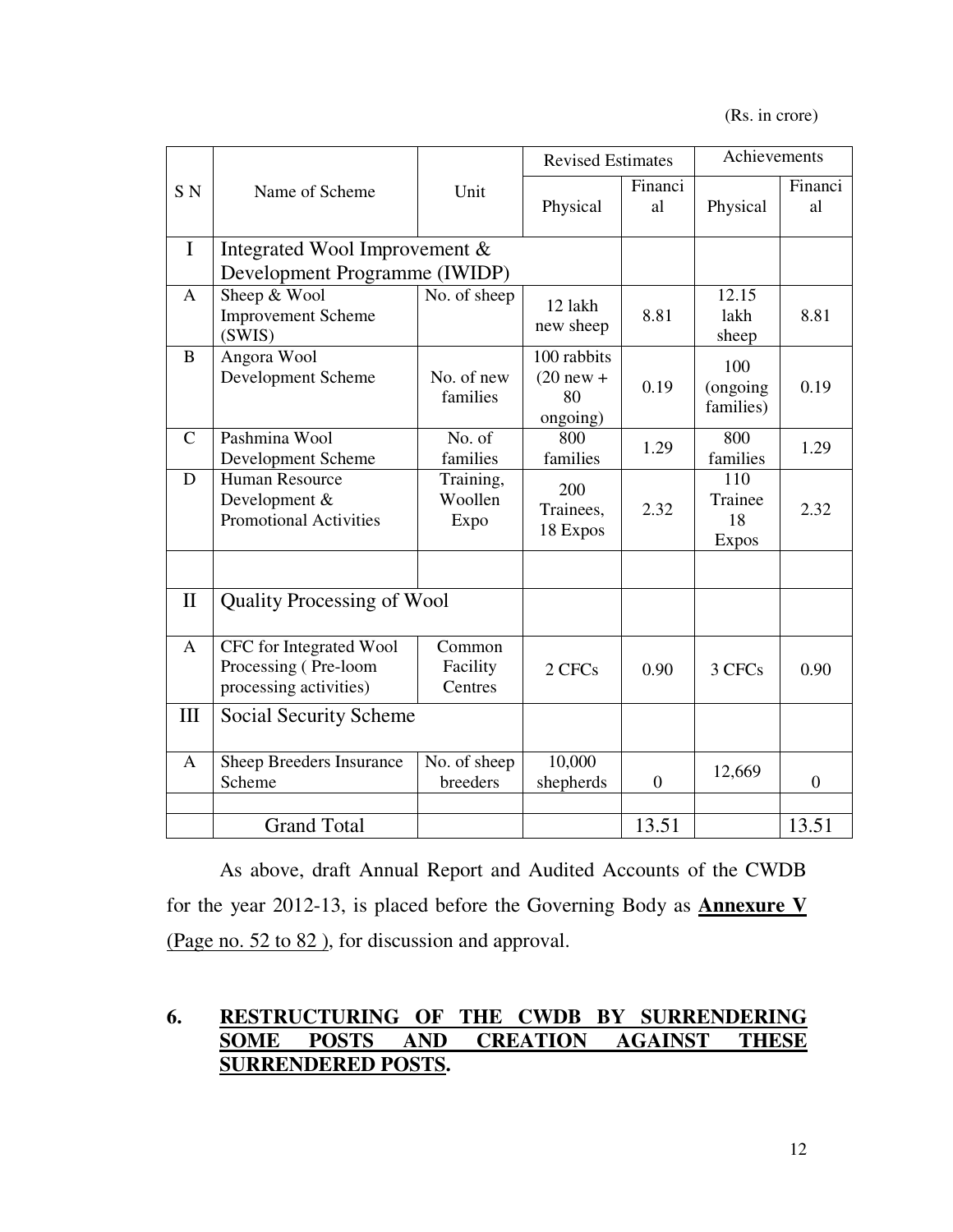With a view to harmonize various diversified interest among different sectors of wool industry and for an integrated policy development of entire woollen industry, the Central Wool Development Board was constituted in July, 1987 (07.07.1987) with its head quarter at Jodhpur, Rajasthan. The Board started functioning in 1989 and as per Gazette of India Notification dated 07.07.1987 the Central Wool Development Board formed as a recommendatory body with its functions as marketing intelligence, Monitoring and evaluation, Price Stabilization of wool , advice to the Government on Policy matters and Quality control and Regulations etc. As at that time it was thought that Wool Marketing will be the main activity of the Board, the Ministry of Textiles, Government of India sanctioned amongst 22 posts of different groups (vide sanction order No. 8/4/85-WT dated 10.07.1987) along with two posts of Marketing Managers i.e. Wool Marketing Development Officer (WMDO Group A) , Dy. Manager (Marketing) ( DMM Group B) & two posts of Marketing Assistant ( Group C ) ( later One post of Marketing Assistant was abolished). ( These were the only two post of technical officer amongst all 22 posts created in CWDB )

 Thereafter in 1996, the Central Wool Development Board was registered as Society under the Society Registration Act 1958 and the Board never took up the activity of Wool marketing as it was clearly stated in the Memorandum of Association of the Board that "Board will not work for profit and commercial purposes" and thus the post of Marketing officers and Marketing assistants could not be utilized for the purpose for which these were sanctioned.

 The main activity of CWDB since starting was sheep and wool development as sheep does not get a high priority in various schemes of Animal Husbandry Department of different states. Its health coverage is one of the most neglected aspects in our country today. Therefore, to adopt scientific and modern sheep management practices through improvement of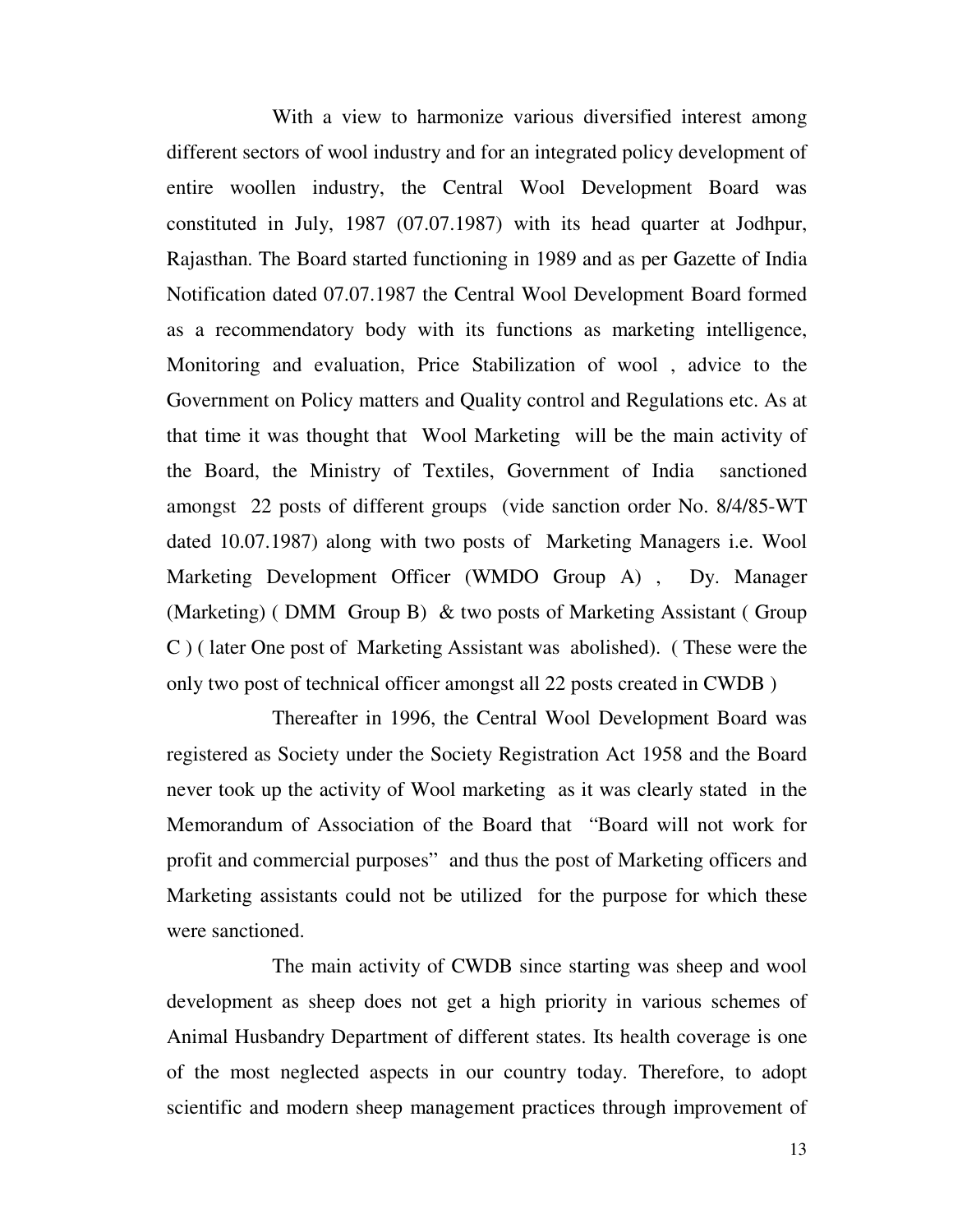breed, training, health care, nutrition and pasture development, genetic improvement, the Board prepared and launched a scheme named as Integrated Sheep & Wool Development Project (ISWDP). This schemes was implemented in all wool producing states with the help of a Sr. Veterinarian posted as Wool Marketing Development Officer to prepare, implement and monitor these schemes properly. However after the death ( in an accident ) of the then WMDO ( a Sr. Veterinarian ) , this technical post was filled up by promoting a non-technical person.

During  $11<sup>th</sup>$  Plan, the scheme was renamed as Integrated Wool Improvement and Development Programme (IWIDP) which was continued during  $12<sup>th</sup>$  Plan also. Under this programme almost all schemes are related to Animal Husbandry aspect of wool producing animal like Sheep, Angora rabbit and Pashmina Goat. As such 60 to 70 % of total Plan outlay of CWDB is for schemes related to Animal Husbandry but since 1994 there is no Veterinary Doctor available with the Board and the Board is implementing schemes without veterinarian which resulted in poor implementation and monitoring of scheme in the field. This was one of the reason of past CBI cases related to implementation of some of the Board's project in the field**.**

During 11<sup>th</sup> plan, Board prepared and implemented Schemes such as Quality Processing of Wool Scheme, and HRD and Promotional activities under which it is providing assistance for undertaking training programmes in association with various reputed Organizations/ institutions/ Departments/ Universities on quality control/assurance, primary processing of wool & woolen products and latest weaving and designing techniques for which Textile Engineers are also essentially required at Board's Head Quarter, Jodhpur. Board is presently having two Textile Engineers for running two Wool testing laboratory at Bikaner and Kullu. But as per recent report on NABL accreditation of these Laboratories by WRA, some more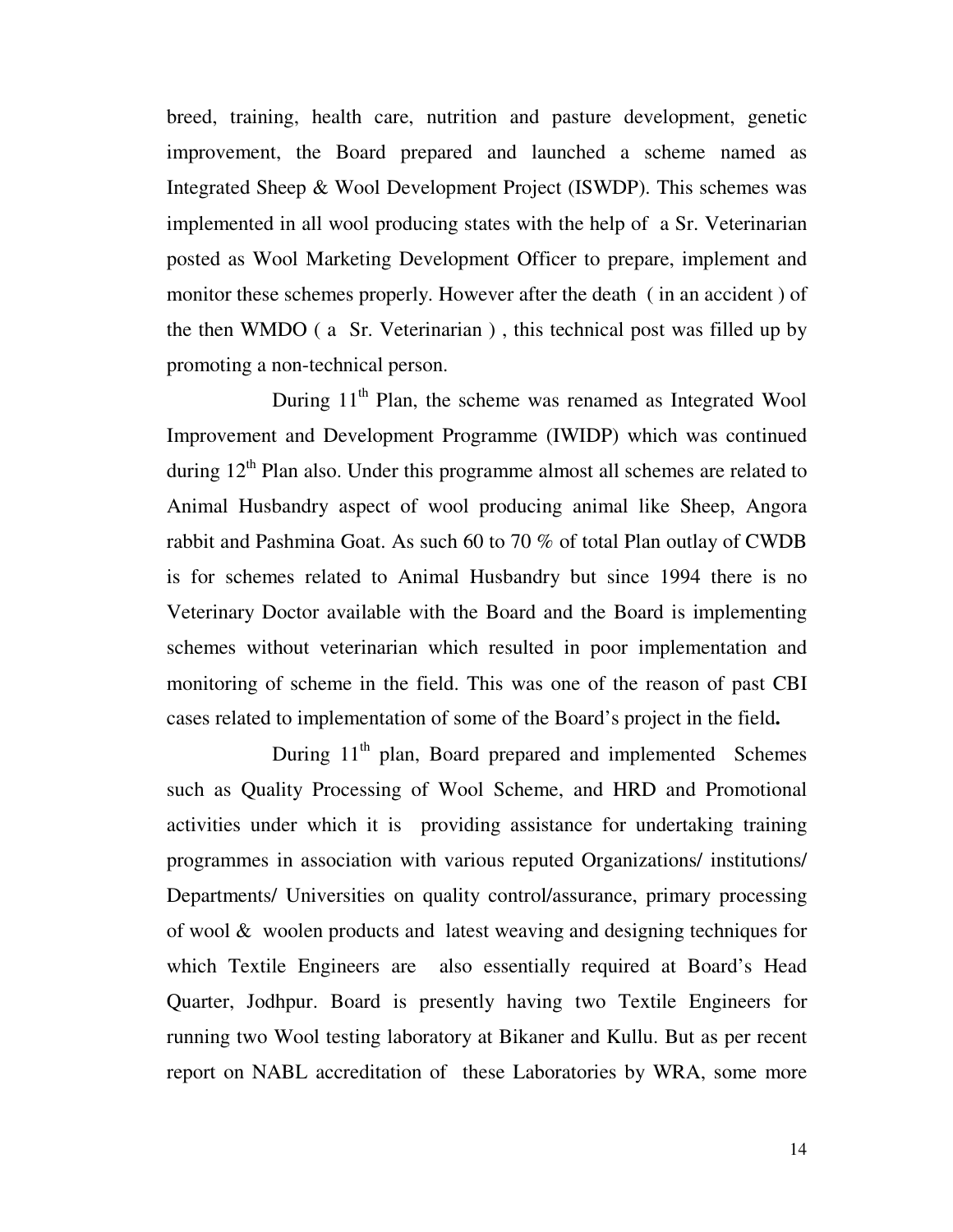Textile Engineers are to be posted at these laboratories if these are to be accredited.

 Thus for effective implementation and monitoring of the Board's scheme in different states, it is necessary to restructure the posts of the Board by surrendering/ replacing the post of Wool Marketing Development Officer (WMDO), DY. Manager (Marketing) ( DMM) & Marketing Assistant ( MA) and creating/ restructuring the post as Dy Director (Sr. Veterinary Officer/ Textile Technologist(Textile Engineer) in Pay Band Rs. 15600-39100 GP 6600), Asstt. Director (Textile Engineer) in Pay Band Rs. 9300-34800 GP 4600 and Technical Assistant (wool) in Pay Band Rs. 9300-34800, GP 4200.

#### **(a)Post to be surrendered**

| S.         | Name of present post       | Pay Band + Grade Pay        |
|------------|----------------------------|-----------------------------|
| No.        |                            |                             |
|            | Wool Marketing Development | Rs. 15600-39100 GP Rs. 6600 |
|            | Officer                    |                             |
| $\sqrt{2}$ | Dy. Manager (Marketing)    | Rs. 9300-34800 GP Rs. 4600  |
| 3.         | <b>Marketing Assistant</b> | Rs. 9300-34800 GP Rs. 4200  |

#### **(b)Post to be created / restructured**

| S.             | Proposed Post     | Pay band+ | Qualifications                    | Justification       |
|----------------|-------------------|-----------|-----------------------------------|---------------------|
| N              |                   | <b>GP</b> |                                   |                     |
| 1.             | Dy. Director (Sr. | Rs.       | BVsc. with 10 years experience    | Effective           |
|                | Veterinary        | 15600-    | in sheep & Wool sector or         | implementation and  |
|                | Officer/Textile   | 39100 GP  | Textile Engineering (B.Tech in    | monitoring of       |
|                | Technologist      | Rs. 6600  | Textile Technology) with 10       | Board's scheme.     |
|                | (Textile)         |           | years experience in wool textiles |                     |
|                | Engineer)         |           | Sector.                           |                     |
| $\overline{2}$ | Asstt. Director   | Rs. 9300- | Degree in Textile Engineering     | To run Wool Testing |
|                | (Textile)         | 34800 GP  | with                              | Centre/Weaving $&$  |
|                | Engineer)         | Rs. 4600  | 5 years experience in<br>Wool     | Designing Training  |
|                |                   |           | sector.                           | Centre,             |
| 3.             | Technical         | Rs. 9300- | Diploma in Textile Technology     | Required at Up-     |
|                | Assistant         | 34800 GP  | 2 years experience in<br>Wool     | Graded wool testing |
|                |                   | Rs. 4200  | sector                            | lab at Bikaner      |

 As above, matter is placed before the Board to restructure three posts of the CWDB by surrendering/replacing the post of (i) Wool Marketing Development Officer ( WMDO), (ii) Dy. Manager (Marketing) ( DMM) &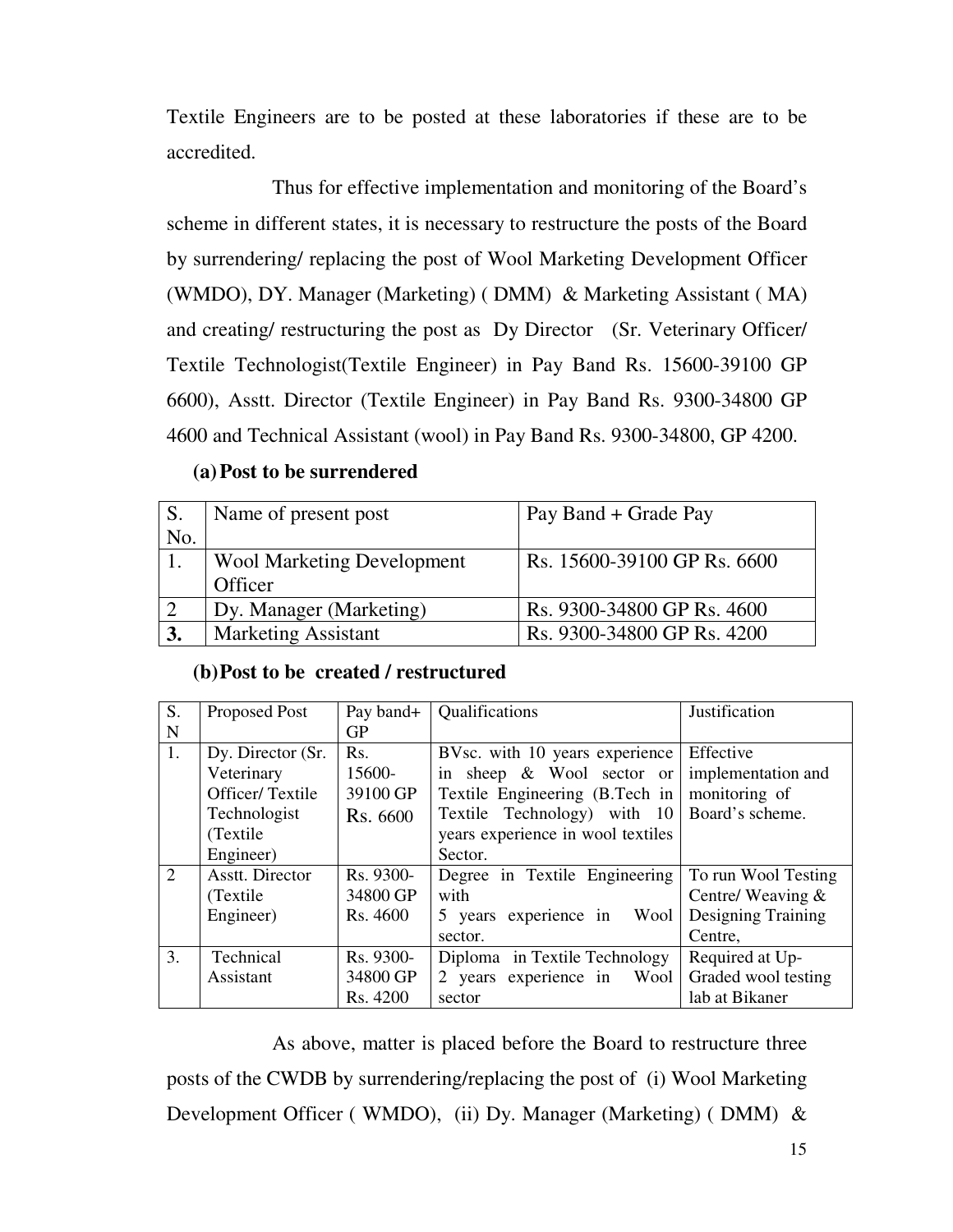(iii) Marketing Assistant ( MA) and creating three post as (i) Dy. Director (Sr. Veterinary Officer/Textile Technologist (Textile Engineer) in Pay Band Rs. 15600-39100 GP Rs. 6600), (ii) Asstt. Director (Textile Engineer) in Pay Band Rs. 9300-34800 GP Rs. 4600 and (iii) Technical Assistant (Wool) in Pay Band Rs. 9300-34800, GP Rs. 4200.

## **7. DISCUSSION AND APPROVAL FOR ESTABILISHMENT OF A 'CARPET WEAVING TRAINING CENTRE' AT JAIPUR**

 Rajasthan is a major producer of domestic raw wool and woollen products specially carpets. Major carpet yarn production center in India is Bikaner. Jaipur and its near by area is the biggest carpet manufacturing and exporting center of Rajasthan and has nearly 20% market share in total Indian carpet export. Jaipur carpet industry is providing employment to nearly one lakh people mostly belonging to economically weaker section of society. In carpet manufacturing more than 60% of cost of carpet is paid as wages which is very rare in other industries. The wages directly goes to labours and is the main source of income.

 Carpet manufactured in Jaipur are well known internationally for their ethenic designs and Jaipur has the highest no. of foreign tourist inflow and so there is a potenial for its further growth in carpet manufacturing. In recent years carpet export have also increased but there is serious shortage of skilled labours. Jaipur carpet industry is badly suffering from the unavailability of carpet manufacturing labours. Therefore estabilishing a Carpet Weaving Training Centre at Jaipur will be very helpful for the woollen industry in providing skilled labourers and will be a source of livlihood to train personnel especially in rural areas. Necessary looms and other equipments required for this proposed training Centre will be procured in association with Indian Institute of Carpet Technology, (IICT) Bhadoi.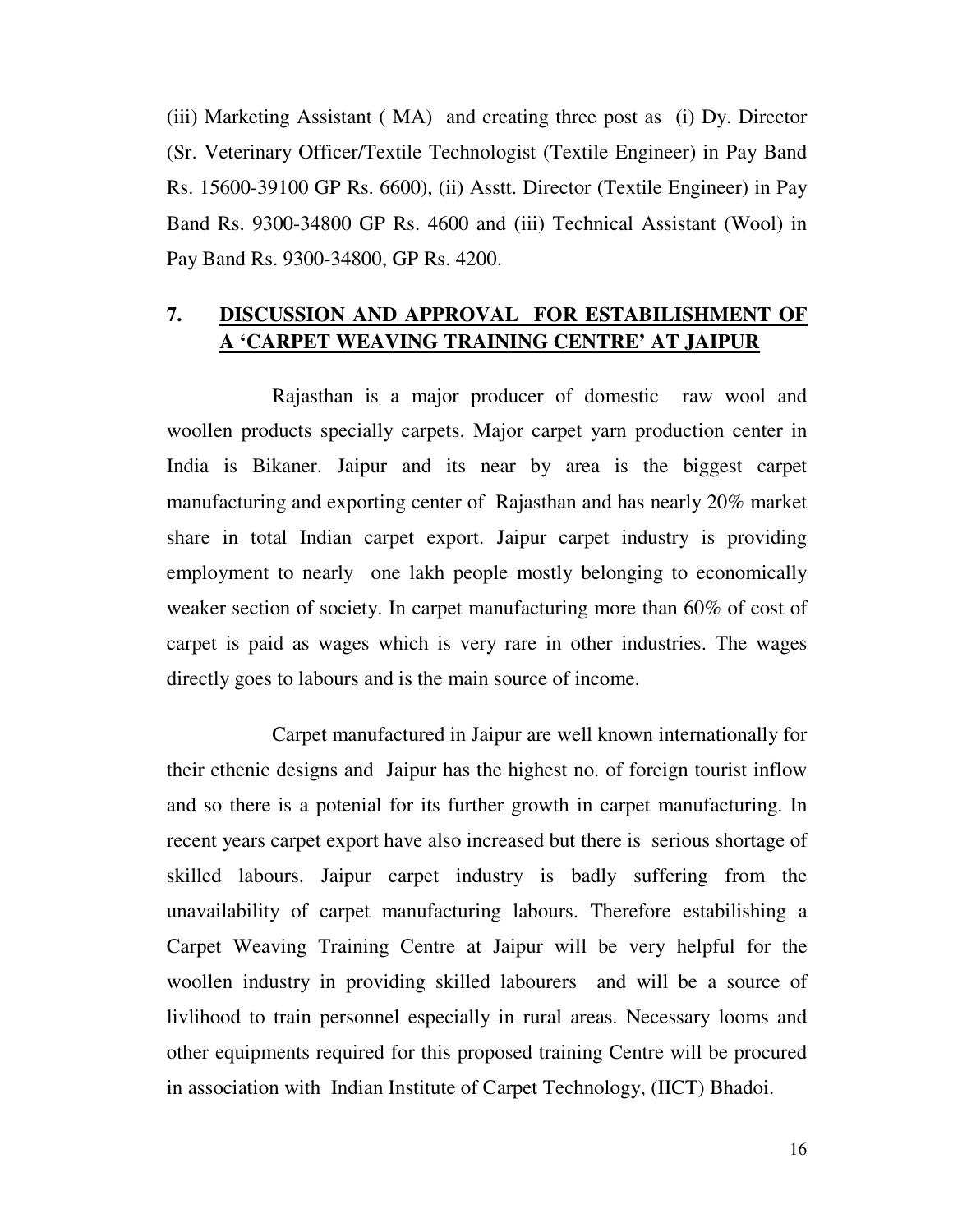Approx. expenditure for starting above Carpet Weaving Training Centre at Jaipur will be Rs. 21.08 lakhs for providing training to 60 persons annually. Requirement of funds during current financial year 2013-14 will be Rs. 10.37 lakhs Detail of head wise expenditure is as under :

- Duration of training : 3 months per batch and 4 batch in a year
- Number of trainee :15 trainees per batch & total 60 trainees annually

| SN             | Particular/Head                                                 | Amount in Rs.   | Requirement for    |
|----------------|-----------------------------------------------------------------|-----------------|--------------------|
|                |                                                                 | (for 4 batches) | 2013-14 (One batch |
|                |                                                                 | annually)       | of 3 months)       |
| A              | One time expenditure                                            |                 |                    |
| 1              | Cost of loom with necessary equipment $@$ Rs. 60,000/- per      | 4,80,000        | 4,80,000           |
|                | loom for 8 looms                                                |                 |                    |
| 2              | Other Misc. establishment expenditure for starting the          | 2,00,000        | 2,00,000           |
|                | Centre for procurement of furniture/fixtures, computers,        |                 |                    |
|                | printers, fax-cum-photocopier other equipments etc.             |                 |                    |
|                |                                                                 |                 |                    |
| B              | Annual Expenditure                                              |                 |                    |
|                | Cost of Raw material for training $\omega$ Rs. 20,000 per month | 2,40,000        | 60,000             |
| $\overline{2}$ | Incentive/stipend for trainees per day @ Rs. 100 per day        | 4,68,000        | 1,17,000           |
|                | for 15 trainees per day for 26 days\ month) (26 days $X$        |                 |                    |
|                | 3months X 4 batches X 15 trainees X Rs. 100)                    |                 |                    |
| 3              | Master trainer $@$ Rs.10,000 per month                          | 1,20,000        | 30,000             |
| $\overline{4}$ | Office Assistant @ Rs. 5,000/- month                            | 60,000          | 15,000             |
| 5              | Office Attendant/ Class-4 @ Rs. 5,000/- month                   | 60,000          | 15,000             |
| 6              | Miscellaneous exp. (Rent, Electricity, water, Stationery,       | 4,80,000        | 1,20,000           |
|                | Telephone & Postage etc) @ Rs. 40,000 per month                 |                 |                    |
|                | TOTAL                                                           | 21,08,000       | 10,37,000          |

 Note : above costs including salary of staff hired are tentative and may vary at the time of tendering/ hiring of staff.

 The Board has already made financial provision for establishment of a Skill Up-gradation Centre at wool potential centre (Jaipur/Bikaner) under the schemes of Wool Sector for  $12<sup>th</sup>$  Five Year Plan through SFC approval.

 As above, the matter is placed before the Governing Body for establishment of a Carpet Manufacturing Training Centre at Jaipur under 'HRD & Promotion Activities' scheme of CWDB in association with IICT, Bhadohi.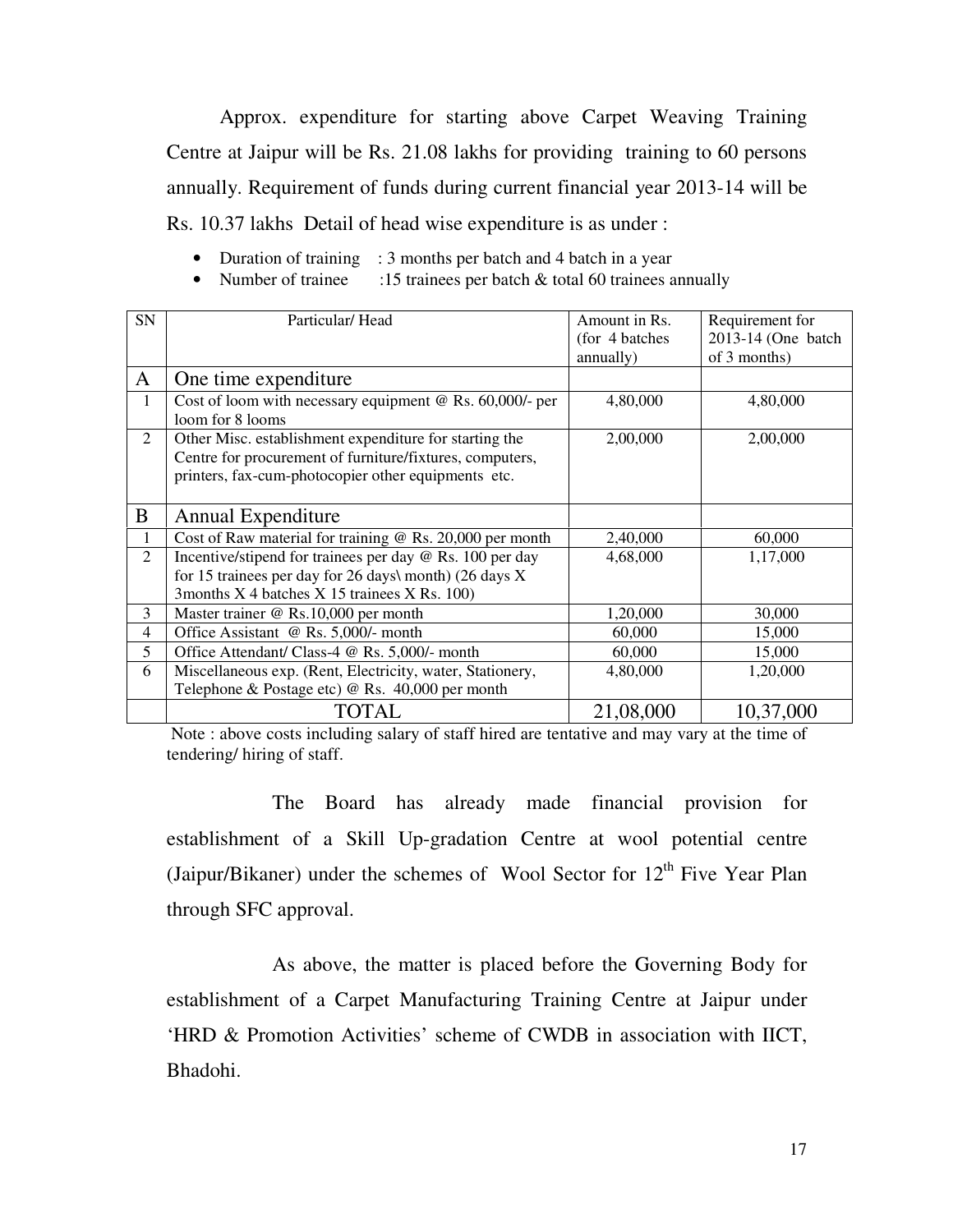## **8. PROPOSAL FOR CONTINUING THE SERVICES OF STAFF WORKING ON CONTRACT AS MASTER TRAINER, TEXTILE ENGINEER ETC..**

 The Central Wool Development Board has established a Weaving & Designing Training Centre at Kullu (HP) in 1998 with a view to train hilly unemployed youths in latest Weaving and Designing techniques. To run this Training Centre, a Master Weaver, Shri Gurudyal Singh was hired locally by Board on contract basis and he is working continuously with the Board since last 14 years.

 In 2010 and 2011 for proper monitoring and implementation of Board's programmes two textiles engineers (Ms. Soni Pankaj & Mr. Rupesh Gupta) were hired from I.I.C.T., Bhadohi through Campus Interview by a Committee consisting of Director IICT, Director WRA and ED CWDB in compliance of decision taken in 33rd Executive Committee of the CWDB. Later same decision was ratified by Governing Body in its  $28<sup>th</sup>$  &  $29<sup>th</sup>$ Meetings.

 Similarly, Shri Amzad Khan is also working with the Board as Driver on contract basis since February, 2011 to drive the Publicity Van of CWDB. The Board is having a permanent post of Staff-Car-Driver and present incumbent is superannuating on  $30<sup>th</sup>$  November 2013 after attaining age of 60 years.

 The Board found the servies of all above four personnel satisfactory and want to continue their services. Board has sent a proposal for creation of some permanent posts and till these posts are created and filled up through open advertisements services of above personnel may be continued in CWDB for smooth functioning of office.

\*\*\*\*\*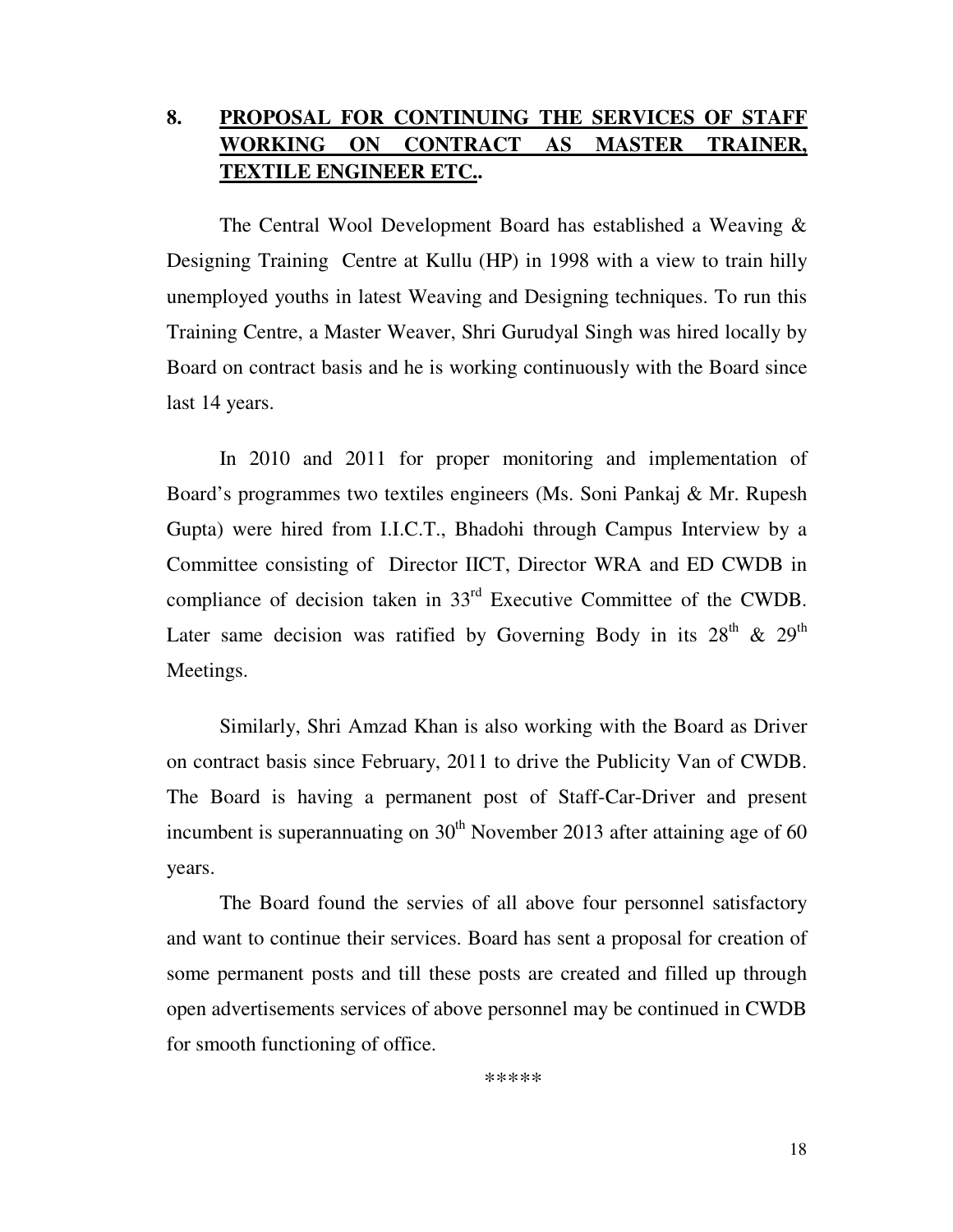## **Annexure-I**

## **Minutes of the 31<sup>st</sup> Governing Body Meeting of the Central Wool Development Board held on 4<sup>th</sup> January, 2013 at New Wool Development Board held on Delhi.**

The  $31<sup>st</sup>$  meeting of the Governing Body of the Central Wool Development Board held on  $4<sup>th</sup>$  January, 2013 at Udyog Bhawan, New Delhi, was presided over by Shri Kesar Lal Choudhary, Chairman, CWDB. A list of the participants is enclosed as Annexure- A.

 Shri K. K. Goyal, Executive Director, Central Wool Development Board welcomed all the members and get introduced among the members.

 Shri Kesar Lal Choudhary, Chairman, CWDB welcomed all members and addressed the Board. The Chairman, in his address, expressed the need to effective implementation of Board 's Schemes so that sheep breeder at Grass root level can be benefited.. He also briefed about proposed  $12<sup>th</sup>$  Plan proposal under Wool Sector and important agenda items of meeting and invited comments and suggestion on the same.

 After the address of the Chairman, the Member Secretary and Executive Director, CWDB took up the agenda items and invited point-wise discussion as under :

## **1. CONFIRMATION OF THE MINUTES OF THE 30TH MEETING**  OF THE GOVERNING BODY OF THE C.W.D.B. HELD ON **MAY,2012 AT JODHPUR.**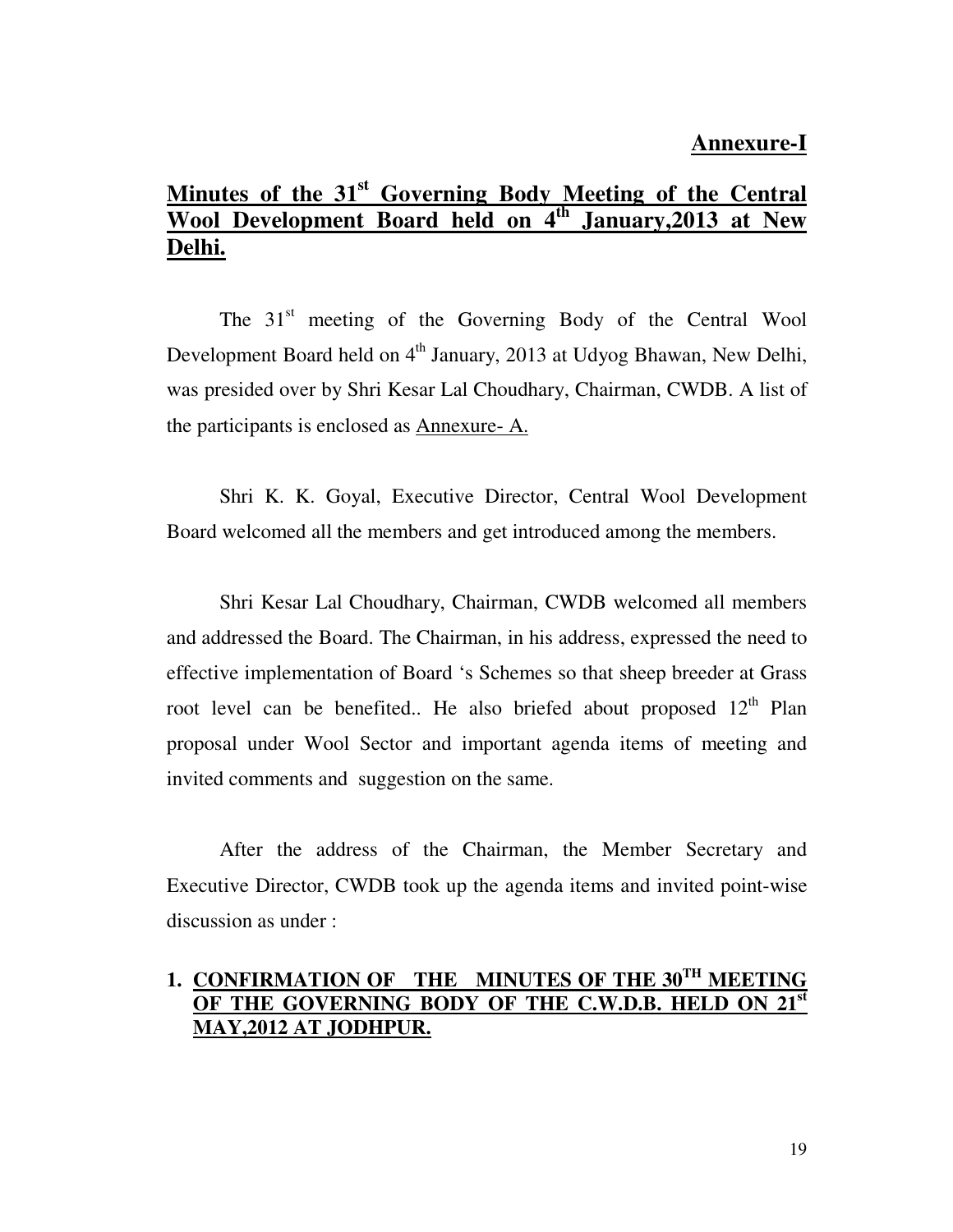Since no comments were received from any of the member, minutes of the  $30<sup>th</sup>$  meeting of the Governing Body were confirmed.

 ED/ CWDB also informed that the Board displays Agenda Items and Minutes of all Governing Body and Executive Committee Meetings on its website **woolboard.nic.in** promptly and members can download it and send their comment, if any so that necessary action can be taken accordingly.

## **2. ACTION TAKEN REPORT ON THE DECISIONS OF THE 30th MEETING OF THE BOARD.**

 ED, CWDB placed a statement showing Action Taken Report on the decisions of the last Governing Body meeting and following decisions were taken:

- **A. To explore the possibilities for implementation of Board's schemes in NE region :** ED\CWDB stated that Board had organized a meeting at Shillong in this regard. Director, WRA has stated that some schemes like-Quality processing of Wool, Angora Development scheme etc. can be implemented in NE region. Board may organise more meeting/ Seminar/ Workshop in state capitals of NE states to explain the schemes of  $12<sup>th</sup>$  plan and to discuss the possibilities of developmental activities for wool sector in the NE region.
	- B. **Social Security Scheme :** Director Animal Husbandry, Rajasthan has stated that implement the sheep insurance scheme is very difficult as sheep breeders never get the insurance for all the sheep and due to the higher claim ratio, insurance agencies are not taking interest in sheep insurance.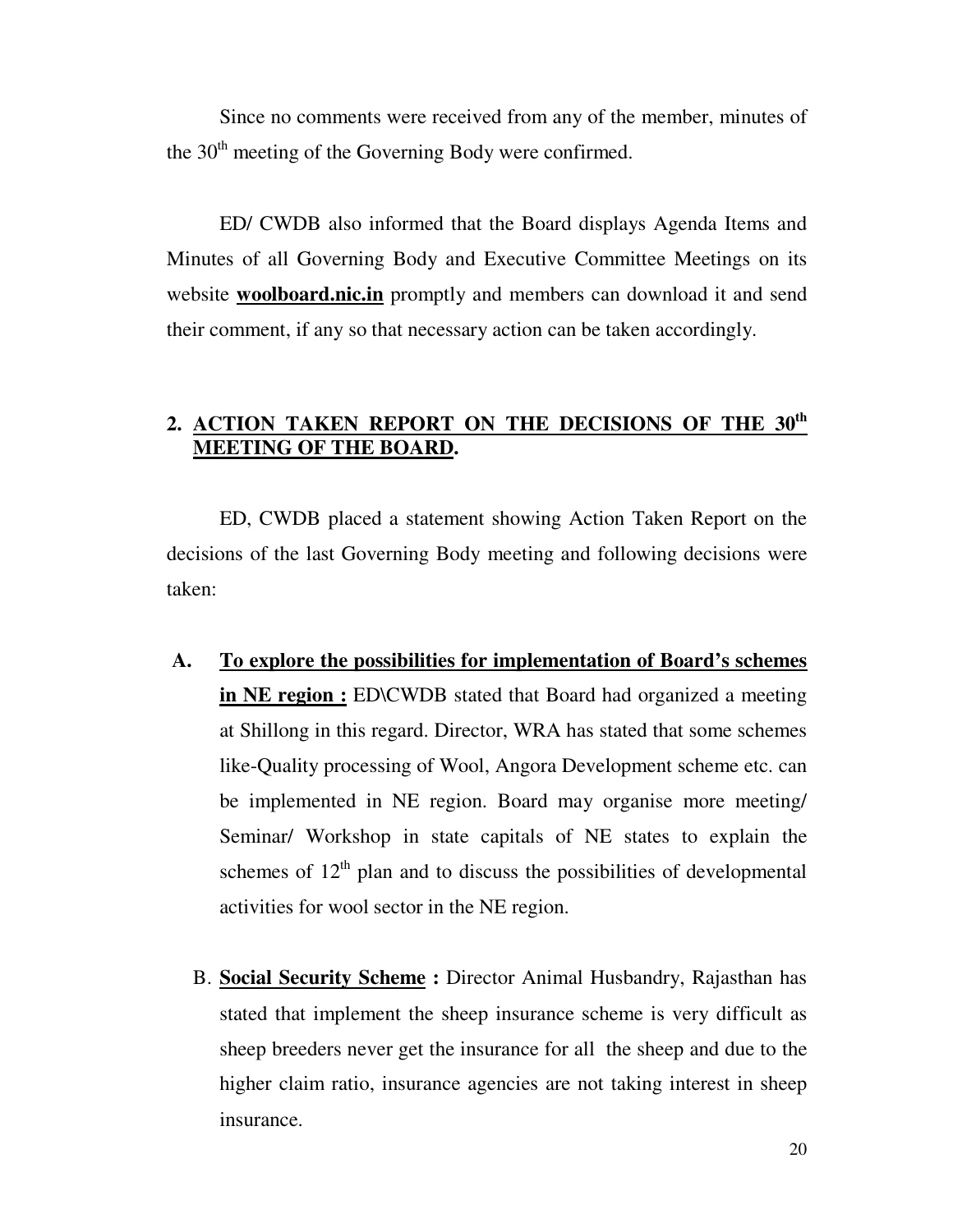- C. **Impart training in Namda Designing at Tonk :** Dr. Ajay Kumar Sr. Scientist,CSWRI stated that this work will be done on priority basis and progress will be send to Board early.
- D. **Upgradation of Wool Testing Centre, Bikaner :** Director WRA stated that to get the certification from NABL, at least 2 senior level technical officers are to be posted in the laboratory at Bikaner, which presently Board does not have, therefore matter may be take up after the creation of 2 posts of scientists at the laboratory. For upgradation of existing laboratory, he suggested to procure latest instruments to measure the fibre length and diameter(Almeter and OFDA).

## **3. TO NOTE DECISION OF THE 40th MEETING OF THE EXECUTIVE COMMITTEE OF THE CWDB.**

The Governing Body approved the decisions of  $40<sup>th</sup>$  meetings of the Executive Committee of the CWDB held on  $11<sup>th</sup>$  July, 2012 held under the Chairpersonship of Mrs. Sunaina Tomar, Joint Secretary, MOT at New Delhi.

## **4. RE-CONSTITUTION OF 'EXECUTIVE COMMITTEE' OF THE C.W.D.B.**

 The Governing Body unanimously nominated following members to the Executive Committee as per Rules and Regulations of the CWDB :

- i) The Joint Secretary (Wool), MOT, New Delhi.
- ii) Textile Commissioner, MUMBAI.
- iii) Dy. Secretary/ Director (Finance), MOT, New Delhi.
- iv) Director (Industry & VSE), Planning Commission, New Delhi.
- v) Director, Animal Husbandry Deptt., Govt. of Raj., JAIPUR.
- vi) Director, Wool Research Association, THANE. (Mumbai)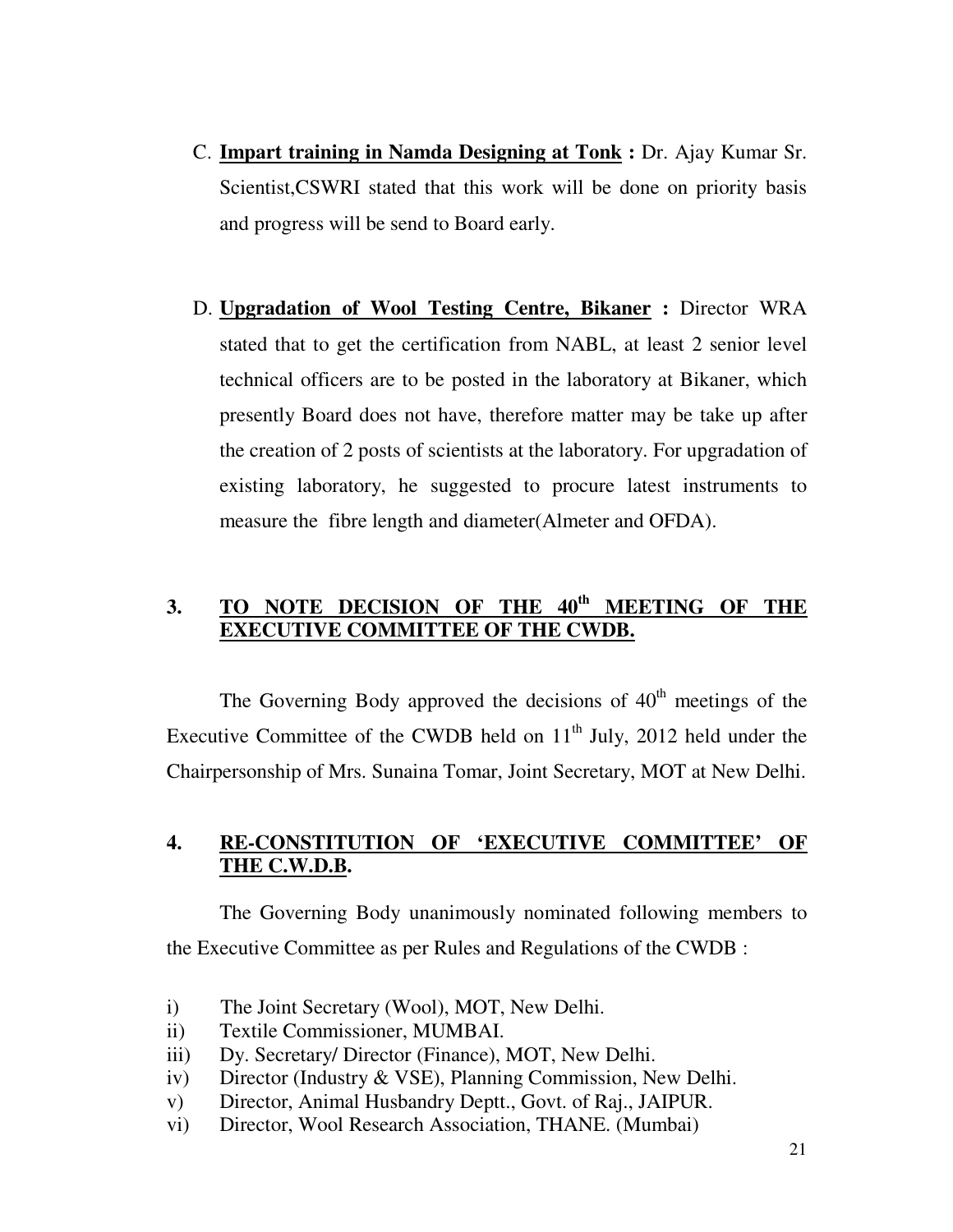- vii) Secretary General, Indian Woollen Mills Fed., Mumbai.
- viii) Director, Central Sheep & Wool Research Institute (CSWRI), Raj.
- ix) Executive Director, CWDB, Jodhpur as Member Secretary

#### **5. TO NOTE SUMMARY OF S.F.C. MEMO FOR DEVELOPMENT OF 'WOOL SECTOR' DURING 12TH PLAN WITH FINANCIAL OUTLAY OF RS. 96 CRORE.**

 ED, CWDB explained the summary of SFC Memo regarding schemes proposed under development of Wool Sector during the  $12<sup>th</sup>$  Five Year Plan with total financial outlay of Rs. 96 Crore. He informed that the CWDB proposed to continue on-going schemes from  $11<sup>th</sup>$  to  $12<sup>th</sup>$  Plan with necessary modification keeping in view necessary financial enhancement and price escalation under different components. Under modified schemes for  $12<sup>th</sup>$ Plan, some new components/ activities have been included with necessary amendment and merging of some existing activities as per requirements & field experience. These modifications were made under 'Integrated Wool Improvement & Development Programme' (IWIDP), especially under Pashmina Wool Development Programme for implementation in Ladakh area of J. & K. State with approach of Special Package during  $12<sup>th</sup>$  Five Year Plan.

Shri Mahesh N. Sanil, Secretary General, IWMF, Mumbai and Shri Suresh Thakur, WWEPC, New Delhi has stated that there is very high demand of woollen items in the overseas market and as CWDB is implementing various schemes for the wool sector inclding marketing of wollen items, therefore Board must participate in the shows,exhibitions & buyer-seller meet held in the various countries as same is being done by Jute Board, Silk Board etc.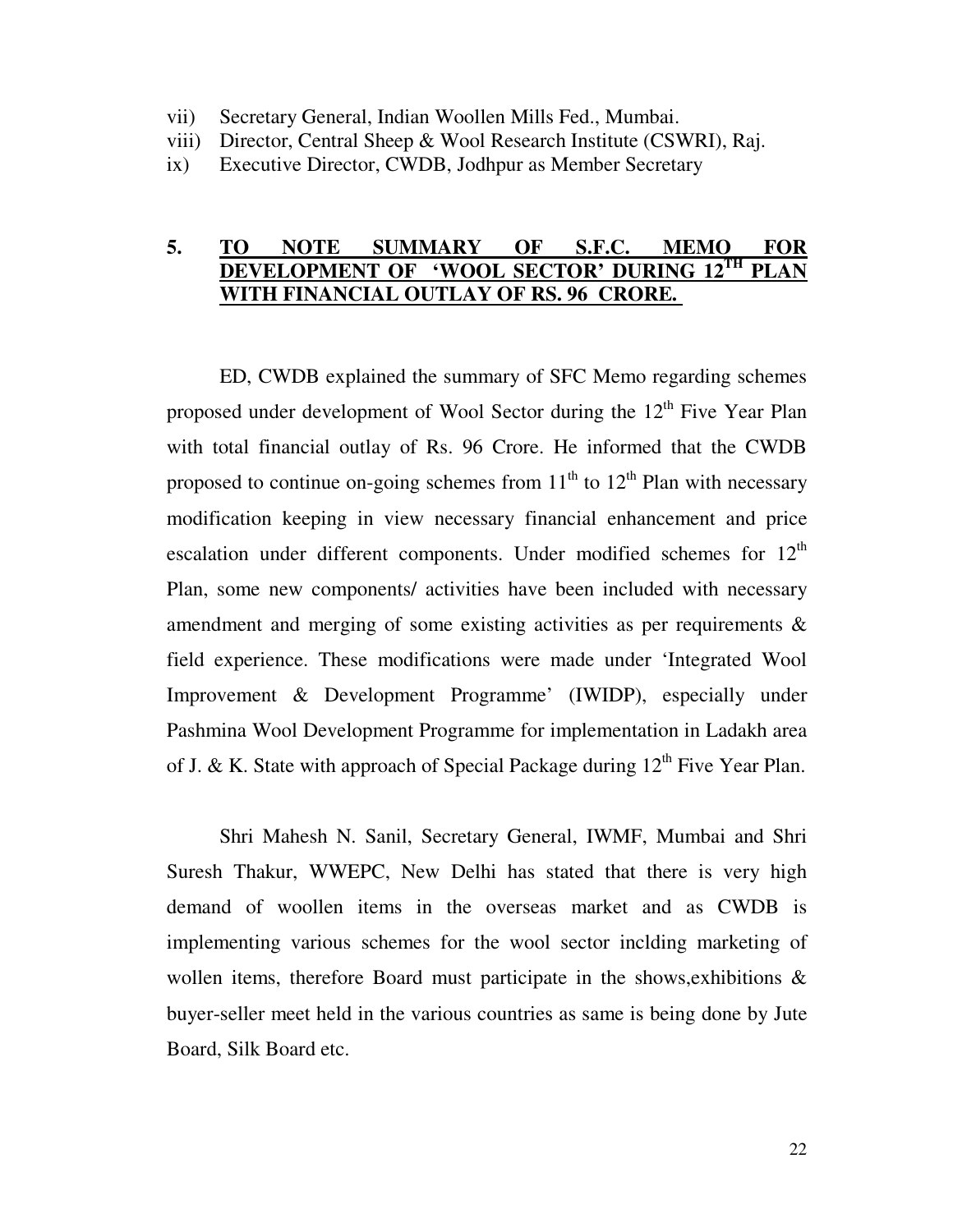The Governing Body noted the summary of SFC/ EFC Memo for implementation of different schemes under Wool Sector during the  $12<sup>th</sup>$  Plan period.

#### **6. DISCUSSION & APPROVAL OF B.E. & R.E. OF ANNUAL PLAN 2012-13 & PROGRESS MADE BY THE BOARD DURING CURRENT FINANCIAL YEAR UPTO DECEMBER, 2012.**

 ED, CWDB informed that the CWDB has made provision to continue its ongoing  $11<sup>th</sup>$  Plan schemes in first year of  $12<sup>th</sup>$  Plan i.e. 2012-13 on same approved physical and financial parameters of existing schemes with total financial outlay of Rs. 13 Crores. Against this outlay, the MOT has released Rs.9.00 Crores and the Board has also utilized Rs.9.00 Crores up to December,2012 under its different schemes.

The Governing Body approved BE & RE of Annual Plan 2012-13 with total financial outlay of Rs.13.00 Crores and discussed scheme-wise physical and financial achievement made by CWDB against this outlay up to December,2012.

## **7. DISCUSSION AND APPROVAL FOR ESTABILISHMENT OF A 'CARPET WEAVING TRAINING CENTRE' AT JAIPUR**

ED, CWDB informed that Rajasthan is a major producer of domestic raw wool and woollen products specially carpets. Major carpet yarn production center in India is Bikaner. Jaipur and its near by area is the biggest carpet manufacturing and exporting center of Rajasthan and has nearly 20% market share in total Indian carpet export. Jaipur carpet industry is providing employment to nearly one lakh people mostly belonging to economically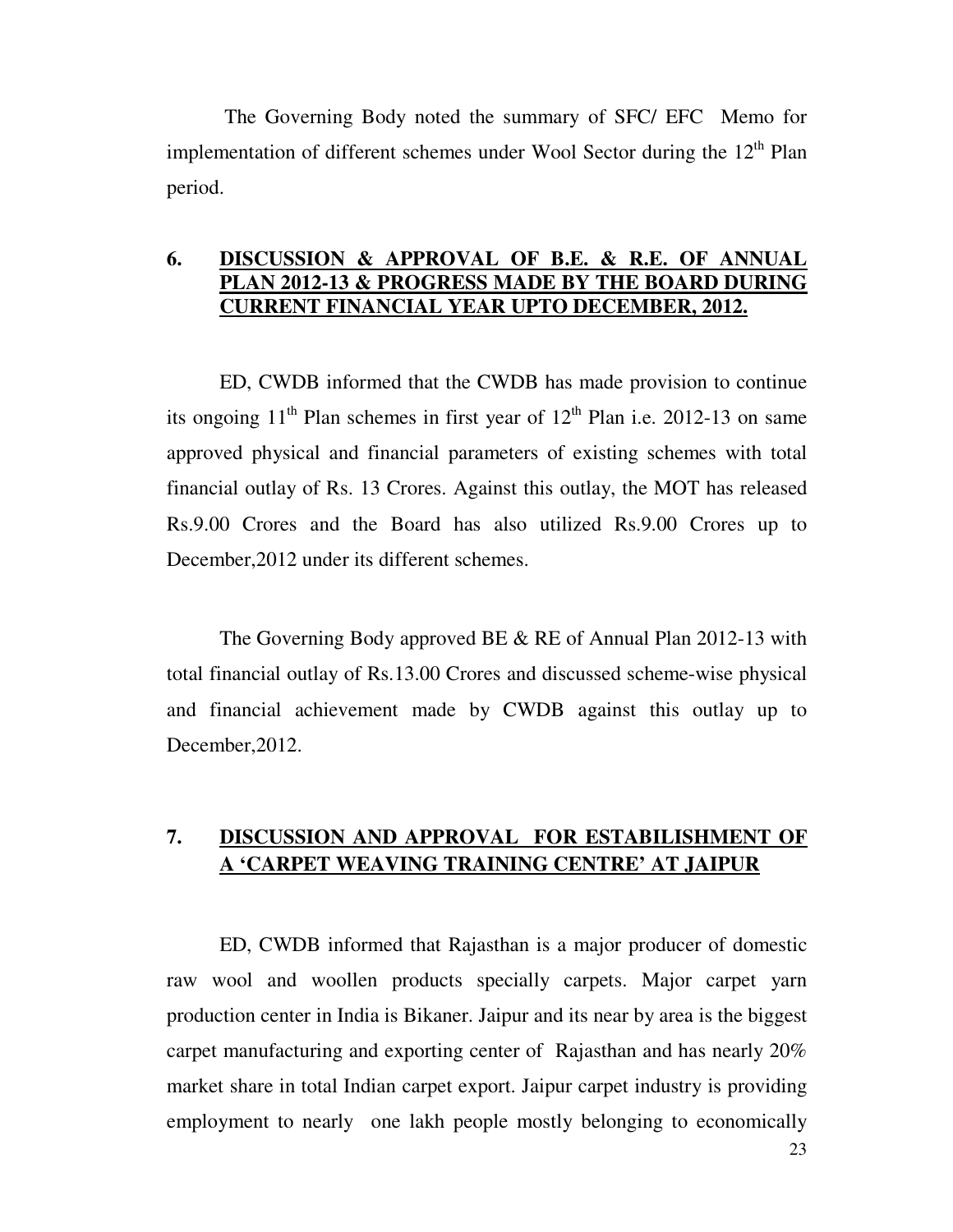weaker section of society. In carpet manufacturing more than 60% of cost of carpet is paid as wages which is very rare in other industries. The wages directly goes to labours and is the main source of income. He also informed that presently Jaipur carpet industry is badly suffering from the unavailability of carpet making skilled workers and in last two meetings industry has raised this demand

Looking at requirement of skilled labourers for carpet manufacturing units at nearby Jaipur industrial areas, necessary provision has already been made for establishment of a Carpet Weaving Training Centre at Jaipur to help carpet manufacturing units of Jaipur under proposed SFC/ EFC Memo of Wool Sector for  $12<sup>th</sup>$  Five Year Plan. This center will be opened in a hired building.

Dr. Ajay Kumar Sr. Scientist,CSWRI and Shri N.K. Guin, Dy. Director, CEPC, New Delhi also stated that there is need for such a center in Jaipur.

After detailed discussion the Governing Body approved the setting up of a 'Carpet Weaving Training Centre' at Jaipur during next financial year 2013-14 under HRD & Promotiona Activity after approval of  $12<sup>th</sup>$  Plan schemes by competent authority.

The meeting ended with the vote of thanks to the Chair.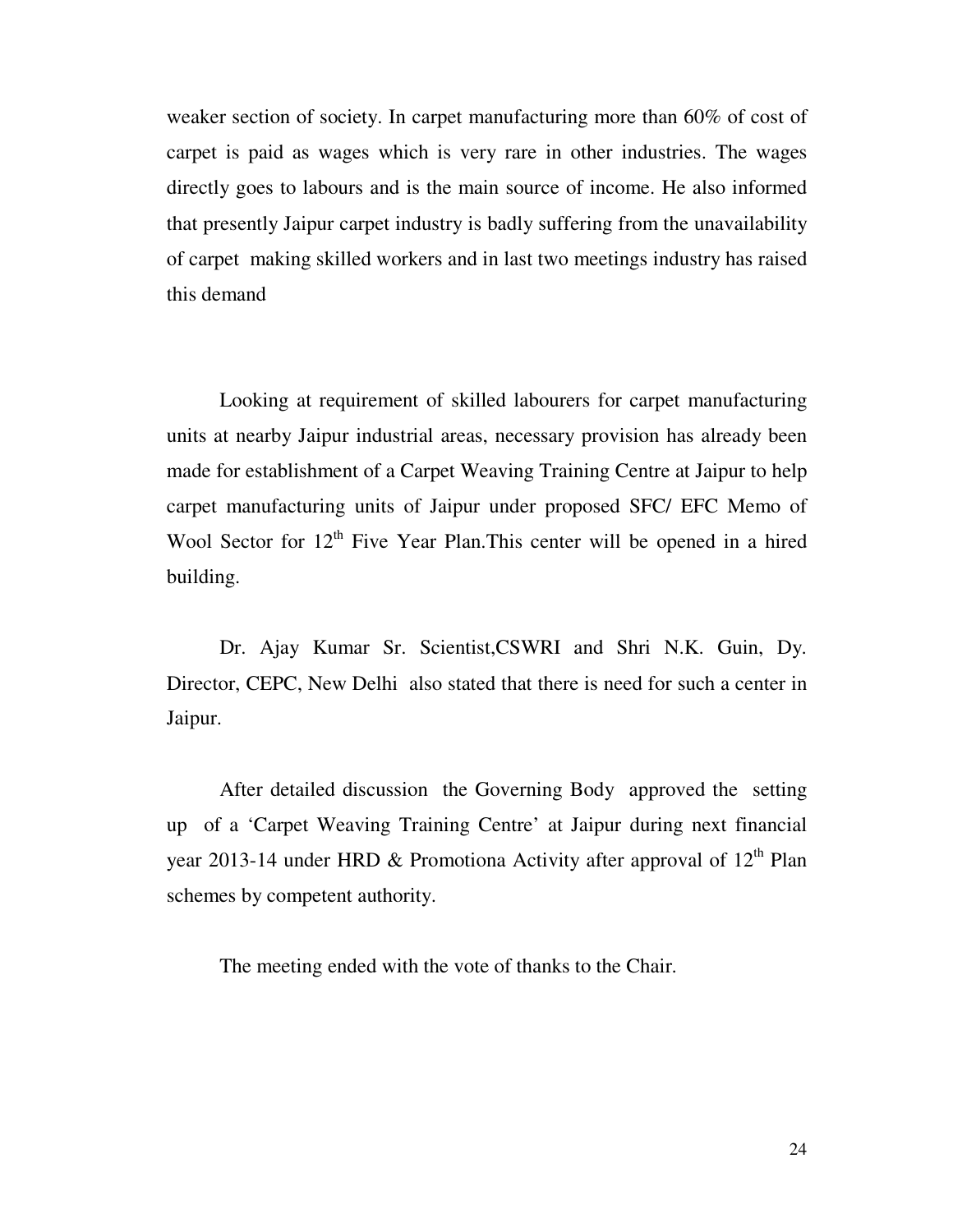## **List of participants for 31st Governing Body meeting held on 04-01-2013 at New Delhi**

- 1. Shri Kesar Lal Choudhary, Chairman, Central Wool Development Board, Jodhpur.
- 2. Mrs. Sunaina Tomar, Vice-Chairperson, CWDB and Joint Secretary (Wool), Ministry of Textiles, Govt. of Indai, Udyog Bhawan, NEW DELHI
- 3. Shri A.K. Khullar, Jt. Adviser, (Industry & VSE), Plannin Commission, Yojana Bhawan, New Delhi.
- 4. Dr. Rajesh Maan, Director, Dept. of Animal Husbadry, Govt. of Rajasthan, Gandhi Nagar, Tonk Road, Jaipur.
- 5. Shri M. K. Bardhan, Director, Wool Research Association, Akbar Camp Road, Sandoz Baug, Kolshet Road, THANE (Mumbia)
- 6. Shri A.K. Sharma, Dy. Secretary (Finance), Ministry of Textiles, Udyog Bhawan, New Delhi.
- 7. Shri Mahesh N. Sanil, Secretary General, Indian Woollen Mills Federation, Mumbai.
- 8. Shri N.K. Guin, Dy. Director, Carpet Export Promotion Council, New Delhi.
- 9. Shri Suresh Thakur, Wool & Woollen Export Promotion Council, New Delhi.
- 10.Dr. Ajay Kumar, Scientist (SS), Central Sheep & Wool Research Institute, Avikanagar, Via: Jaipur, Distt. Tonk, Rajasthan. 304 501
- 11.Shri K.K. Goyal, Executive Director & Member Secretary, Central Wool Development Board, Jodhpur.

## **In Attendance:**

- 1. Ms Ipsita Saha Paul, Section Officer(Wool), Ministry of Textiles, Udyog Bhawan, New Delhi
- 2. Shri Anurag Purohit, Technical Officer, CWDB, Jodhpur.

**\*\*\*\*\***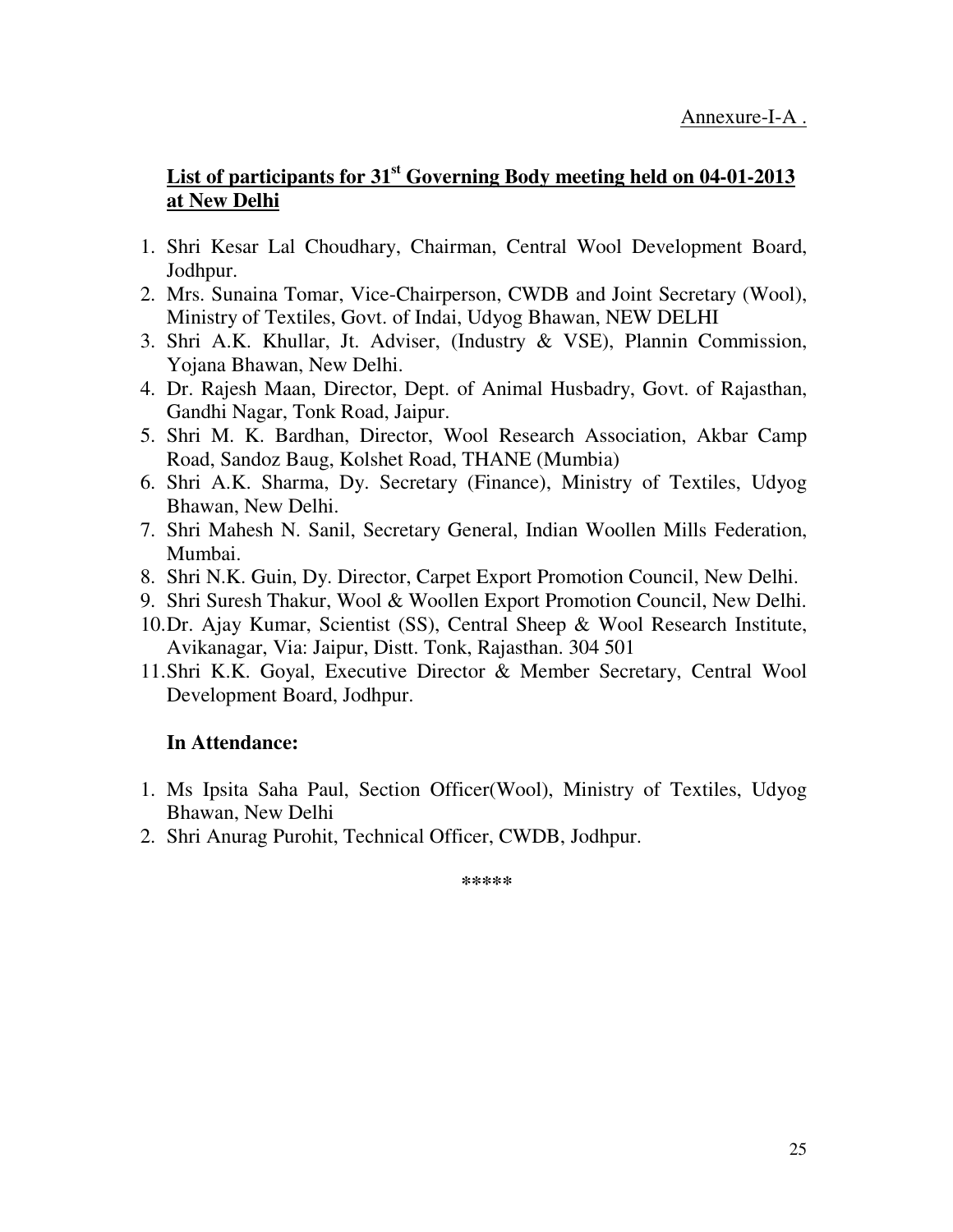## **Annexure - II**

## **To apprise the progress made by the Board during current financial year 2013-14 upto Sept.,2013 under its various schemes.**

 Scheme-wise progress made by the Central Wool Development Board (CWDB) during current financial year 2013-14, upto Sept., 2013 under its different schemes are as under :

#### **1. Integrated Wool Improvement and Development Programme (IWIDP)**

Under IWIDP, the Central Wool Development Board (CWDB) is implementing different schemes for improving quality and quantity of wool produced from sheep, Angora rabbit, Pashmina goat and providing training to wool growers/users, woollen artisans/weavers, organizing Woollen Expos, R&D projects etc. along with promotional and marketing support activities.

#### **(1.1) Sheep & Wool Improvement Scheme: (SWIS)**  Ĭ

 The objective of the 'Sheep and Wool Improvement Scheme' (SWIS) is to improve quality and increase in quantity of indigenous sheep wool in the country. The Board is implementing various projects under this scheme in different major wool producing States having components for 'Health Care' for treatment, vaccination and medication to sheep, 'Breed Improvement' for genetic improvement of sheep and its breed, strengthening/establishment of Sheep Breeding Farms for raising of male lambs, distribution of stud Rams, provide 'Feed Supplement' to eligible sheep (weak, pregnant/ breedable ewes) and 'Creation of Revolving Fund' for marketing of raw wool and to revitalize the state wool marketing federations/corporations and optimum utilization of infrastructure available with existing State Wool Marketing Corp. for this purpose.

 For the Annual Plan 2013-14, it has proposed to benefit total 18 lakh sheep through various components of the schemes including Feed Supplement to 75,000 eligible sheep, creation of Revolving Fund for marketing of raw wool with total financial provision of Rs. 690 lakhs. Out of it, Rs. 2.63 lakhs utilized to cover 9 lakhs sheep under this scheme upto to Sept.,2013. Presently, 9 projects under this scheme are implementing in the States of Uttarakhand (1 lakh sheep), U.P. (2 lakh), Maharashtra (2 lakh), Karnataka (1 lakh), A.P. (2 lakh), Rajasthan (CSWRI- 1 lakh), J. & K. (2 lakh) and Leh (1.15 lakh) and Kargil (2 lakh sheep) districts of Ladakh region.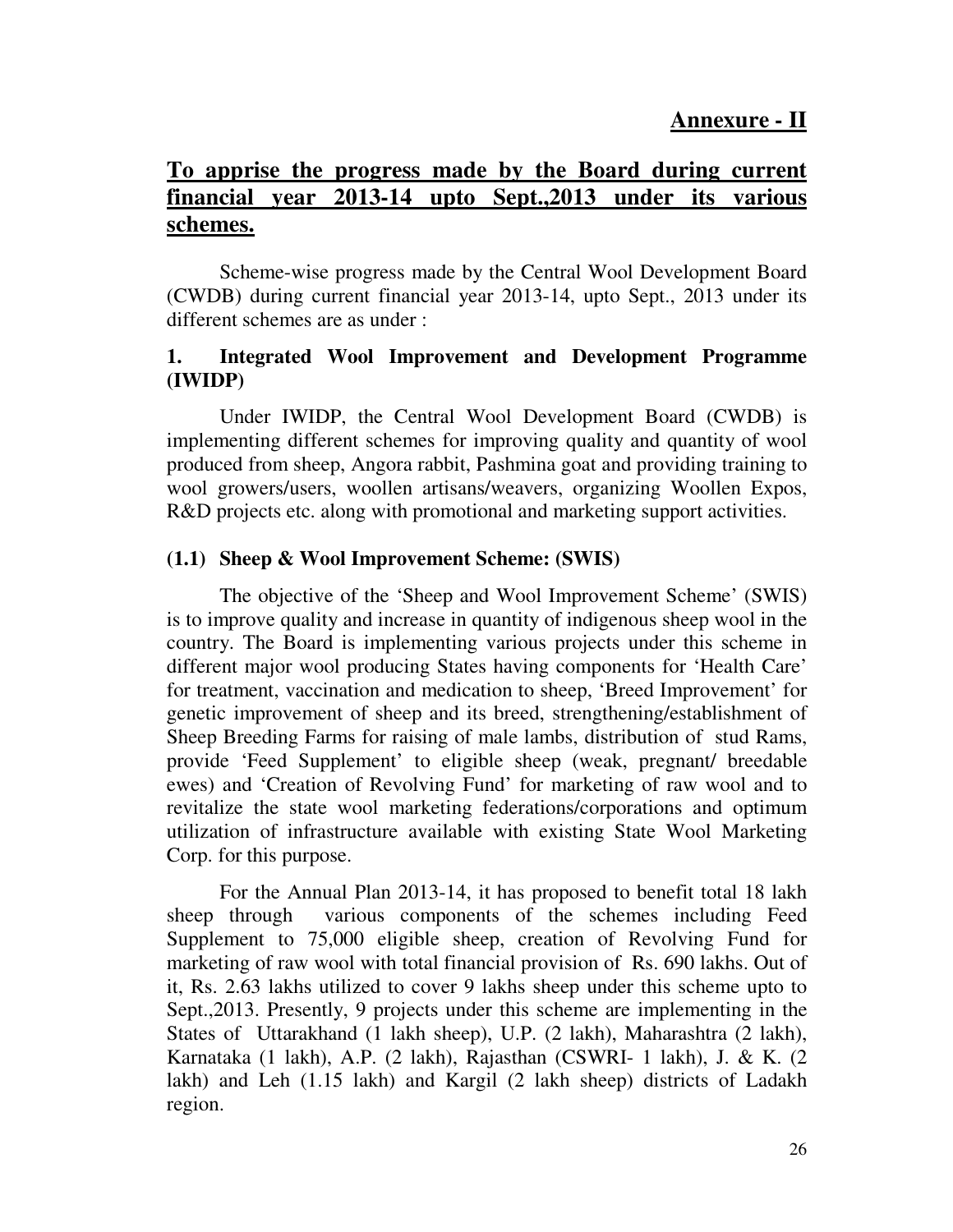During FY 2013-14, the Board has released funds to following agencies under ongoing and new projects of SWIS upto Sept.,2013, as under :

| (Rs. in lakh) |
|---------------|
|---------------|

| SN             | Name of Implementing agency               | of<br>No.   | Grant          |
|----------------|-------------------------------------------|-------------|----------------|
|                |                                           | sheep       | released<br>in |
|                |                                           | (Physical)  | 2013-14        |
|                | New projects sanctioned in 2013-14        |             |                |
| $\mathbf{1}$   | Maharashtra Mendhi Va Sheli Vikas         | 2 lakh      | 71.00          |
|                | Mahamandal Ltd., Govt. of Maharashtra,    | sheep       |                |
|                | Pune                                      |             |                |
| 2              | Animal Husbandry Deptt., Govt. of U.P.,   | 2 lakh      | 23.00          |
|                | Lucknow                                   | sheep       |                |
| 3              | Ladakh Autonomous Hill Development        | $1.15$ lakh | 44.10          |
|                | Council, Leh                              | sheep       |                |
| $\overline{4}$ | Ladakh Autonomous Hill Development        | 2 lakh      | 45.00          |
|                | Council, Kargil (Feed Components)         | sheep       |                |
| 5              | A.P. State Sheep & Goat Deve. Coop. Fed., | 2 lakh      | 32.50          |
|                | Govt.of A.P., Hyderabad                   | sheep       |                |
| 6              | H.P. State Wool Marketing Fed. Ltd.,      | 4 lakh      | 46.00          |
|                | Shimla                                    | sheep       |                |
| $\overline{7}$ | Mehila Mandal (NGO), Barmer (Raj.)        | Ongoing     | 1.63           |
|                | (Grant under Feed Supplement component)   | project     |                |
|                | <b>TOTAL</b>                              |             | 2.63           |

## **(1.2) Pashmina Wool Development Scheme:**

 During FY 2013-14, the Board has released funds to following agencies under the scheme upto Sept.,2013, as under :

(Rs. in lakh)

|           |                                        |                             |            | (10.1)                             |
|-----------|----------------------------------------|-----------------------------|------------|------------------------------------|
| <b>SN</b> | Name of Implementing   Physical target |                             | Grant      | Grant                              |
|           | agency                                 |                             | sanctioned | released<br>1n                     |
|           |                                        |                             | for        | 2013-   2013-14 as $1^{\text{st}}$ |
|           |                                        |                             | 14         | installment                        |
|           | Ladakh<br>Autonomous                   | 1.95<br>lakh                | 367.435    | 318.72                             |
|           | Hill<br>Development                    | pashmina<br>goats           |            |                                    |
|           | Council, Leh                           | and 700 famileis            |            |                                    |
| 2         | Ladakh<br>Autonomous                   | pashmina   232.565<br>5,000 |            | 29.28                              |
|           | Hill<br>Development                    | 100<br>goats and            |            |                                    |
|           | Council, Kargil                        | famileis                    |            |                                    |
|           |                                        | <b>TOTAL</b>                | 600        | 348                                |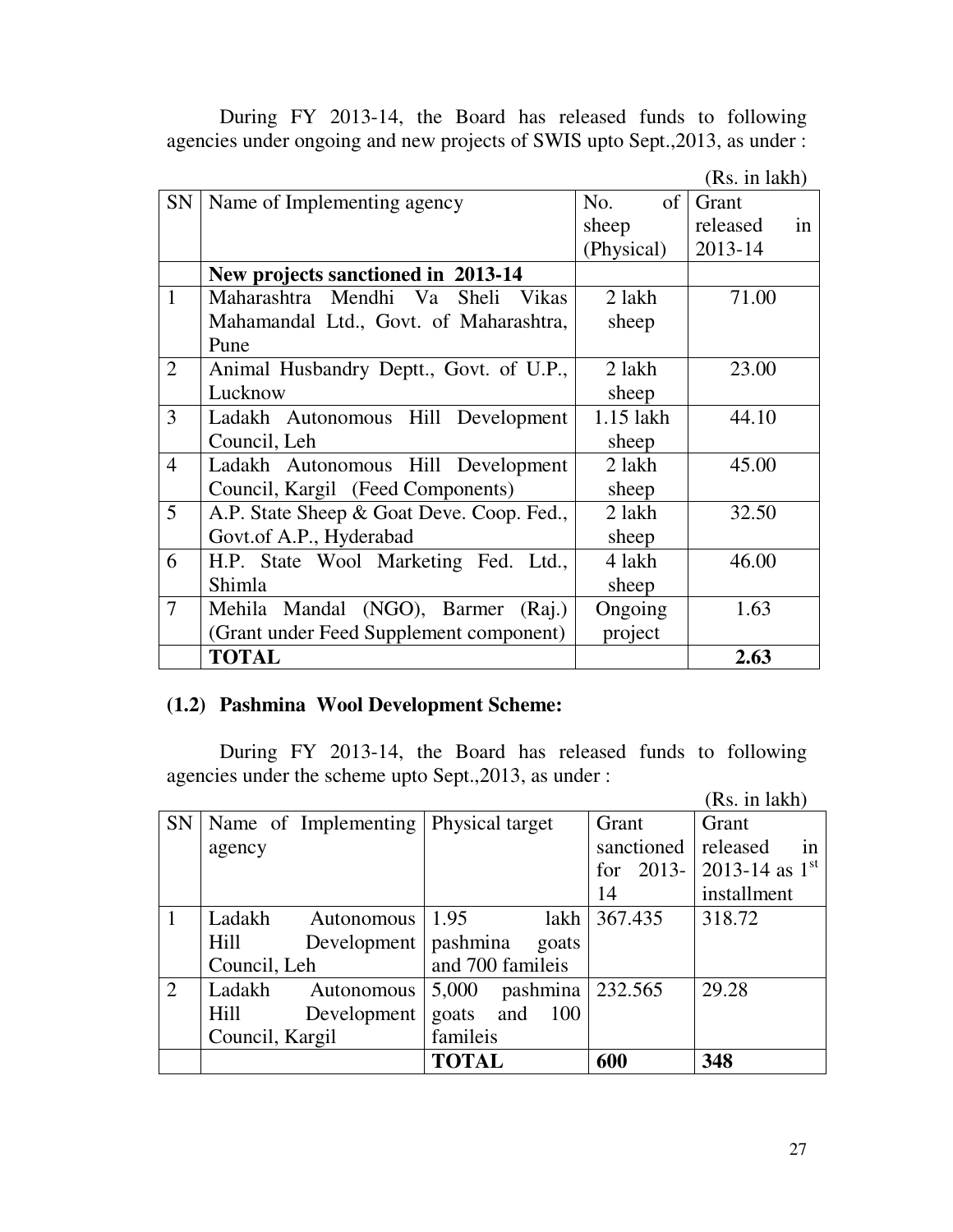#### **(1.3) Angora Wool Development Scheme**

 Fund of Rs. 28.44 lakh is being released under following sanctioned projects on submitting required documents by the implementing agencies :

|           |                           |                            |                | RS. In Jakh)                  |
|-----------|---------------------------|----------------------------|----------------|-------------------------------|
| <b>SN</b> | Name<br>of                | Physical target            | Grant          | Grant already                 |
|           | Implementing agency       |                            | sanctioned     | sanctioned as 1 <sup>st</sup> |
|           |                           |                            | $2013-$<br>for | installment for               |
|           |                           |                            | 14             | FY 2013-14                    |
| 1         | Central Sheep & Wool      | Establishment of Mini      | Rs. 23.661     | Rs. 11.83 lakh                |
|           | <b>Research Institute</b> | Angora Rabbit Farm to      | lakh           |                               |
|           | (NTRS) Kullu, H.P.        | cover 600 rabbits. (3)     |                |                               |
|           |                           | projects, 30 families)     |                |                               |
| 2         | H.P. State Wool Coop.     | Establishment of Mini      | Rs. 15.774     | Rs. 7.887 lakh                |
|           | Wool Procurement &        | Angora Rabbit Farm to      | lakh           |                               |
|           | Marketing Fed. Ltd.,      | cover 400 rabbits. (2)     |                |                               |
|           | Shimla.                   | projects, 20 families)     |                |                               |
| 3         | H.P. State Wool Coop.     | One Integrated Angora      | Rs. 4.906      | Rs. 2.453 lakh                |
|           | Wool Procurement &        | Rabbit<br>Germplasm        | lakh           |                               |
|           | Marketing Fed. Ltd.,      | Center to benefit 100      |                |                               |
|           | Shimla.                   | rabbits                    |                |                               |
| 4         | H.P. State Wool Coop.     | Establishment<br>of<br>one | Rs. 12.54      | Rs. 6.27 lakh                 |
|           | Wool Procurement &        | Training Centre to train   | lakh           |                               |
|           | Marketing Fed. Ltd.,      | 40 persons in a year       |                |                               |
|           | Shimla.                   |                            |                |                               |
|           |                           |                            | Rs. 56.881     | <b>Rs. 28.44 lakh</b>         |
|           |                           |                            | lakh           |                               |

#### **(1.4). Human Resource Development & Promotional activities:**

 Under this scheme, the Board has released total Rs. 356 lakhs for upgradation of two existing wool testing laboratories of CWDB and one laboratory of WRA to develop it as Centre of Excellence for Wool by procuring new equipments/machineries. Out of total provision of Rs. 600 lakhs, the Board has released Rs. 300 lakhs to WRA for upgradation of these three existing laboratories during current FY 2013-14. Beside above, the Board has utilized Rs. 56 lakhs upto Sept.,2013 under different components of HRD & Promotional Activities like advance amount for organizing Woollen Expos, undertaken foreign visits, publicity and advertisement in news-papers, training expenses, Marketing Intelligence Network, wages and salary to contract persons, running Board's own Laboratory at Bikaner and Kullu, publication of quarterly news magazine 'Wool-Ways'.

 $\mathbf{r}$  in a large set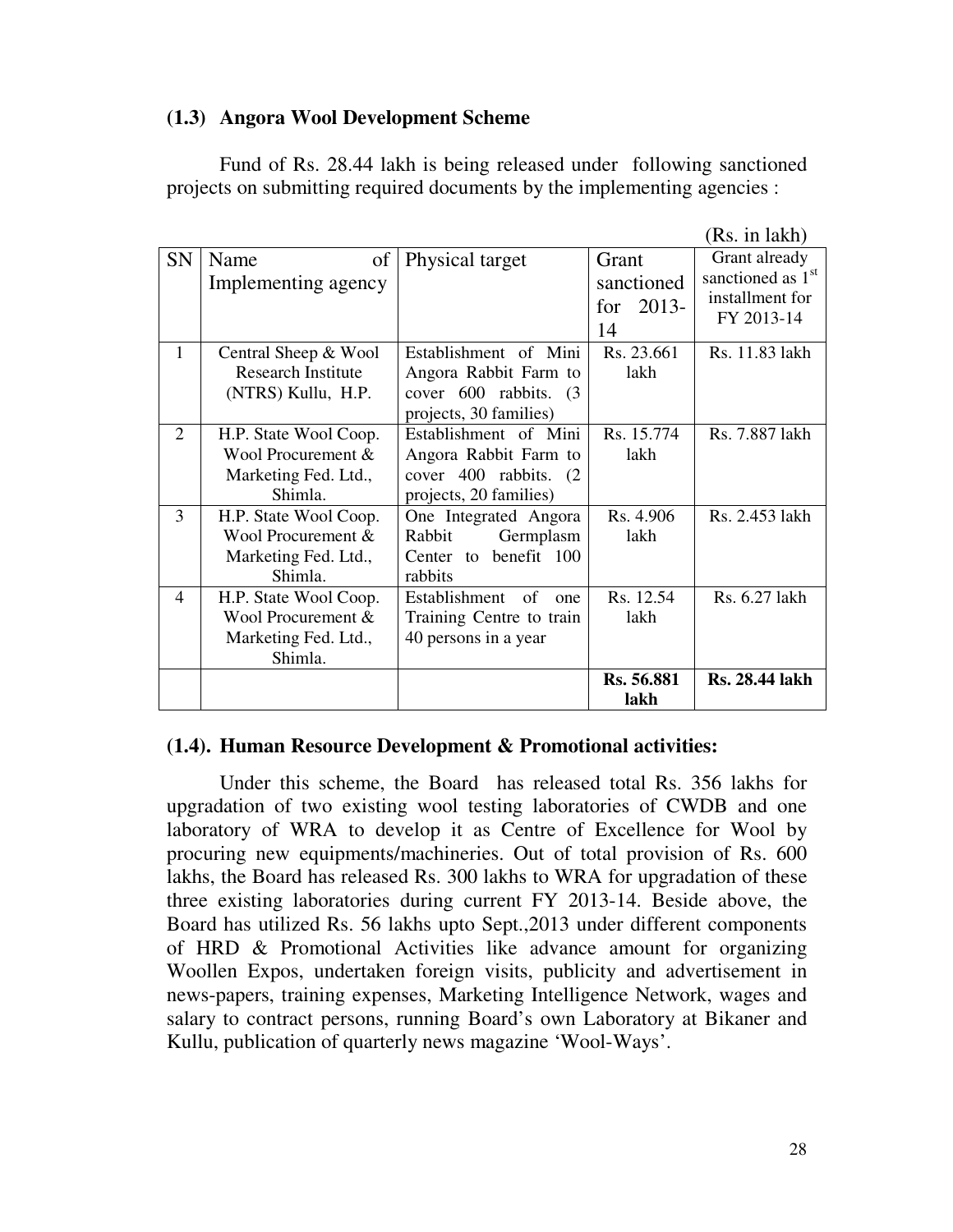## **2. Quality Processing of Wool Scheme**

 During first two quarter of 2013-14, the Board has released Rs. 36 lakh under this scheme to Uttarakhand Sheep & Wool Development Board, Govt. of Uttarakhand, Dehradun under ongoing project to procure shearing machineries and also released final installments under two another implementing agencies from H.P. State.

## **3. Social Security Scheme:**

 During FY 2013-14, the Board has released Rs. 44 lakhs under Sheep Insurance Scheme to following State Govts. Agencies as financial assistance to meet 80% premium amount by providing financial help to shepherds for insurance of sheep, upto Sept.,2013, as under :

(Rs. in lakh)

| <b>SN</b>      | Name of Implementing    | Physical $\&$ financial      | Grant      | Grant released in              |  |
|----------------|-------------------------|------------------------------|------------|--------------------------------|--|
|                | agency                  | under Sheep<br>targets       | sanctioned | $1^{\rm st}$<br>$2013 - 14$ as |  |
|                |                         | <b>Insurance Scheme</b>      | 2013-14    | installment                    |  |
| 1              | Rajasthan<br>Livestock  | 80% premium amount           | Rs.<br>48  | 24 lakh<br>Rs.                 |  |
|                | Development<br>Board,   | i.e. Rs. 48 per sheep out    | lakh       |                                |  |
|                | Govt. of Rajasthan,     | of total premium of Rs.      |            |                                |  |
|                | Jaipur                  | 60 per sheep for one         |            |                                |  |
|                |                         | lakh sheep coverage.         |            |                                |  |
| $\overline{2}$ | Andhra Pradesh Sheep    | 80% premium amount Rs.       | 20         | Rs.<br>10 lakh.                |  |
|                | & Goat Development      | i.e. Rs. $31.45/-$ sheep or  | lakh.      |                                |  |
|                | Coop. Fed. Ltd., Govt.  | Rs. $62.90/-$ sheep out of   |            |                                |  |
|                | of AP, Hyderabad        | total premium amount of      |            |                                |  |
|                |                         | $39.32/-$ or<br>Rs.<br>Rs.   |            |                                |  |
|                |                         | 78.64/- sheep                |            |                                |  |
| 3              | Karnataka<br>Sheep<br>& | 80% premium amount           | Rs.<br>20  | Rs.<br>10 lakh                 |  |
|                | Wool<br>Develop-ment    | i.e. Rs. $16/-$ sheep out of | lakh       |                                |  |
|                | Corporation, Bangalore  | total premium of Rs.         |            |                                |  |
|                | (Karnataka)             | $20/-$ sheep for 1.29 lakh   |            |                                |  |
|                |                         | sheep coverage               |            |                                |  |
|                |                         |                              | 88<br>Rs.  | Rs. 44 lakhs                   |  |
|                |                         |                              | lakhs      |                                |  |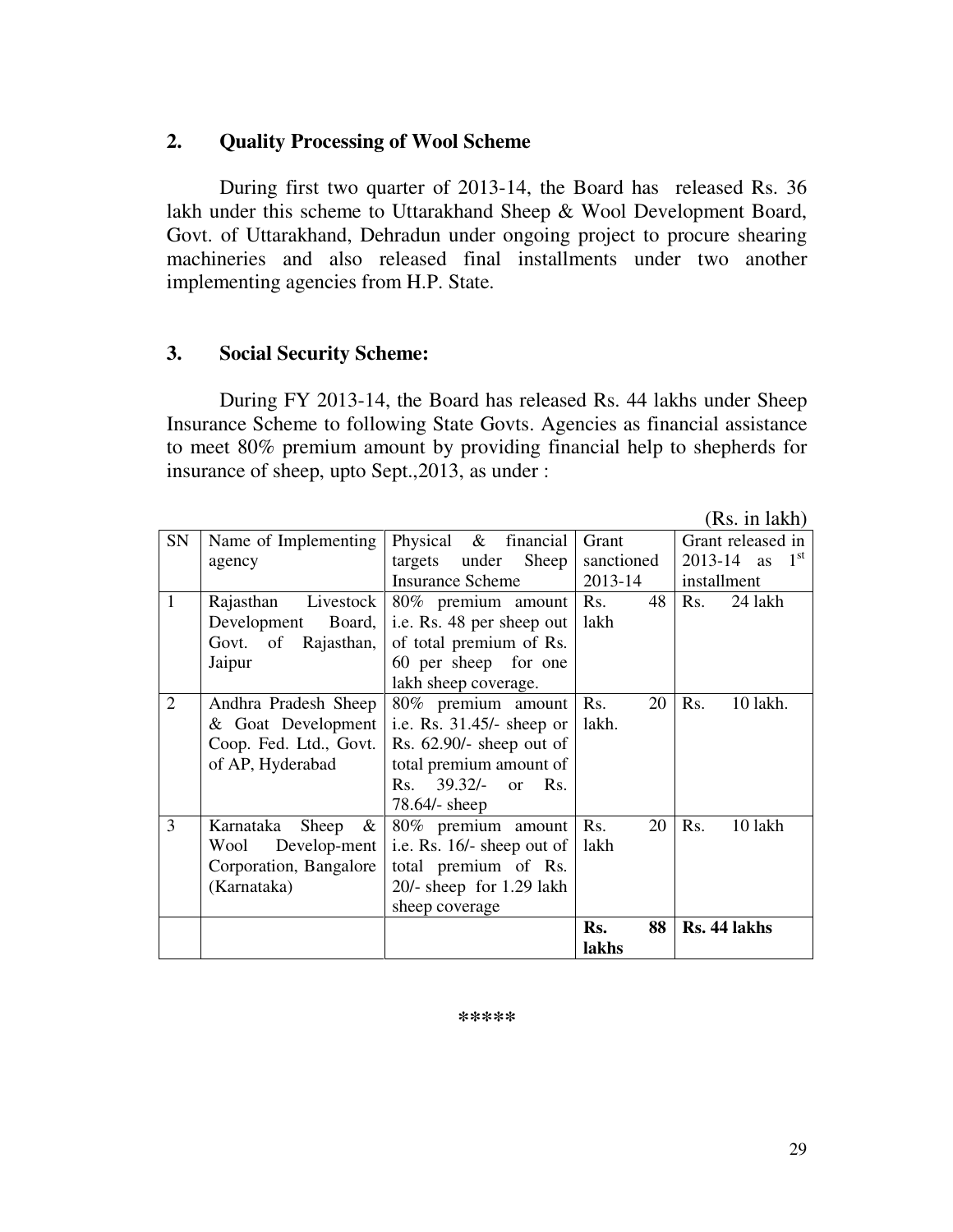## **Annexure- III**

## **Minutes of the 41 Executive Committee meeting of CWDB held on 15th March,2013 at Udyog Bhavan, New Delhi**

 The 41 Meeting of the Executive Committee of the CWDB was held under the chairpersonship of Ms. Sunaina Tomar, Joint Secretary, MOT and Vice Chairperson, CWDB at Udyog Bhawan, New Delhi on 15<sup>th</sup> March, 2013 at 12.00 Noon.

Following members participated in the meeting:

- 1. Dr. D. B. Shakyawar, Pr. Scientist and representative of Director, Central Sheep & Wool Research Institute (CSWRI), Avikanagar.
- 2. Shri D. Chakarborty, Dy. Director, Wool Research Association, Thane.
- 3. Dr. Y. P. Singh, Dy. Director, Animal Husbandry Deptt., Govt. of Rajasthan, Jaipur
- 4. Shri K. K. Goyal, Executive Director, CWDB, Jodhpur.

Members absent:

- 1. Textile Commissioner, Mumbai
- 2. Secretary General, IWMF, Mumbai
- 3. Director/Dy. Secretary (Finance), MOT, New Delhi
- 4. Director, (Industry & VSE), Planning Commission, New Delhi

In Attendance:

- 1. Ms Geeta Narayan, Director/ Wool, MOT
- 2. Sh. K.K.Mohandas, Under Secretary / Wool/ MOT
- 3. Ms Ipsita Saha Paul , SO/ Wool/ MOT
- 4. Shri Anurag Purohit, Technical Officer /CWDB, Jodhpur.

 Shri K. K. Goyal, Executive Director, CWDB, Jodhpur welcomed the members and invited point-wise discussion on the agenda.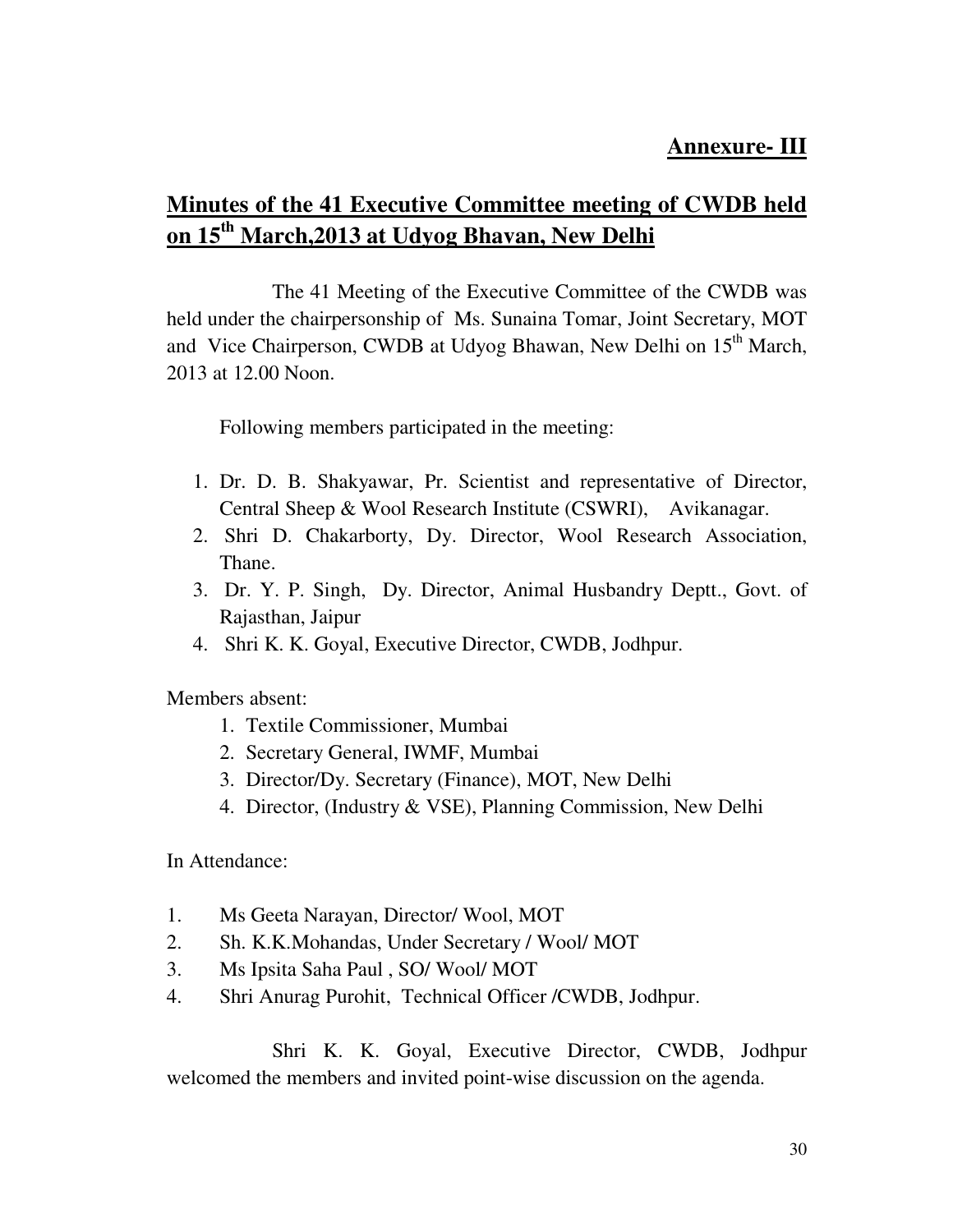## **1. Confirmation of the minutes of the 40th meeting of the Executive Committee held on 11th July,2012 at New Delhi.**

Since no comments were received, the minutes of  $40<sup>th</sup>$  meetings of the Executive Committee of the CWDB were confirmed.

## **2. Action taken report on the decisions of the 40th meetings of the Executive Committee.**

 The Chairperson, Executive Committee expressed her strong displeasure over Action Taken Report as nothing moved forward regarding upgradation of Wool Testing Lab at Bikaner and she directed that identification of required instruments in association with WRA be completed within 15 days positively. She also directed that CWDB staff shall carry out more inspection for effective implementation of Projects in the field.

## **3. Discussion on progress made by CWDB upto Feb.,2013 during current Financial Year 2012-13.**

 ED, CWDB stated that Ministry of Textiles has allocated total Rs. 15.00 Crore (including 1.5 Crs for NE region) for implementation of different schemes during current FY 2012-13. There is no sheep population in the NE region and there is hardly any wool processing activity and thus no viable project proposal was received from NE region. The Board has organized only two Woollen Expos (exhibition-cum-sale of woollen products) in NER with financial assistance of Rs. 28 lakh and thus there will be saving of Rs. 1.22 Crore under NER allocation during 2012-13.

 ED, CWDB further stated that against remaining Plan allocation of Rs. 13.50 Crore, Ministry had released Rs. 11.50 Crs till date and it have been fully utilized and Board will utilize the remaining Rs. 2.0 Crores if funds are released by Ministry within this FY 2012-13, timely.

## **4. Discussion and approval of pending project proposals as recommended by 20th meeting of the Project Committee of the Board held on 11th March, 2013.**

 The Executive Committee discussed the project proposals as recommended by  $20<sup>th</sup>$  Project Committee meeting and following projects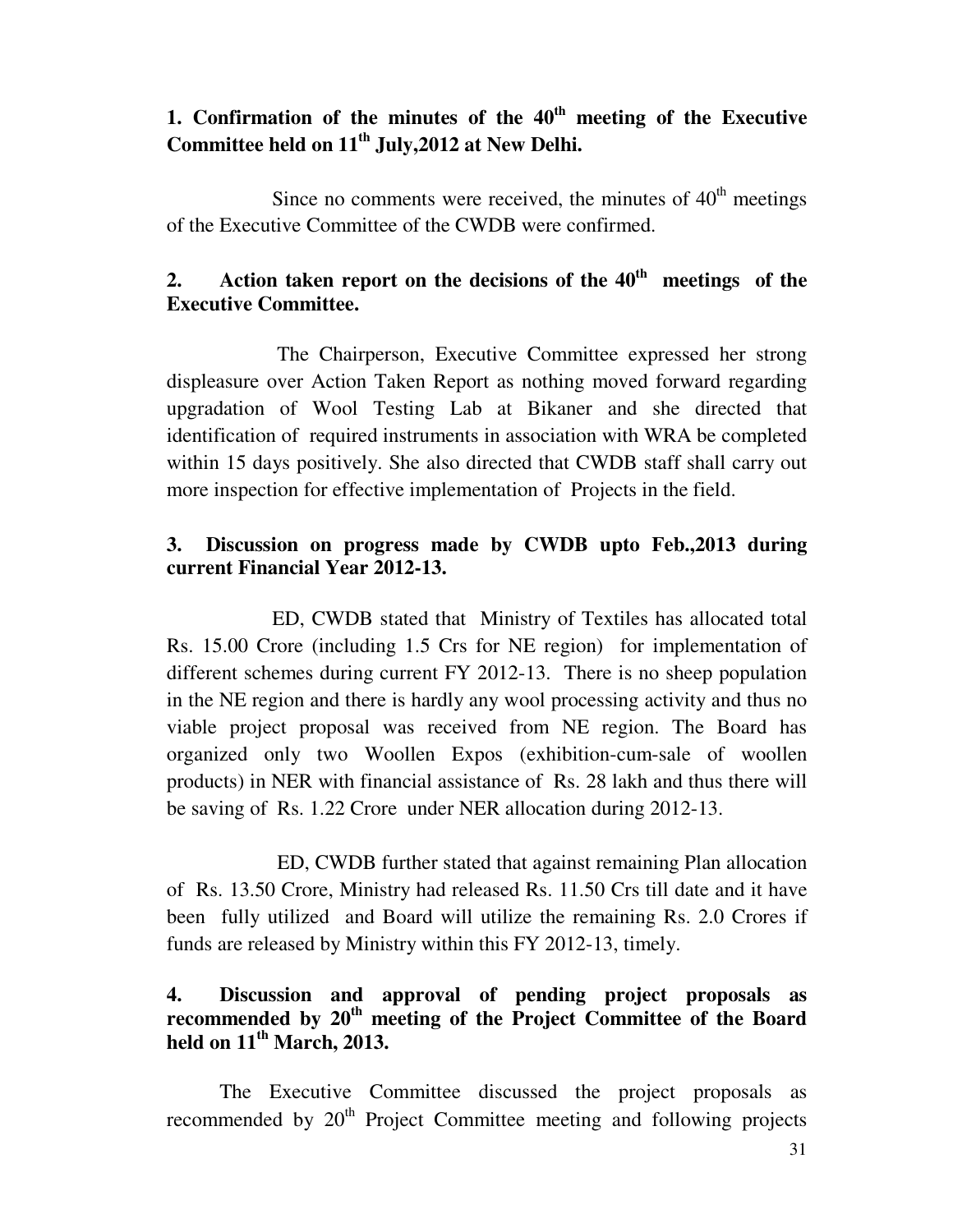were approved for implementation during financial year 2012-13 and 2013- 14, as under :

## **I. Name of Scheme : Sheep & Wool Improvement Scheme (SWIS)**

Following three project proposals under Sheep & Wool Improvement Scheme (SWIS) have been approved by Executive Committee of the CWDB:

| Component    | Physical        | Financial      | Unit/ particular       | Financial grant for |
|--------------|-----------------|----------------|------------------------|---------------------|
| s under      |                 | for $3$        |                        | year 2012-13 &      |
| <b>SWIS</b>  |                 | years          |                        | 2013-14             |
| Health care  | $2.0$ lakh      | Rs. 108        | 2 lakh sheep for 3     | Rs. 36 lakh         |
|              | sheep           | lakh           | years @ Rs. 18/-       |                     |
|              |                 |                | sheep                  |                     |
| Sheep        | $\overline{2}$  | Rs. 40         | 2 farms @ Rs. 20       | Rs. 40 lakh         |
| breeding     | <b>Breeding</b> | lakh           | lakh                   |                     |
| farm         | farms           |                |                        |                     |
| Distribution | $500$ stud      | Rs. 25         | 500 stud rams $\omega$ | Rs. 25 lakh         |
| of stud      | rams            | lakh           | $Rs. 5,000/-$          |                     |
| Rams         |                 |                |                        |                     |
| Overhead     | 2 lakh          | <b>Rs. 30</b>  | 2 lakh sheep for 3     | Rs. 10 lakh         |
| expenses     | sheep           | lakh           | years $@$ Rs. 5/-      |                     |
|              |                 |                | sheep                  |                     |
| Total (Rs.   |                 | <b>Rs. 203</b> |                        | Rs. 111 Lakhs       |
| In lakh)     |                 | lakh           |                        |                     |

## **A. Name of Implementing Agency- Director, AHD Govt. of U.P., Lucknow**

B. **Name of Agency under SWIS- Punyashloka Ahilyadevi Maharastra Mendhi Va Shali Vikas Mahamandal Ltd., Govt. of Maharashtra, Pune** 

(Rs. In lakh)

| Component   | Physical   | Financial for       | Unit/ particular   | Financial   |
|-------------|------------|---------------------|--------------------|-------------|
| under SWIS  |            | total 3 years       |                    | grant for   |
|             |            |                     |                    | 2013-14     |
| Health care | 2 lakh     | <b>Rs.</b> 108 lakh | 2 lakh sheep for 3 | Rs. 36 lakh |
|             | sheep of 6 |                     | years @ Rs. 18/-   |             |
|             | districts  |                     | sheep              |             |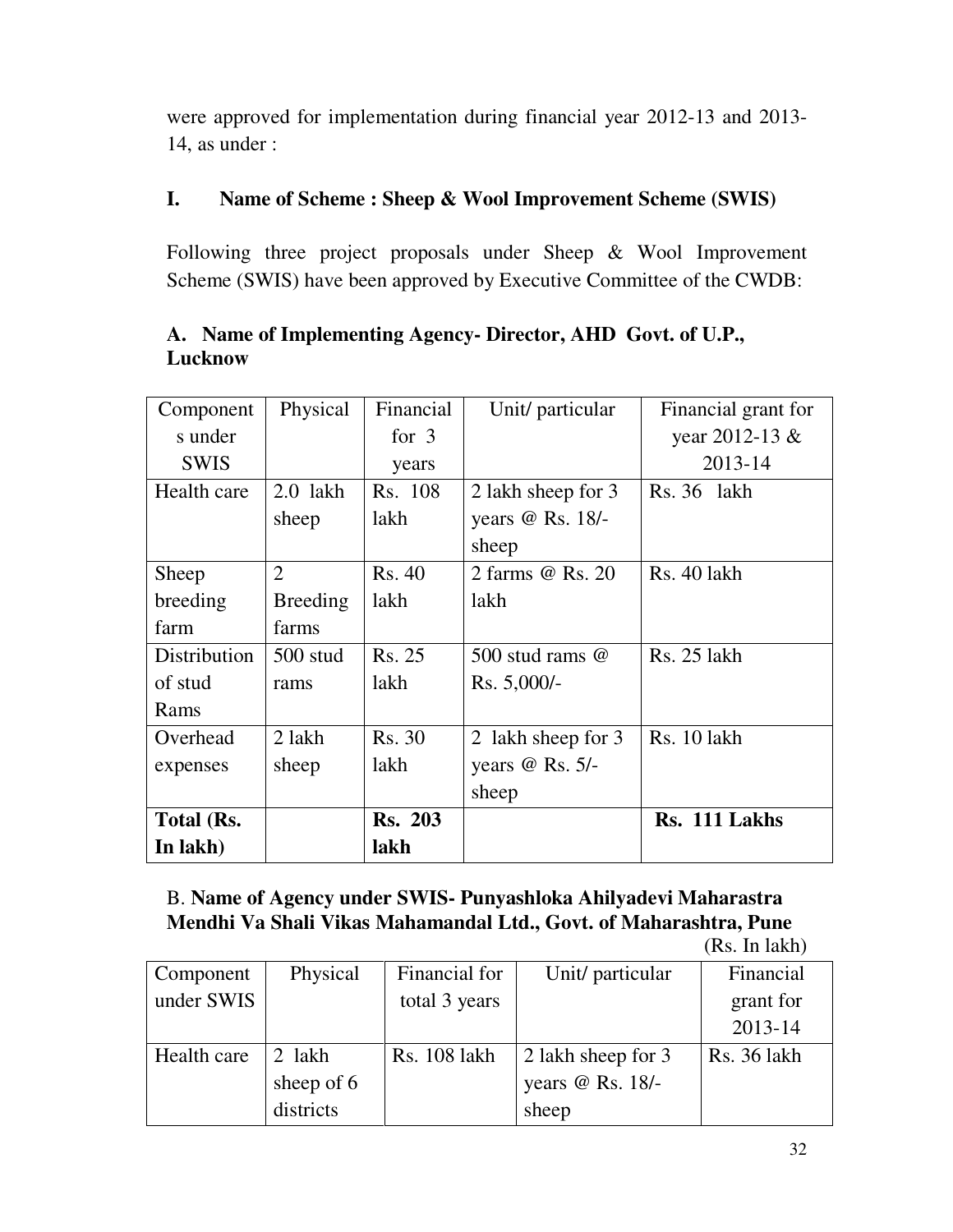| Distribution | $500$ stud   | Rs. 25 lakh    | 500 stud rams $\omega$ | Rs. 25 lakh        |
|--------------|--------------|----------------|------------------------|--------------------|
| of stud      | rams         |                | Rs. 5,000/- ram        |                    |
| Rams         |              |                |                        |                    |
| Overhead     | 2 lakh sheep | Rs. 30 lakh    | 2 lakh sheep for 3     | <b>Rs.</b> 10 lakh |
| expenses     |              |                | years $@$ Rs. 5/-      |                    |
|              |              |                | sheep                  |                    |
| <b>Total</b> |              | <b>Rs. 163</b> |                        | <b>Rs. 71</b>      |
|              |              | Lakh           |                        | Lakhs              |

## **C. Name of Agency - HP State Wool Procurement & Mkt. Fed., Govt. of H.P., Shimla**

| Compone      | Physical | Financial for       | Unit/ particular        | Financial grant    |
|--------------|----------|---------------------|-------------------------|--------------------|
| nt under     |          | total 3 years       |                         | for 2013-14        |
| <b>SWIS</b>  |          |                     |                         |                    |
| Health       | 4 lakh   | Rs. 216 lakh        | 4 lakh sheep for 3      | <b>Rs.</b> 72 lakh |
| Care         | sheep    |                     | years @ Rs. 18/-        |                    |
|              |          |                     | sheep                   |                    |
| Overhead     | 4 lakh   | Rs. 60 lakh         | 4 lakh sheep for 3      | <b>Rs. 20 lakh</b> |
| expenses     | sheep    |                     | years $@$ Rs. 5/- sheep |                    |
| <b>Total</b> |          | <b>Rs. 276 lakh</b> |                         | Rs. 92 lakh        |

## **II. Name of Scheme : Angora Wool Development Project:**

 Under Angora Wool Development Scheme, Chairperson, EC stated that first the possibility of scheme implementation through Govt. Department/ Agencies be explored and then only the proposals from NGOs be considered by putting the proposal in next Executive Committee meeting.

#### **III. Project proposal under Pashmina Wool Development Programme:**

 The Chairperson, EC directed that first a meeting shall be held with LAHDC authorities regarding their preparedness for implementation of the Pashmina Development project and then only their proposal would be considered in next Executive Committee meeting. Chairperson/ EC also directed that Proper Utilization certificate to be received for grant sanctioned earlier, revolving fund and report to be obtained from LAHDC regarding the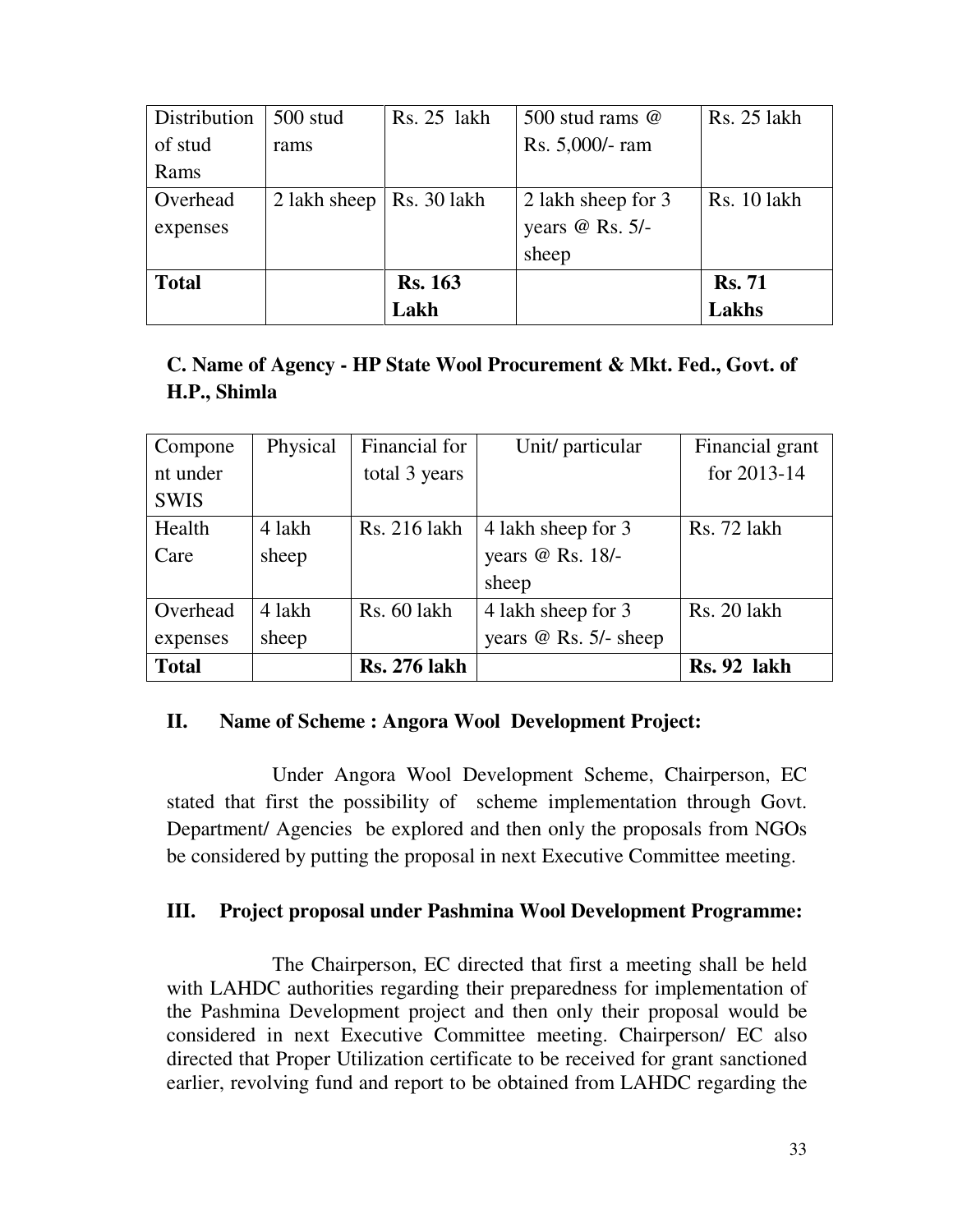direction given by the Ministry pertaining to MOU signed with M/S Oswal Wool Combers.

## **IV. Project proposal received for Training programme under HRD**

 All the three project proposals received from Govt. of Karnataka, Govt. of J&K and CSWRI ( as under ) were deferred by Chairperson, EC and were to be considered in next EC meeting for want of proper scrutiny of the proposal by the CWDB.

| S.             | Implementing         | Project for                      | Project Cost         |
|----------------|----------------------|----------------------------------|----------------------|
| N              | Agency               |                                  |                      |
| 1.             | Karnaaka Sheep       | <b>Establishment of Training</b> | Rs. 12.54 Lakhs      |
|                | & Wool               | Centre for manufacture of        | for one Training     |
|                | Development          | woolen products and designing    | programme            |
|                | Corp., Banglore      | at Kolar/ Ranebennur/ Mysore     |                      |
| $\overline{2}$ | J. & K. Sheep $\&$   | A. Training to 200 progressive   | Rs. $8$ lakh $@$ Rs. |
|                | <b>Sheep Product</b> | sheep breeders in machine        | 4,000 per trainee    |
|                | Development          | sheep shearing & primary wool    | (Proposed)           |
|                | Board, Srinagar      | grading                          |                      |
|                |                      | <b>B.</b> Training to 600 sheep  | Rs. 12 lakh @ Rs.    |
|                |                      | breeders on Sheep Management     | 2,000 per trainees   |
|                |                      | practices.                       | (Proposed)           |
| 3              | <b>Central Sheep</b> | Short term training courses in   | Rs. 12.54 lakh to    |
|                | and Wool             | woollen products manufacturing   | train 40 resource    |
|                | Research             | and designing at Avikanagar,     | persons, per batch   |
|                | Institute, Avika-    | Raj.                             | 10 persons for 3     |
|                | nagar, Jaipur        |                                  | months period        |
|                | (Raj.)               |                                  |                      |

**V. Scheme : Quality Processing of Wool Scheme** (Proposals received for CFC under Q & P Scheme) :

 All three project proposals for procurement of sheep shearing machines (as under) were deferred as Chairperson/ EC directed that first State Govts. be asked how they will implement the machine shearing in the field.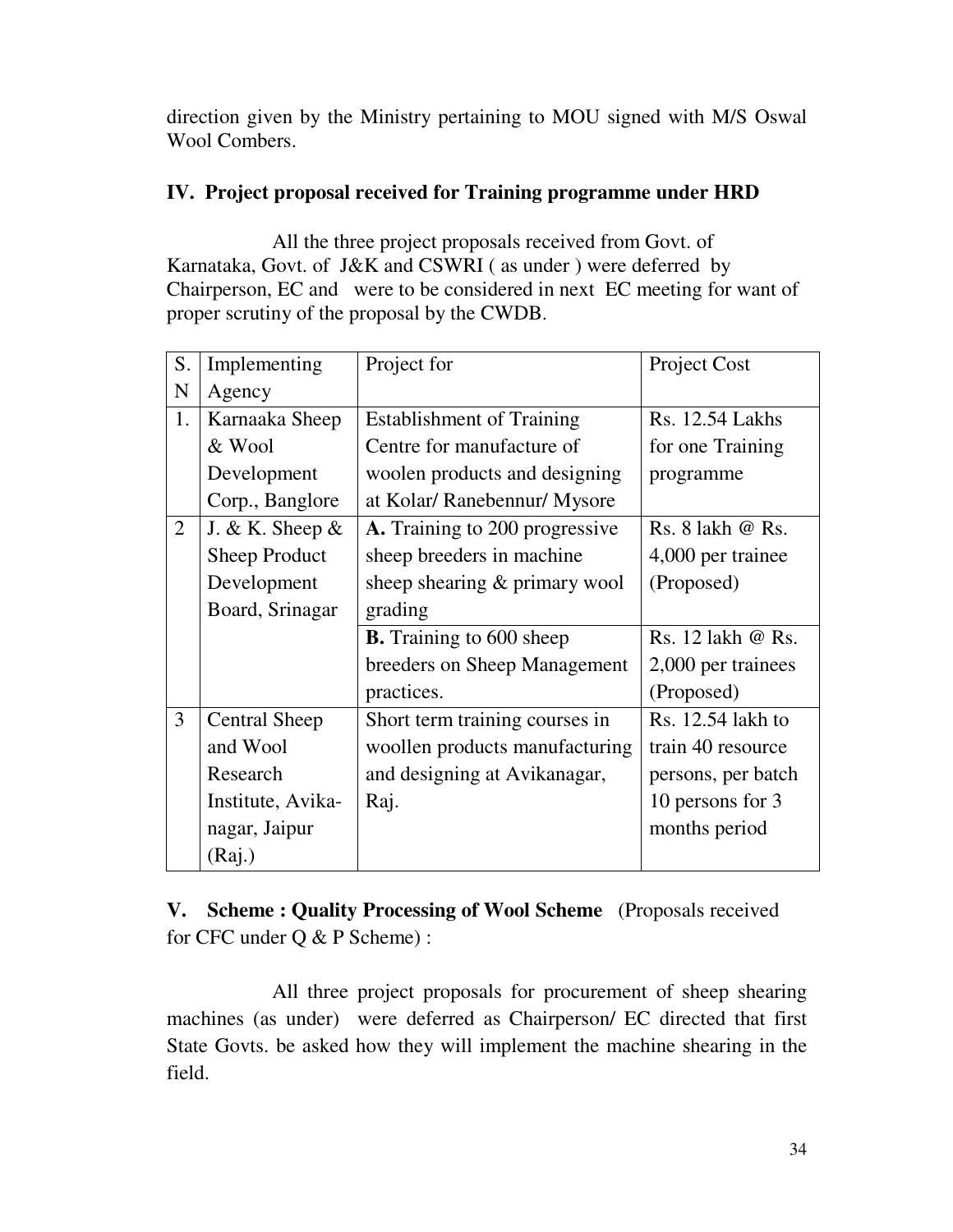| <b>SN</b> | <b>Implementing Agency</b>                        | No. of shearing   |
|-----------|---------------------------------------------------|-------------------|
|           |                                                   | machine           |
|           | <b>J&amp;K</b> Sheep & Sheep Products Development | 20 Sheep Shearing |
|           | Board Nowshera, Srinagar                          | Machines          |
| 2         | Karnataka Sheep & Wool Development                | 20 Sheep Shearing |
|           | Corporation, Kuri Bhavana, Banglore               | Machines          |
| 3         | Punyasloka Ahilyadevi Maharastra Mendhi Va        | 4 Sheep Shearing  |
|           | Sheli Vikas Mahamandal Limited, Mendi             | Machines          |
|           | Farm, Pune                                        |                   |

## **VI. To take decision on CFCs sanctioned in last Plan but now the Implementing Agencies do not want to run it due to its un-viability.**

 Matter shall be discussed with both the agencies so that both the CFCs can work for desired objectives. Field Visits shall be conducted by ED/ CWDB and submit the report.

## **5. Discussion and approval for procurement of necessary equipments/looms etc. for establishment of Carpet Weaving Training Centre at Jaipur.**

 The Chairperson, EC stated that all such training programme shall be imparted through Ministry's another scheme i.e. 'Integrated Skill Development Scheme' in association with IICT, Bhadohi.

## **6. Post facto approval for Woollen Expos organized at Guwahati, Jaipur & Jodhpur and printing of office Diary and Calendar during FY 2012-13.**

The Executive Committee granted post facto approval for organizing 4 Woollen Expos with cost of Rs. 23.36 lakh and printing of office diary & calendar with cost of Rs. 1.66 lakh, respectively during current financial year 2012-13.

\*\*\*\*\*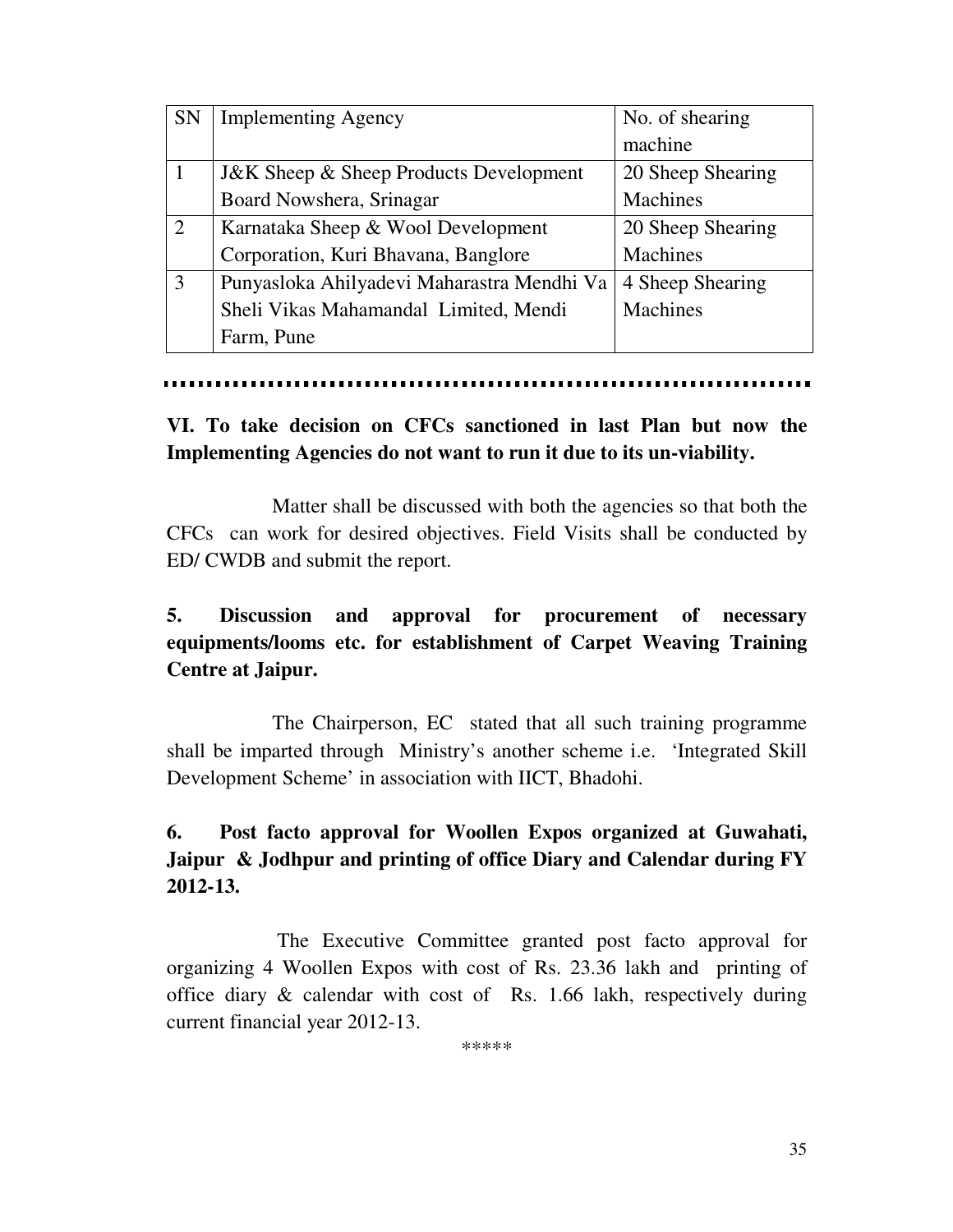## **Minutes of the 42nd Executive Committee meeting of CWDB held on 11th July,2013 at Udyog Bhavan, New Delhi**

The  $42<sup>nd</sup>$  Meeting of the Executive Committee (EC) of the CWDB was held on  $11<sup>th</sup>$  July, 2013 at Udyog Bhawan, New Delhi under the chairpersonship of Ms. Monika S. Garg, Joint Secretary, Ministry of Textiles & Vice Chairperson CWDB.

Following members were present in the meeting :

- 1. Shri A.K. Sharma, Dy. Secretary (IFW), MOT, New Delhi
- 2. Shri M.K. Bardhan, Director, Wool Research Association, Thane.
- 3. Shri Mahesh N. Sanil, Secretary General, IWMF, Mumbai.
- 4. Shri Ajay Kumar, Scientist (SS) and representative of Director, Central Sheep & Wool Research Institute (CSWRI-ICAR), Avikanagar, Jaipur.
- 5. Dr. Y. P. Singh, Dy. Director, Animal Husbandry Deptt., Govt. of Raj., Jaipur
- 6. Shri K. K. Goyal, Executive Director, CWDB, Jodhpur.

Members absent:

- 1. Textile Commissioner, Mumbai
- 2. Director (Industry & VSE), Planning Commission, New Delhi

In Attendance:

- 1. Shri P.R. Meena, Dy. Secretary (Wool), MOT, New Delhi.
- 2. Dr. Sarfarz A. Wani, Prof. Sher-e-Kashmir Univ. of Agri. Science & Technology, ( SKUAST) Srinagar.
- 3. Shri Anurag Purohit, Technical Officer /CWDB, Jodhpur.
- 4. Shri Dhan Singh Rathore, Technical Assistant, CWDB.

 Shri K. K. Goyal, ED, CWDB, Jodhpur welcomed all the members and after introduction of members invited point-wise discussion on the agenda.

 **The Chairperson, CWDB stated that Scheme Guidelines are still under approval. It was decided by the Executive Committee (EC) that the decision of today's meeting are subject to approval of guidelines by competent authority and funds under the scheme shall be released only as per the approved scheme guidelines.** 

Further, EC directed that Implementing Agencies of the proposed projects should be present during the concerned meeting.

## **1. Confirmation of the minutes of the 41st meeting of the Executive Committee held on 15th March,2013 at New Delhi.**

Since no comment was received from any member, the minutes of  $41<sup>st</sup>$  meetings of the Executive Committee of the CWDB was confirmed.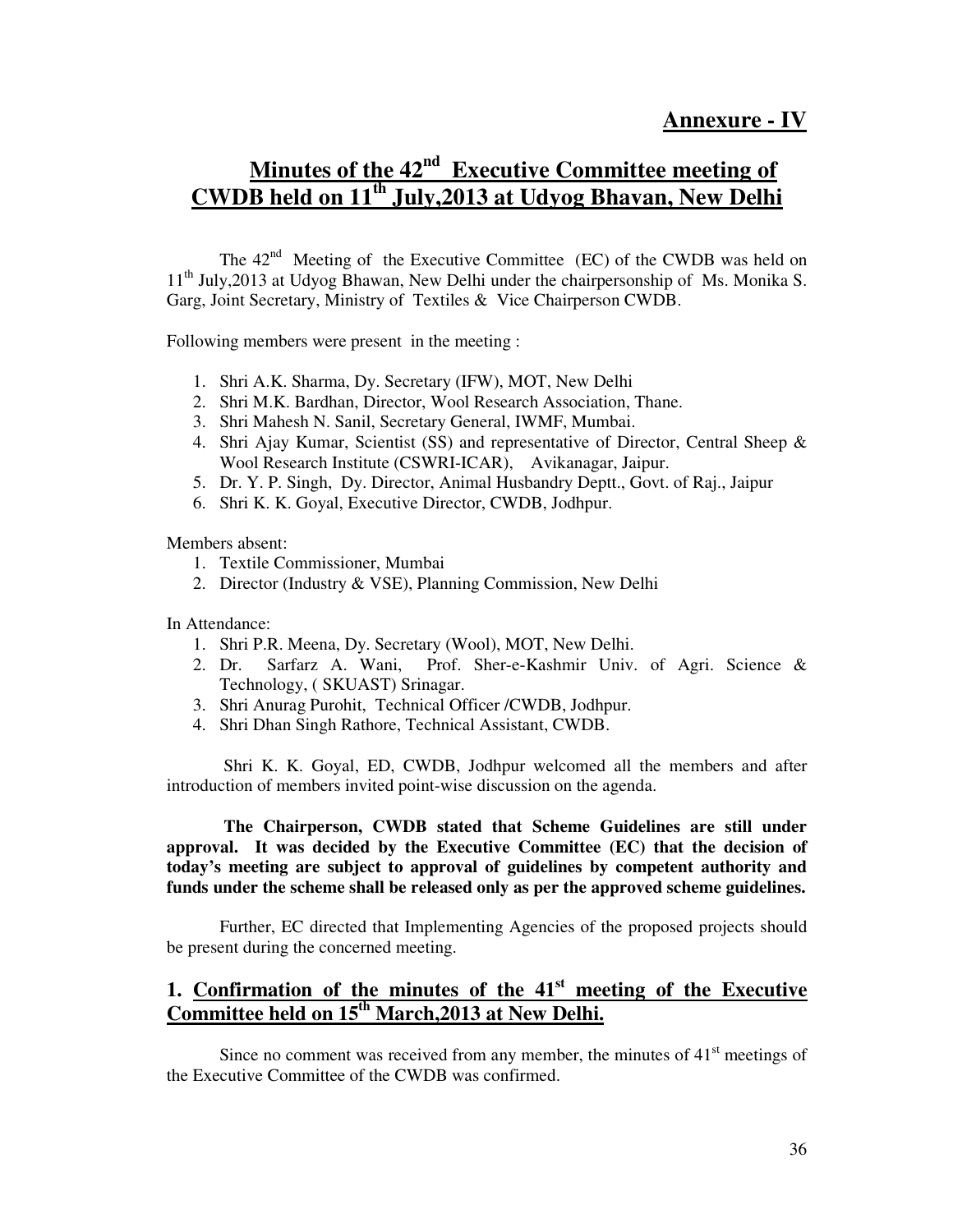## **2. Action taken report on the decisions of the 41st meeting of the Executive Committee.**

Following decisions were made on Action Taken Report of last Executive Committee meeting of the Board:

#### **I. Projects sanctioned under SWIS during 41st meeting of the Executive Committee (EC).**

Chairperson directed CWDB to review progress of all projects under Sheep  $\&$ Wool Improvement Scheme (SWIS) and submit their status report, by conducting field visits. Board's officer/officials should visit each project regularly for effective implementation and monitoring, the consolidated report on which should be brought to the notice of the EC in each meeting.

#### **II. Proposals received under Angora Wool Development Scheme:**

The Executive Committee discussed following proposals received under Angora Wool Development Scheme as per prescribed physical and financial parameters of the scheme dully recommended by the Project Committee.

| S. No.         | Name of project        | Name of Implementing                              | <b>Total</b>  | <b>Total</b>        | Require-    |
|----------------|------------------------|---------------------------------------------------|---------------|---------------------|-------------|
|                | under scheme           | <b>Agency</b>                                     | Angora        | <b>Funds</b>        | ment in     |
|                |                        |                                                   | rabbits to    | demanded            | 2013-14     |
|                |                        |                                                   | be covered    | $(3 \text{ years})$ |             |
| $\overline{A}$ | Establishment          | of H.P. State Wool Coop.                          | 400           | Rs. 38.742          | Rs. 15.774  |
|                |                        | Mini Angora Rabbit   Wool Procurement<br>$\alpha$ | (2 projects,  | lakh                | lakh        |
|                | Farm<br>in             | cluster Marketing Fed.<br>Ltd.,                   | 20 families,  |                     |             |
|                | (10)<br>farm           | family Shimla.                                    | 400 angora    |                     |             |
|                | each project)          |                                                   | rabbits)      |                     |             |
| B              |                        | Integrated Angora H.P. State Wool Coop.           | 1 Centre $\&$ | Rs. 17.446          | Rs. 10.565  |
|                |                        | Rabbit Germplasm- Wool Procurement &              | 100 angora    | lakh                | lakh        |
|                |                        | cum-Processing and Marketing Fed. Ltd.,           | rabbits       |                     |             |
|                | <b>Training Center</b> | Shimla.                                           |               |                     |             |
| $\mathbf C$    | of<br>Establishment    | Central Sheep & Wool                              | 600           | Rs. 58.113          | Rs. 23.661  |
|                | Mini Angora Rabbit     | <b>Research Institute</b>                         | (3 projects,  | lakh                | lakh        |
|                | in<br>Farm<br>cluster  | (NTRS, Kullu – ICAR                               | 30 families,  |                     |             |
|                | (10)<br>family<br>farm | unit) in Mandi & Kullu                            | 600 angora    |                     |             |
|                | each project)          | districts of H.P.                                 | rabbits)      |                     |             |
|                | <b>TOTAL (Rs.)</b>     | $5 + 1$ projects                                  | <b>1100</b>   | <b>Rs.</b> 114.30   | Rs. 50 lakh |
|                |                        |                                                   | rabbits       | lakh                |             |

After detailed discussion, the Executive Committee (EC) approved both the project proposals from Govt. Agencies with following directions:

i) In Project A above, provision of portable shearing machine would be made for distribution along with spinning (Charka) or knitting machines to progressive rabbit farmer/beneficiary, village wise to get better Angora fiber length. CWDB to identify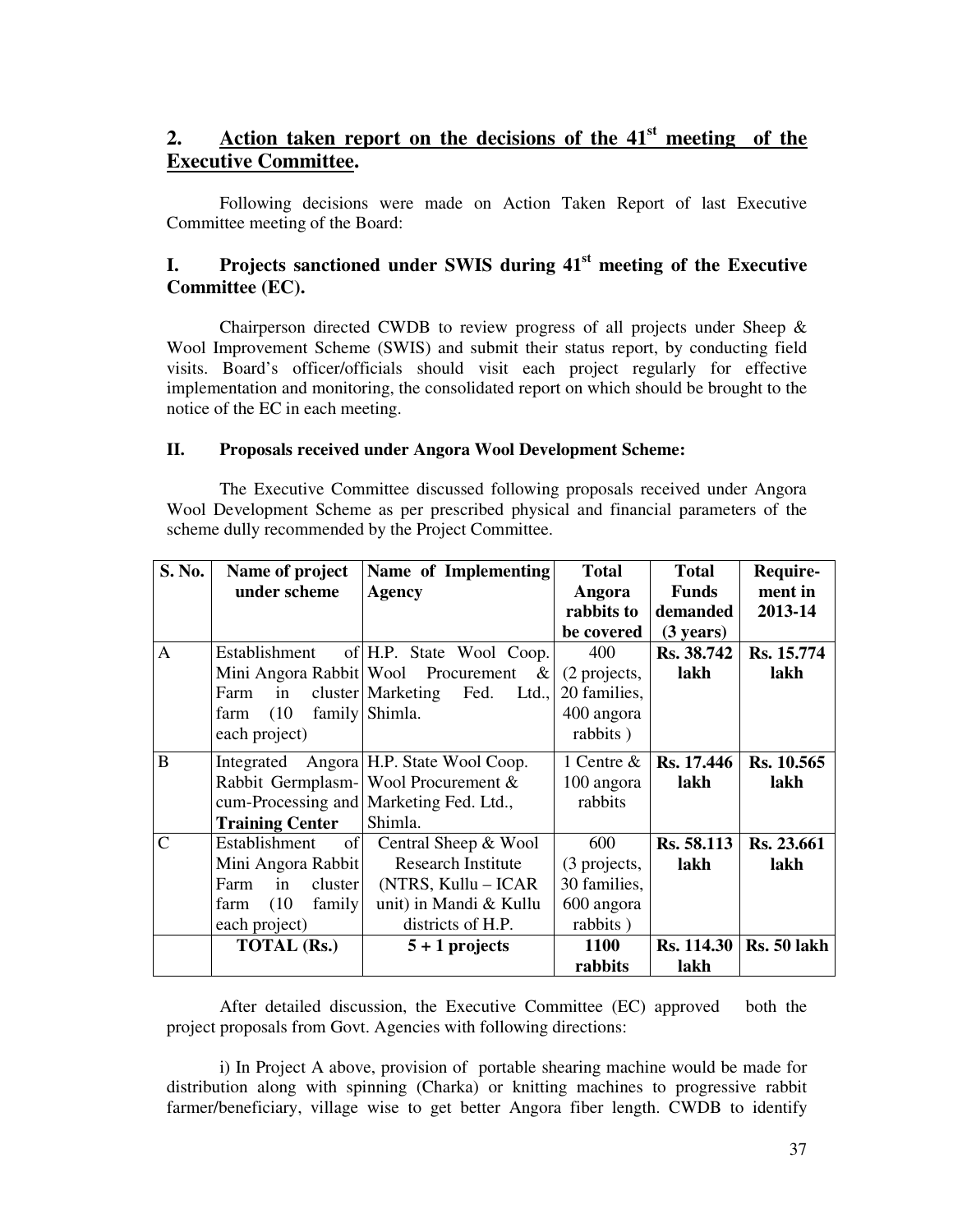progressive farmers within two months in consultation with the State Govt and submit proposal for consideration of EC.

ii) CSWRI/ Garsa should provide technical guidance to H.P. State Wool Mkt. Fed. and train their trainers and beneficiaries for scientific techniques, especially for Project B above.

iii) Under component of Training Centre (Sr. no. B above), training shall be imparted after tie-up with reputed institutions/ trained personnel for product  $\&$  design development, product diversification & value addition to angora wool, the report on which will be submitted to the EC by the Implementing Agency in the next meeting.

Further, EC directed ED-CWDB to visit the above project areas only with State Govt. Officers and submit a report to the EC in the next meeting.

#### **III. CFCs established under Quality Processing of Angora Wool scheme:**

i) EC directed that the ED, CWDB shall look into the feasibility of establishing an Angora Processing Centre in Kullu and Kangra Area in association with HPWOOLFED/ CSWRI or any other Govt. Agency working in Himachal Pradesh. Board will also look into which facilities are available in the already sanctioned and established Common Facility Centre (CFC) in the Himachal Pradesh during  $11<sup>th</sup>$  Plan or not and submit the report before next EC Meeting.

ii) It was brought to the notice of the EC that two CFCs sanctioned during  $11<sup>th</sup>$  Plan are not running properly (at Ludhiana and Kekri (Ajmer). It was decided that a team of CWDB and WRA/ CSWRI will visit the CFCs to examine performance and utilization of facilities developed and submit report to EC.

#### **3. To apprise the progress made by the CWDB under Annual Plan 2013- 14 upto June,2013 under its various schemes.**

ED, CWDB explained the progress made under Annual Plan 2013-14 and assured that the Board would utilize first installment of Rs. 5 Crore upto  $15<sup>th</sup>$  August, 2013 if scheme guidelines are approved by Ministry of Textiles.

EC directed ED-CWDB to prepare detailed State-wise Annual Action-Plan for Wool and Angora Wool in consultation with State Govts. and present it in the next meeting.

#### **4.** Discussion and approval of pending project proposals as recommended by  $20^{th}$ ,  $21^{st}$  &  $22^{nd}$  meetings of the Project Committee of **recommended by 20th, 21st & 22nd meetings of the Project Committee of CWDB.**

The Executive Committee discussed the proposals duly recommended by the Project Committee received under prescribed physical and financial norms of  $12<sup>th</sup>$  Plan schemes and approved following proposals for implementation.

#### **I. Scheme : Sheep & Wool Improvement Scheme (SWIS)**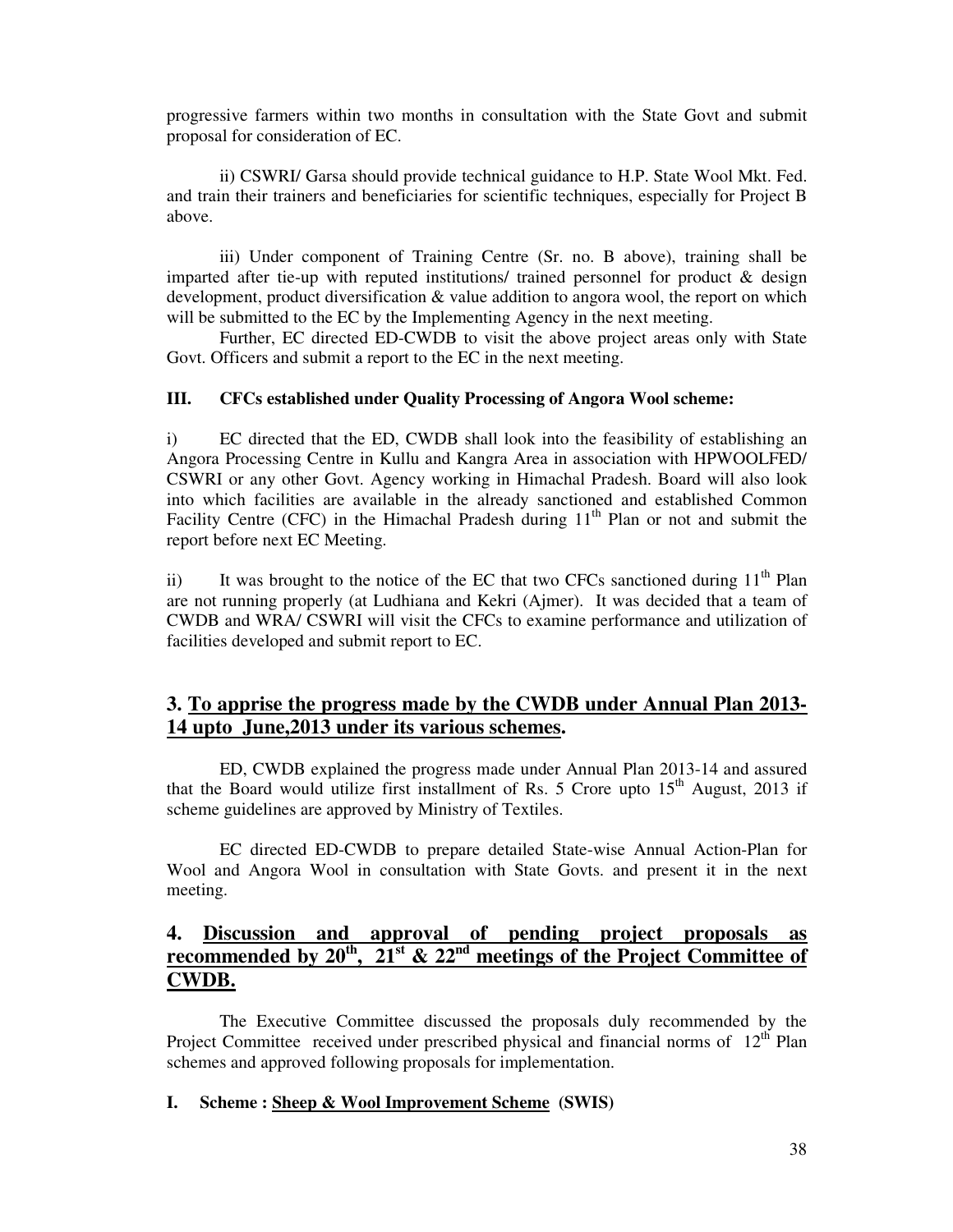#### **i. Component : 'Revolving Fund'**

ED/ CWDB explain that as per  $12<sup>th</sup>$  Plan scheme approved by SFC, provision of Rs. 100 lakh has been made for Revolving Fund to strengthen existing State Govt. Wool Marketing Fed./Boards for raw wool marketing and to provide remunerative returns to wool growers. Under this component, the Board has received only two proposals, as under :

| <b>SN</b>    | Name of agency                         |                           | Total Revolving Funds recommended by Project |
|--------------|----------------------------------------|---------------------------|----------------------------------------------|
|              |                                        | Fund demanded   Committee |                                              |
| $\mathsf{A}$ | LAHDC, District Leh                    | Rs. 450 lakh              | Rs. 50 lakhs recommended in                  |
|              |                                        |                           | current financial year 2013-14.              |
| B            | Andhra Pradesh Sheep $\&$ Rs. 21 lakhs |                           | Rs. 10 lakh recommended for                  |
|              | Goat Development Coop.                 |                           | procurement of Deccani wool in               |
|              | Fed. Ltd., Govt. of Andhra             |                           | the State.                                   |
|              | Pradesh, Hyderabad                     |                           |                                              |

The Executive Committee approved for sanctioning a total of Rs. 60 lakh under Sheep & Wool Improvement Scheme (SWIS), as proposed.

#### **ii. Component: Feed Supplement**

ED, CWDB informed that as per  $12<sup>th</sup>$  Plan scheme, provision of Rs. 203 lakh has been made under Sheep & Wool Improvement Scheme (SWIS) to benefit 75,000 sheep under Feed Supplement component during current financial year. Under Feed Supplement component of SWIS, nutritional support is being provided to eligible sheep (pregnant/weak) in dry, rain fed areas such as desert of Rajasthan, Ran area of Gujarat and cold desert area of Ladakh ( Leh and Kargil) @ Rs. 3/- per sheep per day for 90 days in a year. He informed that the Board has received proposal under this component only from LAHDC, Leh and LAHDC, Kargil districts to cover 25,000 and 50,000 eligible sheep respectively and no project proposal has been received from other States.

Under above component, the Board had provided financial assistance in previous year to LAHDC Leh and LAHDC Kargil. LAHDC, Leh had submitted Utilization Certificate for whole amount. LAHDC, Kargil could not distributed feed of  $2<sup>nd</sup>$  installment of Rs. 45 lakh due to blockade of roads by early snowfall and requested to grant permission to distribute the available feed in FY 2013-14 . The Project Committee examined the matter and recommended the proposal by adjusting/ reallocating available feed of Rs. 45 lakh against total provision of Rs. 135 lakh for 50,000 sheep for 2013-14 and thus for LAHDC Kargil total Rs. 90 Lakhs Will be released this year.

 EC after detailed discussion approved both the proposals to benefit 25000 sheep from Leh district and 50000 sheep from kargil district as recommended by Project committee.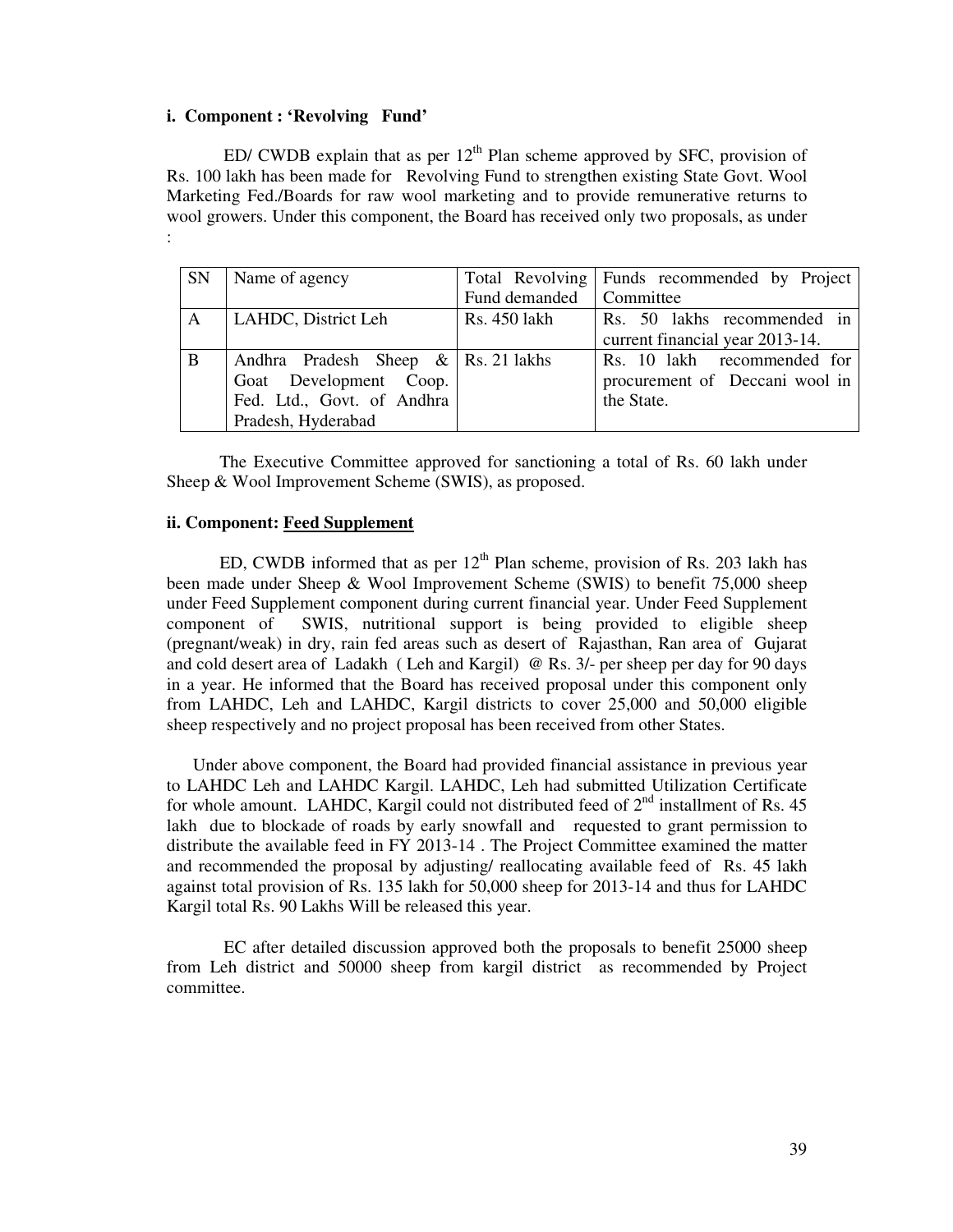|                  |                  |               |                   | (Rs. In lakh)                    |
|------------------|------------------|---------------|-------------------|----------------------------------|
|                  |                  |               |                   | Observation/recommendatio        |
|                  | Demand by Agency |               | Remarks for       | n of Project Committee for       |
| Component        | Financial        | Requirement   | consideration of  | approval of project.             |
| under SWIS       | in<br>demand     | of fund for   | proposal          |                                  |
|                  | 2013-14          | 2014-15       |                   |                                  |
| Feed             | Rs.<br>67.50     | 67.50<br>Rs.  | Continuation of   | PC recommended feed<br>$\bullet$ |
| supplement to    | lakh as per      | lakh<br>for   | programme<br>1n   | supplement for 25000             |
| 25,000<br>sheep  | component        | continuation  | FY 2013-14 &      | sheep in Leh district with       |
| (pregnant/       | 25,000<br>for    | under SWIS    | $2014 - 15.$      | assistance<br>financial<br>-of   |
| Rs.<br>weak) @   | for<br>sheep     | project<br>of | Benefited         | Rs.67.50 lakh for the            |
| $3/-$ day for 90 | continuation     | 1.15<br>lakh  | $50,000$ sheep in | current FY 2013-14.              |
| days in a year   | under SWIS       | sheep         | 2012-13.          | • PC also recommended to         |
|                  | of<br>project    |               |                   | benefit 25000 sheep in           |
|                  | lakh<br>1.15     |               |                   | FY 2014-15 also under            |
|                  | sheep            |               |                   | this component.                  |

a. Name of Agency- Ladakh Autonomous Hill Development Council, District **Leh** 

b. Name of Agency- Ladakh Autonomous Hill Development Council, District **Kargil**

|                                                                                                                 |                                                                                                                                                                                                                   |                                                                               | (Rs. In lakh)                                                                                                                                                                                                                                     |                                                                                                                                                                                                                                                                                                                                                                                                                                                   |
|-----------------------------------------------------------------------------------------------------------------|-------------------------------------------------------------------------------------------------------------------------------------------------------------------------------------------------------------------|-------------------------------------------------------------------------------|---------------------------------------------------------------------------------------------------------------------------------------------------------------------------------------------------------------------------------------------------|---------------------------------------------------------------------------------------------------------------------------------------------------------------------------------------------------------------------------------------------------------------------------------------------------------------------------------------------------------------------------------------------------------------------------------------------------|
| Demand by Agency<br>Requirement<br>Financial<br>Component<br>under SWIS<br>of fund<br>for<br>demand<br>in       |                                                                                                                                                                                                                   |                                                                               | Remarks for<br>consideration of<br>proposal                                                                                                                                                                                                       | Observation/<br>recommendation of Project<br>Committee for approval of<br>project.                                                                                                                                                                                                                                                                                                                                                                |
|                                                                                                                 | 2013-14                                                                                                                                                                                                           | 2014-15                                                                       |                                                                                                                                                                                                                                                   |                                                                                                                                                                                                                                                                                                                                                                                                                                                   |
| Feed<br>supplement to<br>50,000 sheep<br>(pregnant/<br>weak) $\omega$ Rs.<br>$3/-$ day for 90<br>days in a year | Rs. 90 lakh<br>after<br>adjusting<br>balance grant<br>of Rs.<br>45<br>lakh<br>for<br>50,000<br>sheep. Total<br>demand Rs.<br>135 lakh for<br>continuation<br>under SWIS<br>project<br>of<br>2.00<br>lakh<br>sheep | 135<br>Rs.<br>lakh<br>for<br>continuation<br>of project for<br>$50,000$ sheep | Continuation<br>of<br>programme<br>in<br>FY 2013-14<br>&<br>2014-15. Feed of<br>Rs. 45 lakh has<br>been<br>not<br>distributed<br>in<br>2012-13 due to<br>closure of road<br>and<br>granted<br>permission<br>for<br>revalidation<br>in<br>2013-14. | PC recommended feed<br>$\bullet$<br>supplement for<br>50000<br>sheep in Kargil district<br>with financial assistance<br>of Rs. 90.00 lakh for the<br>current FY 2013-1. The<br>balance amount of the<br>previous<br>of<br>year<br>Rs.45.00 lakh shall be<br>adjusted while releasing<br>the grant.<br>PC also recommended to<br>benefit 50000 sheep in<br>2014-15<br>under<br>this<br>component with existing<br>SWIS project of 2 lakh<br>sheep. |

#### **II. Proposals received under "HRD & Promotional Activity" (IWIDP) scheme**

**i. R&D Project proposal received from** Wool Research Association, (Ministry of Textiles) Mumbai.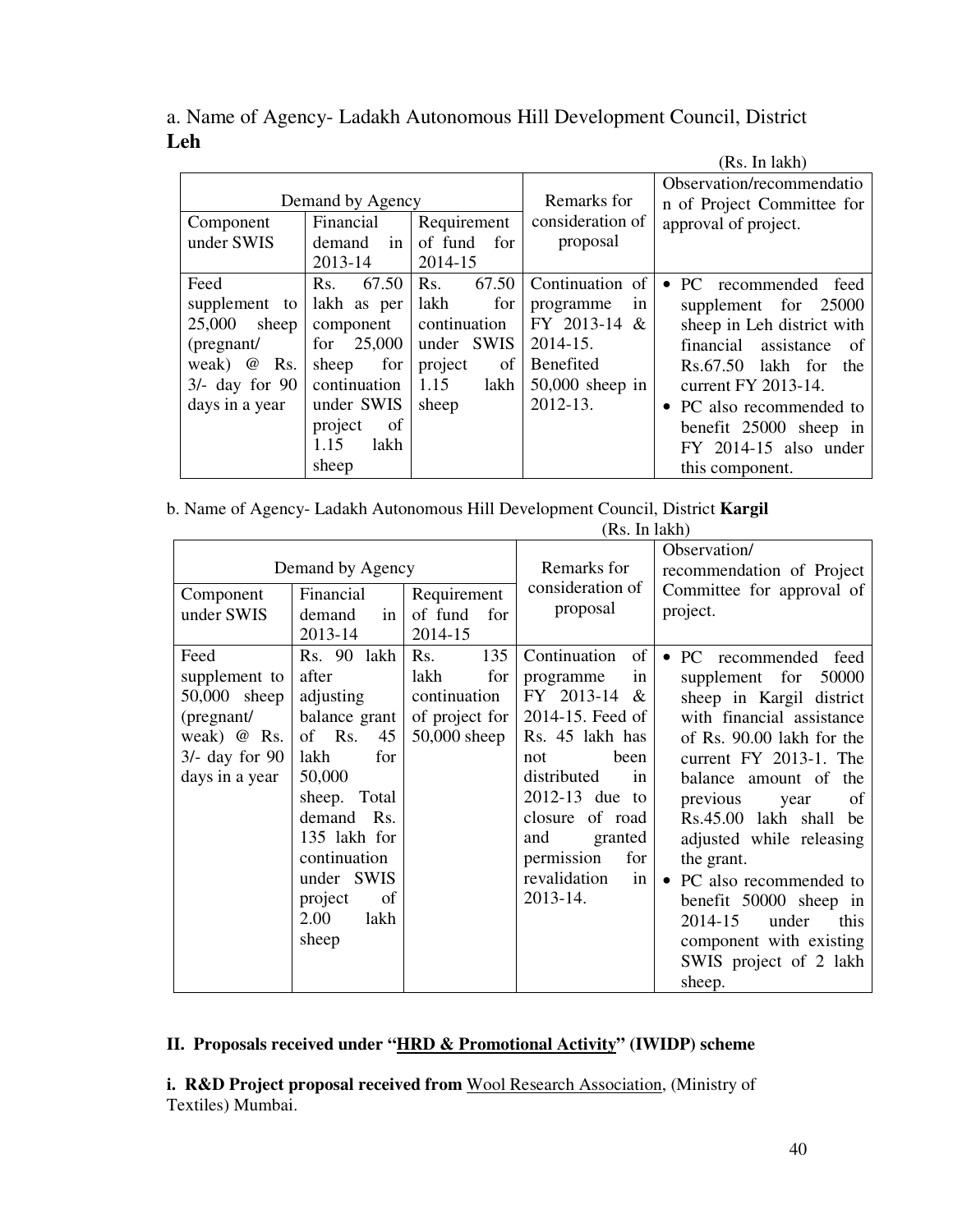|                                                                                     |        | (Rs. in lakh)                                      |
|-------------------------------------------------------------------------------------|--------|----------------------------------------------------|
| <b>R&amp;D</b> Project proposal for                                                 |        | <b>Project Cost &amp;   Financial demand</b><br>in |
|                                                                                     | period | 2013-14                                            |
| A. Design & Development of Indian wool   Rs. 52.75 lakh   Rs. 35.75 lakh (including |        |                                                    |
| based smart textiles having thermoregulatory for 2 years                            |        | 20<br>lakh<br>Rs.<br>for                           |
| properties using phase change material (PCM).                                       |        | equipments)                                        |
| <b>B.</b> Use of Indian wool in development of Rs. 47.14 lakh                       |        | Rs. 24.09 lakh (including                          |
| technical textiles like nonwoven mesh for for 2 years                               |        | Rs. 5 lakh for equipments)                         |
| moisture management, filtration fabrics, wipe,                                      |        |                                                    |
| insulating mats, roof-lines, sport shoe liner etc.                                  |        |                                                    |

**ii. R&D Project proposal received from Central Sheep and Wool Research Institute,** Avikanagar, Jaipur (Raj)

| Name of Scheme                                     |         | Name of implementing Total project Requirement of funds |              |  |      |                              |            |                                                      |  |
|----------------------------------------------------|---------|---------------------------------------------------------|--------------|--|------|------------------------------|------------|------------------------------------------------------|--|
|                                                    |         | agency                                                  |              |  | cost |                              | in 2013-14 |                                                      |  |
|                                                    |         |                                                         |              |  |      | (Proposal)                   |            |                                                      |  |
| R&D                                                | Project |                                                         | on   Central |  |      |                              |            | Sheep and $\vert$ Rs. 25.52 lakh $\vert$ 14.26 Lakhs |  |
| Development of portable   Wool                     |         |                                                         |              |  |      | Research $\int$ (in 3 years) |            |                                                      |  |
| intelligent wool analyzer   Institute, Avikanagar, |         |                                                         |              |  |      |                              |            |                                                      |  |
|                                                    |         | Jaipur (Raj)                                            |              |  |      |                              |            |                                                      |  |

 The representatives from WRA and CSWRI explained in detail the project proposals and advantages of the R&D to be undertaken and the Executive Committee unanimously approved the above proposals for implementation under 'HRD & Promotional Activity' (IWIDP) scheme of CWDB.

The Executive Committee further decided that following laboratories would be upgrade/strengthen within total allocated budget of Rs. 600 lakh as per  $12<sup>th</sup>$  Plan proposal under the scheme of 'HRD & Promotional Activity' as under:

| SN             | Laboratory                                                | Purpose                                                             | Financial provision |
|----------------|-----------------------------------------------------------|---------------------------------------------------------------------|---------------------|
|                |                                                           |                                                                     | approx.)            |
| $\mathbf{1}$   | Wool Testing Centre of                                    | Upgradation and strengthening                                       | Rs. 110 lakh        |
|                | CWDB at Bikaner (Raj.)                                    | with consultation etc. charges                                      |                     |
| 2              | Wool Testing Centre of                                    | Upgradation and strengthening                                       | Rs. 035 lakh        |
|                | CWDB at Kullu (H.P.)                                      | of Lab                                                              |                     |
| $\overline{3}$ | <b>Textile Testing Laboratory</b>                         | To develop the WRA as $\left  \text{Rs. } 455 \text{ lakh} \right $ |                     |
|                | of WRA                                                    | 'Centre of Excellence for                                           |                     |
|                |                                                           | Wool'                                                               |                     |
|                | <b>Total</b> financial provision under $12th$ Plan scheme | <b>Rs. 600 lakh</b>                                                 |                     |

#### **iii. Upgradation/Strengthening/ of existing Wool Testing Laboratory of CWDB at Bikaner under HRD & Promotional Activity Scheme (IWIDP)**

ED/ CWDB inform that in the  $31<sup>st</sup>$  Governing Body meeting of the CWDB, it was decided to upgrade the Board's own laboratory at Bikaner by procuring required new equipments. In last EC meeting, it was further decided to take up the matter with WRA for identifying the instruments. Accordingly, the WRA has identified the required testing equipments as under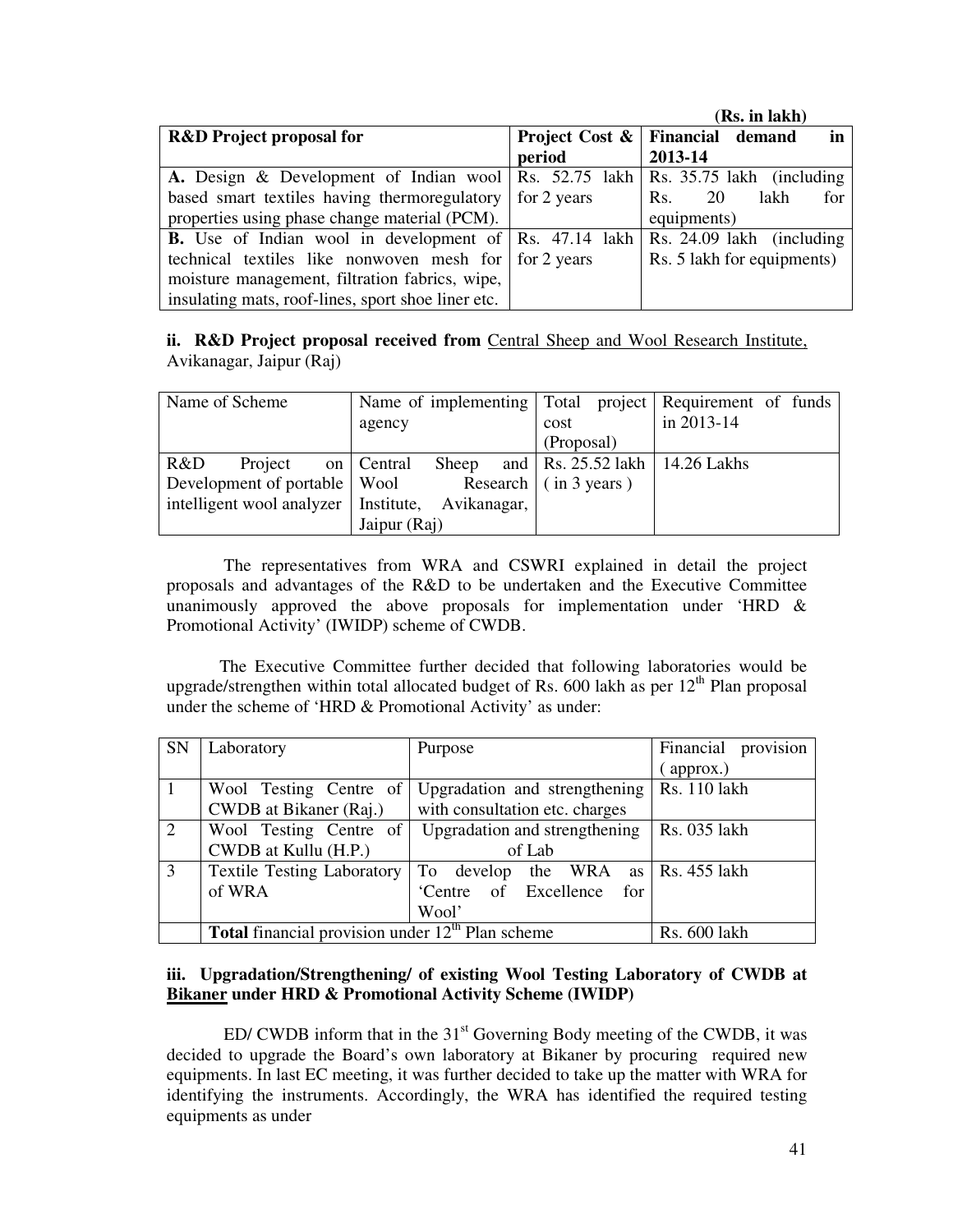| SI.            | <b>Description</b>                                                   | Approx.      | Observation/recommendat                          |
|----------------|----------------------------------------------------------------------|--------------|--------------------------------------------------|
| No.            |                                                                      | Cost         | ion of Project Committee                         |
|                |                                                                      |              | for approval of                                  |
|                |                                                                      |              | procurement/ project for                         |
|                |                                                                      |              | upgradation.                                     |
| $\mathbf{1}$   | Optical Fibre Diameter Analysis for wool fibre                       | 75.00        | PC recommended for up                            |
|                | diameter (OFDA) with accessories [Imported]                          |              | gradation of existing                            |
| $\overline{2}$ | WIRA type Single fibre length tester (since                          | 10.00        | <b>Wool Testing</b>                              |
|                | Almeter is not feasible for loose wool testing)                      |              | Laboratory of CWDB at                            |
|                | [Imported]                                                           |              | Bikaner.WRA will                                 |
| 3              | Precision Air Conditioning System for entire lab                     | 20.00        | procure the instruments on                       |
|                | with ducting and insulation work to maintain                         |              | consultancy basis for                            |
|                | Environmental<br>Conditions<br>Standard                              |              | which 10% amount of the<br>actual cost of the    |
|                | [Imported/Indigenous]                                                |              |                                                  |
| $\overline{4}$ | WRONZ Drying Oven with drums for moisture                            | 10.00        | instruments will be paid<br>by CWDB to WRA.      |
| 5              | content, dry weight & scouring yield. [Imported]                     | 50.00        |                                                  |
|                | Universal Textile Tensile Testing machine (UTM)                      |              | WRA will also provide                            |
|                | for fibre, yarn fabric & felt with accessories and                   |              | training for the staff for a                     |
|                | cells<br>load<br>(for<br>strength<br>&<br>elongation                 |              | period of 1 month @<br>Rs.25000/- per person and |
|                | measurement) [Imported]                                              | 10.00        | total 4 persons will be                          |
| 6              | Raw wool scouring system conforming to IWTO                          |              | trained.                                         |
| 7              | Standards [Indigenous]                                               | 0.40         | The tentative cost of the                        |
| 8              | Wrap Reel [Indigenous]                                               | 3.00         | instruments worked out by                        |
| 9              | Conditioning chamber [Indigenous]                                    | 0.10         | WRA is Rs.183.8 Lakhs                            |
|                | Hot plate [Indigenous]                                               |              | (which may vary at                               |
| 10             | Bath<br>With<br>Water<br>Controller<br>Thermostat                    | 0.10         | tendering stage)                                 |
|                | [Indigenous]                                                         | 0.50         |                                                  |
| 11             | Rapid Oil Extractor for grease content of wool                       |              |                                                  |
|                | [Indigenous]                                                         |              |                                                  |
| 12<br>13       | Digital Twist Tester [Indigenous]<br>Portable<br>$\&$                | 0.40<br>1.00 |                                                  |
|                | Spectrometer for<br>Yellowness<br>Whiteness Index of wool [Imported] |              |                                                  |
|                |                                                                      | 0.10         |                                                  |
| 14<br>15       | Desiccator [Indigenous]<br>Magnetic Stirrer [Indigenous]             | 0.10         |                                                  |
|                |                                                                      |              |                                                  |
| 16             | Other laboratory instruments and accessories @                       | 4.00         |                                                  |
|                | Rs 2.0 lac each for mechanical testing $&$ chemical                  |              |                                                  |
|                | testing labs<br>TOTAL (Rs. In lakh)                                  | 183.8        |                                                  |
|                |                                                                      |              |                                                  |
|                |                                                                      |              |                                                  |
|                |                                                                      |              |                                                  |

 As per decisions of previous meetings of EC and Governing Body of CWDB, the Executive Committee approved the proposal for upgradation/strengthening of existing Wool Testing Centre (Laboratory) of CWDB running at Bikaner including consultancy and training charges through WRA.

The EC did not agree with installation of 'Optical Fibre Diameter Analysis (OFDA)' Prof. Vani suggested to replace it by procuring another indigenous equipment with approx. cost of Rs. 5 to 6 lakh. The EC requested WRA to re-look at it.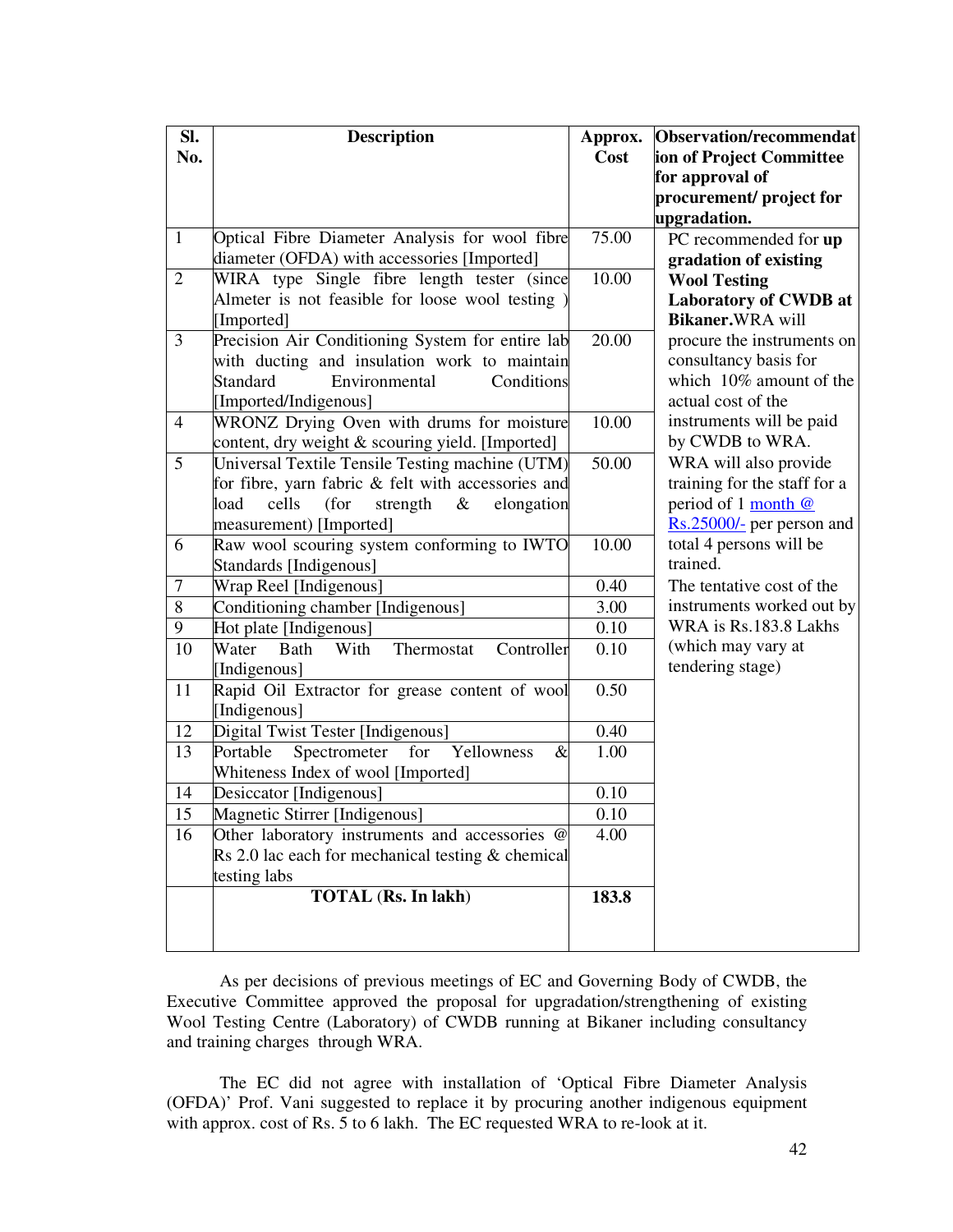EC approved the proposal of upgratation of Bikaner Lab as above by procuring machineries/equipment's mentioned at S. No. 2-16 for a total cost of Rs. 109 lakhs.

#### **iv. Upgradation/strengthening of existing Laboratory of CWDB at Kullu (HP) under HRD Scheme**

 The Executive Committee approved list of following instruments for up-gradation of Board's laboratory at Kullu (H.P.) with total approx. cost of Rs. 31.50 lakh, as under :

| S.             | Description                                                       | Approx.        |
|----------------|-------------------------------------------------------------------|----------------|
| No.            |                                                                   | $Cost$ (Rs. in |
|                |                                                                   | Lacs)          |
| 1              | Conditioning chamber (Indigenous)                                 | 3.00           |
| $\overline{2}$ | Air Flow Fibre Fineness Tester (Imported)                         | 8.00           |
| 3              | Wrap Reel (Indigenous)                                            | 0.40           |
| $\overline{4}$ | Raw wool scouring system (Indigenous)                             | 10.00          |
| 5              | Muffle Furnace for determining Scouring Yield %                   | 0.50           |
| 6              | Portable Spectrometer for Yellowness & Whiteness Index of wool    | 1.25           |
|                | (Imported)                                                        |                |
| 7              | Comb Sorter for Fibre Length Determination (Indigenous)           | 0.25           |
| 8              | Desiccator (Indigenous)                                           | 0.10           |
| 9              | Other laboratory instruments and accessories                      | 2.00           |
| 10             | Precision Air Conditioning System for entire lab with ducting and | 6.00           |
|                | insulation work to maintain Standard Environmental Conditions     |                |
|                | (Imported/Indigenous)                                             |                |
|                | Total (Rs. in Lacs)                                               | 31.50          |

#### **v. To support WRA to develop it as 'Centre of Excellence for Wool'**

 In continuation to up-gradation of above laboratories of Wool, in consultation with WRA the Executive Committee considered installation of following equipment's/ machineries in WRA Thane:

| SR.            | <b>INSTRUMENTS</b>                    | <b>BUDGET ESTIMATE</b> |
|----------------|---------------------------------------|------------------------|
| NO.            |                                       | <b>RS. IN LAKHS</b>    |
|                | <b>Automatic Airflow Meter</b>        | 10.00                  |
| $\overline{2}$ | <b>OFDA 4000</b>                      | 100.00                 |
| 3              | Moisture Regain Oven                  | 15.00                  |
| $\overline{4}$ | <b>Precision Digital Balance</b>      | 8.00                   |
| 5              | Automatic Single Yarn Strength Tester | 103.00                 |
| 6              | <b>Flat Bed Press</b>                 | 10.00                  |
|                | <b>Spray Tester</b>                   | 2.00                   |
| 8              | <b>Martindale Abrasion Tester</b>     | 20.00                  |
| 9              | <b>ICI Pill Box</b>                   | 13.00                  |
| 10             | Dry Guarded Hot Plate                 | 40.00                  |
| 11             | <b>Laboratory Humidity System</b>     | 45.00                  |
| 12             | <b>Light Fastness Tester</b>          | 50.00                  |
| 13             | <b>Rubbing Fastness Tester</b>        | 3.00                   |
| 14             | Perspiration Fastness Tester          | 2.00                   |
| 15             | <b>Washing Fastness Tester</b>        | 15.00                  |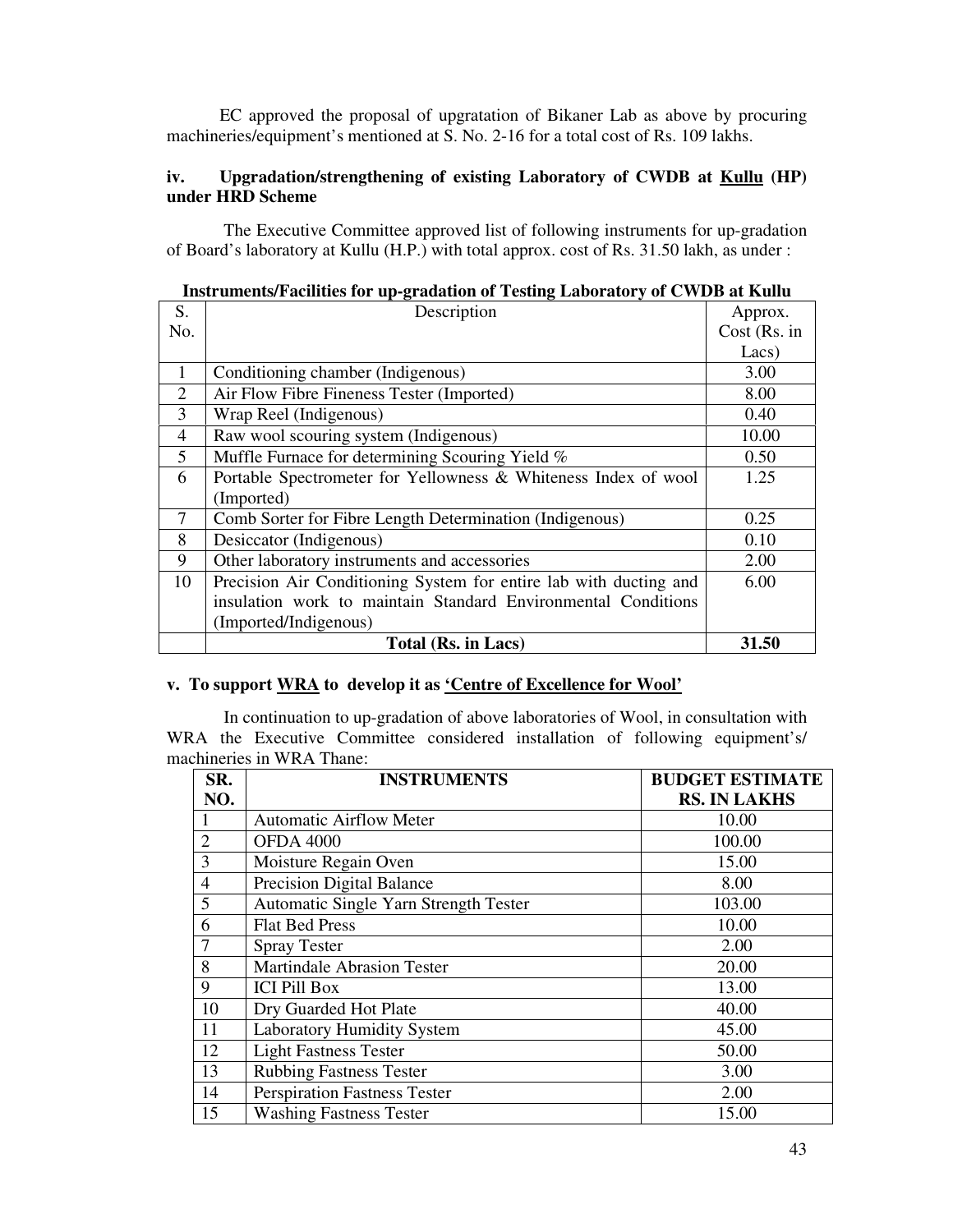| 16 | <b>Laboratory Water Purification System</b>    | 2.00   |
|----|------------------------------------------------|--------|
| 17 | Digital Tuft Withdrawal Force Measurement      | 4.00   |
|    | instrument                                     |        |
| 18 | <b>Carpet Flammability Tester</b>              | 8.00   |
| 19 | Grip and Load Cells for Shimadzu AG-XUTM       | 3.00   |
| 20 | Xenon Lamps for Atlas LFT                      | 5.00   |
| 21 | Particle Size Tester                           | 25.00  |
| 22 | Digital Projection Microscope                  | 20.00  |
| 23 | Laboratory Conditioning Chamber                | 3.00   |
| 24 | Culture Chamber for Moth Proof & Antimicrobial | 20.00  |
|    | <b>Finish Assessment</b>                       |        |
| 25 | <b>Universal Testing Machine</b>               | 50.00  |
| 26 | <b>Bundesman WR Tester</b>                     | 25.00  |
|    | TOTAL                                          | 601.00 |

After consultation with WRA, EC did not approve the following machinery to be procured:

| $Sr$ No.5 | <b>Automatic Single Yarn Strength Tester</b> | Rs.103 Lakhs |
|-----------|----------------------------------------------|--------------|
| Sr. No.25 | Universal Testing Machine                    | Rs.50 Lakhs. |

The EC, approved the rest of the above proposal i.e. mentioned at S. No. 1-4, 6-24 and 26 for a total cost of Rs. 448 lakhs.

The EC directed WRA to install the approved machineries at Wool Testing Centre Bikaner and Kullu within next six months and make priority-wise list of equipment's for procurement as per availability of funds with the CWDB, year-wise.

#### **vi. Name of Scheme: Woollen Expos under HRD & Promotional Activities (Exhibition-cum-sale of woollen products)**

 The Board organizes exhibition-cum-sale of woollen products (Expos) during winter season by hiring of stalls in reputed Melas/State Fairs; however, in few places the Board is financing independent Woollen Expos ( exclusively for woollen items as per scheme ) with maximum financial limit of Rs. 16 lakh for each such event.

The matter was placed before the Executive Committee to finalize the list of Expos to be organized during winter season of FY 2013-14 and following Expos were approved by the EC, as under :

|   | $\mathbf{u}_i$ . By organizing independent would happe the root hanne per happe |              |                 |                                |  |  |  |
|---|---------------------------------------------------------------------------------|--------------|-----------------|--------------------------------|--|--|--|
| S | Name of Implementing Agency                                                     | Type of expo | Place           | Date/Period                    |  |  |  |
| N |                                                                                 | with cost    |                 |                                |  |  |  |
|   | Gujarat Sheep and Development                                                   | Independent  | At Ahmedabad    | $21^{\rm st}$ to $30^{\rm th}$ |  |  |  |
|   | Corporation Limited,                                                            | Expo Rs.     | Haat, Vastrapur | Dec-2013                       |  |  |  |
|   | Government of Gujarat                                                           | 16.00 Lakhs  |                 |                                |  |  |  |
|   | Gandhinagar                                                                     |              |                 |                                |  |  |  |
| 2 | H.P. State Cooperative Wool                                                     | Independent  | Chandigarh      | Dec-2013                       |  |  |  |
|   | Procurement & Marketing                                                         | Expo Rs.     |                 |                                |  |  |  |
|   | Fedration Ltd, Govt. of H.P.,                                                   | 16.00 Lakhs  |                 |                                |  |  |  |
|   | Shimla-                                                                         |              |                 |                                |  |  |  |

#### **(a). By organizing independent Woolen Expo @ Rs. 16.00 Lakhs per Expo**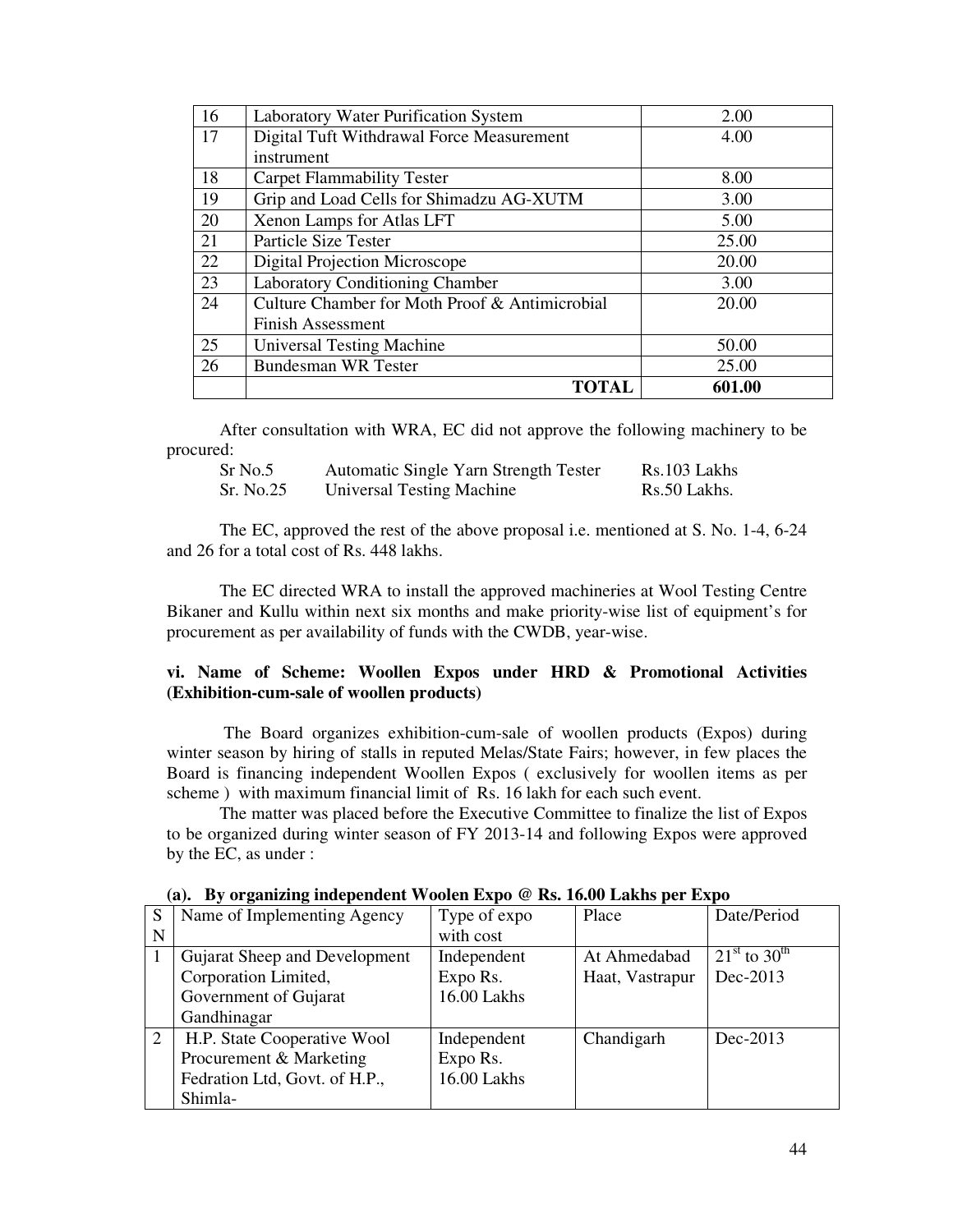| S              | (p) Dy mring bians in repaira Eximoliton (rm e bian in repaira fan s)<br>Name of Implementing Agency | <b>Demand Amounts</b>     | Place            | Date/ Period                            |
|----------------|------------------------------------------------------------------------------------------------------|---------------------------|------------------|-----------------------------------------|
| ${\bf N}$      |                                                                                                      |                           |                  |                                         |
| $\mathbf{1}$   | West Zone Cultural Centre, Ministry                                                                  | 50 Stalls on hiring       | Shilgram,        | $21 - 30$                               |
|                | of Cultural, Govt of India, Udaipur. (                                                               | basis                     | Udaipur.         | December-                               |
|                | Rajasthan)                                                                                           | @15,000/-Per Stall)       |                  | 2013                                    |
|                |                                                                                                      |                           |                  | $(10 \text{ Days})$                     |
| $\overline{2}$ | Maharasthra Mandhi Va Sheli VIkas                                                                    | By hiring stalls with     | Kisan Agri       | $13^{\text{th}}$ to $17^{\text{th}}$    |
|                | Mahamandal Limited, Pune-411016                                                                      | maximum provision of      | Trade Fair,      | Dec-2013                                |
|                |                                                                                                      | Rs. 15,000/- per stall    | Pune             | $(5 \text{ Days})$                      |
| 3              | Udham Prothsan Sansthan, District                                                                    | Proposed 100 Stalls on    | Rawan Ka         | $3^{\text{rd}}$ to $12^{\text{th}}$ Jan |
|                | Industrial Centre,                                                                                   | hiring basis in reputed   | Chabutara,       | $-2014$                                 |
|                | Govt. of Rajasthan Jodhpur. (Raj)                                                                    | fair                      | Jadhpur          |                                         |
| $\overline{4}$ | Office of the Development                                                                            | 27 Stalls on hiring       | Food Plaza,      | $20 - 30$                               |
|                | Commissioner (handicraft), MOT                                                                       | basis                     | Dilli Haat,      | November-                               |
|                | New Delhi                                                                                            |                           | New Delhi        | 2013                                    |
| 5              | The National Small Industries                                                                        | Rent of 25 Stall Rs.      | Pragati          | 14-27                                   |
|                | Corporation Ltd (A Government of                                                                     | 10500/- per Sqmt of $6$   | Maidan,          | November-                               |
|                | India Enterprise) "NSCE Bhawan"                                                                      | sqm each $+ S.T.$ etc.    | New Delhi        | 2013                                    |
|                | New Delhi-110020                                                                                     | Total amount              | "Techmart        |                                         |
|                |                                                                                                      | 17,97,872/-               | India-2013"      |                                         |
| 6              | Prasad Loayokar, Director, Art and                                                                   | 20 Stalls on hiring       | $15^{\text{th}}$ | $10^{th}$ to $19^{th}$                  |
|                | Culture, Directorate of Art of                                                                       | basis @ 10,000/- per      | Lokotsav-        | January-2014                            |
|                | Culture, Govt. of Goa, Panaji, Goa                                                                   | <b>Stall</b>              | 2014             |                                         |
| $\tau$         | District Industries Centre, Govt. of                                                                 | 25 stalls on hiring basis | <b>Banas</b>     | December,                               |
|                | Rajasthan, Tonk district, Raj.                                                                       |                           | Udyog Mela       | 2013                                    |
|                |                                                                                                      |                           | 2013             |                                         |

|  |  |  |  |  | (b) By hiring Stalls in reputed Exhibition (Hire Stall in reputed fairs) |
|--|--|--|--|--|--------------------------------------------------------------------------|
|--|--|--|--|--|--------------------------------------------------------------------------|

**C.** In addition to above, the two independent Woollen Exhibitions in North Eastern States during FY 2013-14 with cost of Rs. 16 lakh for each event were proposed which were approved by the EC. These Expos will be organized in association with Indian Chamber of Commerce, Guwahati at places where there was maximum sale during last years exhibitions.

 The Board will reimburse expenditure upto Rs. 2.00 lakh per Expo (Where stalls are to be hired) for conducting wide publicity campaign to attract public in Woollen EXPO ( as prescribed under scheme ). All Implementing Agencies will be paid 50% advance amount ( on receipt of pre-receipt and undertaking) to initiate necessary arrangement for Expo as being done in previous years.

#### **III. Name of Scheme: Social Security Scheme for insurance**

 ED/ CWDB stated that under the scheme letters were written to all state Govt. Agencies ( wool producing States) to send proposals but only 3 state govt. has send the proposal. During this FY, total provision of Rs.1.00 Cr have been made under the scheme. Project Committee has recommended all three proposals with total financial assistance of Rs.88 lakh.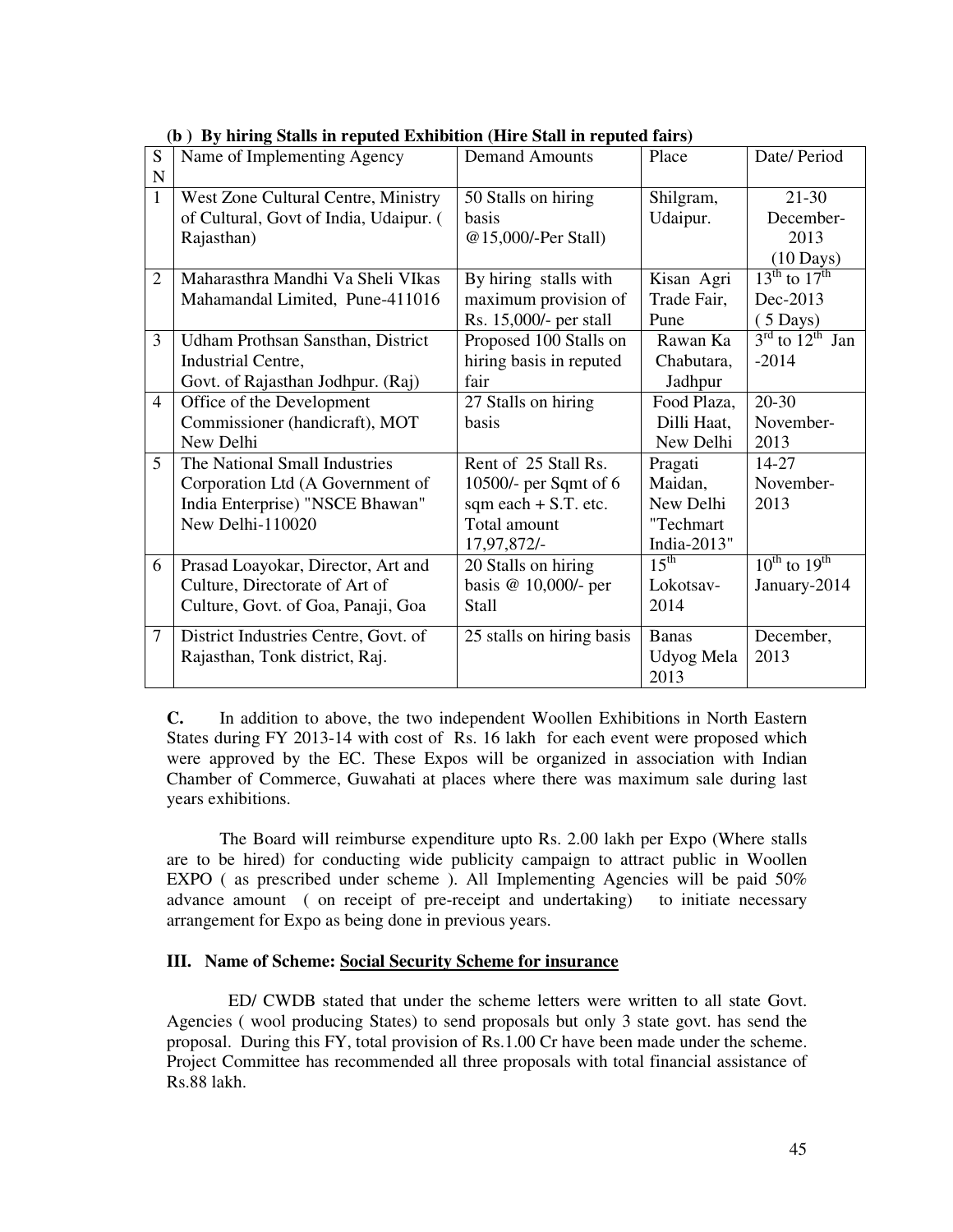| Implementing                                | Financial assistance  | Project  <br>Remarks for    | Observation/recom           |
|---------------------------------------------|-----------------------|-----------------------------|-----------------------------|
| Agency                                      | demanded with no.     | Committee to consider       | mendation<br>of             |
|                                             | of sheep              | the proposal                | Project Committee           |
|                                             |                       |                             | for<br>approval<br>of       |
|                                             |                       |                             | project.                    |
| Rajasthan<br>$\mathbf{A}$ .                 | Rs.<br>48<br>lakh     | Help of $80\%$ premium      | PC<br>recommended           |
| Livestock                                   | (Contribution)<br>of  | sheep<br>amount<br>to       | financial<br>the            |
| Development Board,   CWDB for one lakh      |                       | breeders i.e. Rs. 48 per    | assistance<br>of <b>Rs.</b> |
| Govt. of Rajasthan,                         | sheep i.e. $@$<br>Rs. | sheep out of total          | 48 lakh for one lakh        |
| Jaipur                                      | $48/-$ sheep)         | premium of Rs. 60 per       | sheep.                      |
|                                             |                       | sheep                       |                             |
| <b>B.</b> Andhra Pradesh $\vert$ Rs. 113.22 | lakh                  | Help of 80% premium         | PC recommended              |
| Goat<br>Sheep $\&$                          | (Contribution)<br>of  | to<br>sheep<br>amount       | financial<br>the            |
| Development Coop.                           | CWDB for<br>two       | breeders i.e. Rs. $31.45$   | assistance<br>of <b>Rs.</b> |
| Fed. Ltd., Govt. of                         | lakh sheep)           | or Rs. $62.90/-$ sheep out  | <b>20 lakh.</b>             |
| AP, Hyderabad                               |                       | of total premium amount     |                             |
|                                             |                       | of Rs. 39.32 or Rs.         |                             |
|                                             |                       | $78.64$ /- sheep            |                             |
| C. Karnataka Sheep                          | Rs. 20.64<br>lakh     | Help of $80\%$ premium PC   | recommended                 |
| & Wool Develop-                             | (Contribution)<br>of  | sheep<br>amount<br>to       | financial<br>the            |
| Corporation,<br>ment                        | CWDB for<br>1.29      | breeders i.e. Rs. 16 per    | assistance<br>of <b>Rs.</b> |
| Bangalore                                   | lakh sheep i.e. @     | of<br>total<br>sheep<br>out | <b>20 lakh</b> for 1.29     |
| (Karnataka)                                 | Rs. $16$ /- sheep)    | premium of Rs. 20/-         | lakh sheep.                 |
|                                             |                       | sheep                       |                             |
|                                             | Rs. 88 lakhs          |                             |                             |

The Executive Committee approved Rs. 88 lakh for insurance of sheep under Sheep Insurance Scheme (Social Security Scheme) during FY 2013-14, as proposed.

#### **5. Discussion and approval of project proposals deferred by the Executive Committee in its last meeting.**

#### I. Project proposal received for Training programme under HRD Scheme:

Following project proposal was deferred by  $41<sup>st</sup>$  EC meeting and directed to place before next meeting after scrutinizing of the proposal by the CWDB.

| Implementing         | Project for                        | Project Cost            |
|----------------------|------------------------------------|-------------------------|
| Agency               |                                    |                         |
| CSWRI, Avika-        | Short term training courses in     | Rs. 12.54 lakh to train |
| nagar, Jaipur (Raj.) | woollen products manufacturing and | 40 resource persons,    |
|                      | designing.                         |                         |

 The Board has scrutinized the proposals and invited the views of CSWRI for imparting training. Accordingly, CSWRI informed that the proposal is submitted to impart training in Namda Designing in compliance to decision of  $31<sup>st</sup>$  meeting of the Governing Body of CWDB and it is as per prescribed norms of short term training programme under 'HRD & Promotion Activity' of XII Plan scheme of CWDB.

 The EC approved the training proposal and instructed CSWRI to hire the services of qualified trainers/designers for giving inputs on design and product development so that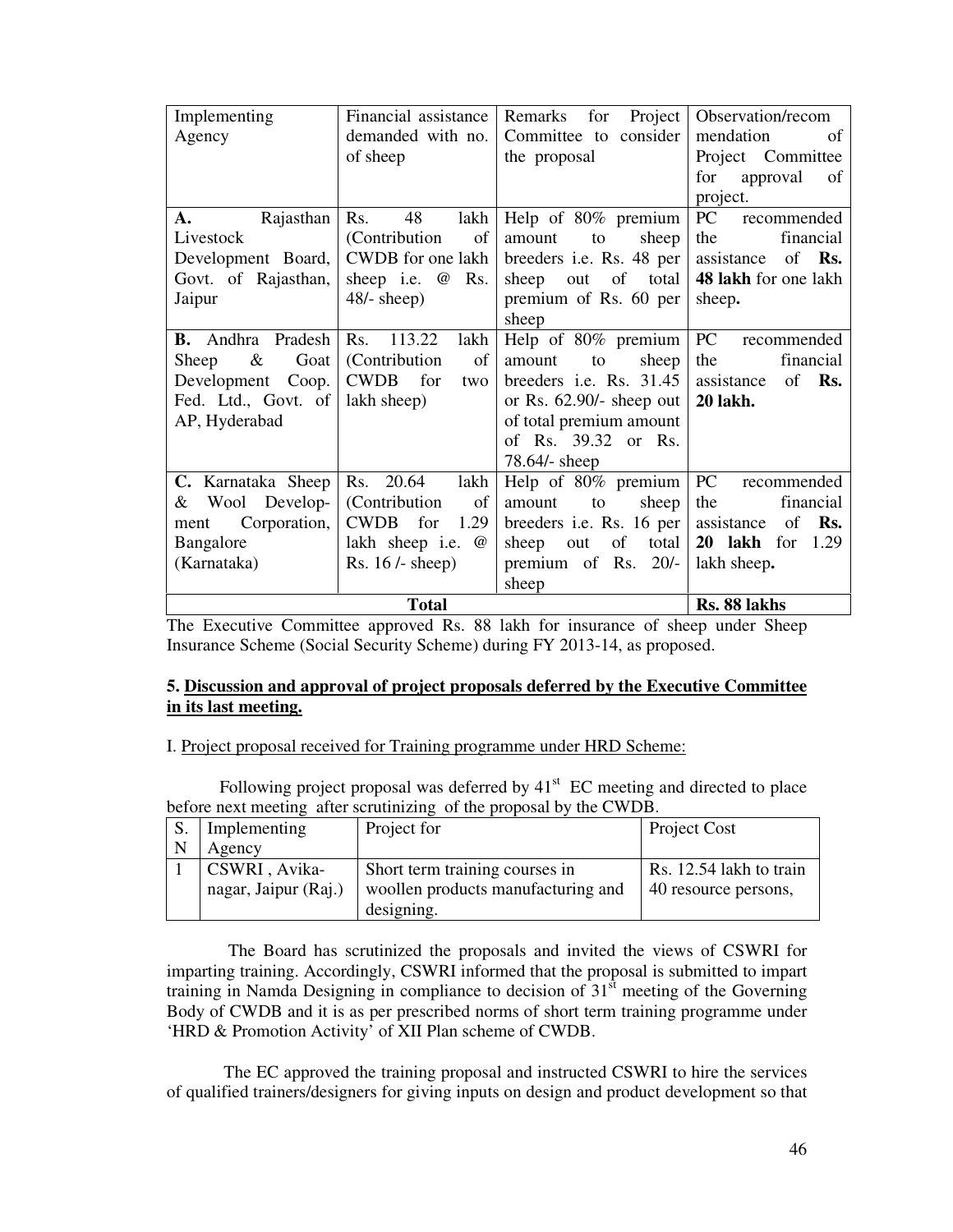new and diversified woolen products can be manufactured, the report on which should be submitted by CSWRI in the next EC meeting.

#### II. R&D Project proposal received under HRD Scheme:

**R&D project received from Sher-e-Kashmir University of Agricultural Science and Technology, Srinagar regd. 'Expansion of Pashmina Goat Rearing Area in Non-Traditional Area of Kargil'.** 

|  |                              | Name of Agency: Sher-e-Kashmir University of Agricultural Science and |  |  |  |
|--|------------------------------|-----------------------------------------------------------------------|--|--|--|
|  | <b>Technology, Srinagar.</b> |                                                                       |  |  |  |

| Project           | Proposed   | Fund may be                                  | Observation/recommendation            |
|-------------------|------------|----------------------------------------------|---------------------------------------|
| Components/ area  | require-   | provided under                               | of 19 <sup>th</sup> Project Committee |
|                   | ment of    | Pashmina scheme                              | meeting for approval of project       |
|                   | funds      | $(R&D$ component)                            |                                       |
| project<br>R&D    | Rs. 258.06 | <b>Rs. 200 Lakh</b> may be $\vert$ CSWRI has | commented                             |
| Pashmina<br>under | lakhs      | sanctioned<br><b>as</b><br>per               | positively for implementation         |
| Development       |            | comments of CSWRI                            | of R&D Project for expansion          |
| Programme<br>for  |            | to implement $R&D$                           | of Pashmina goat in non-              |
| 'Expansion<br>of  |            | project<br>in                                | Kargil traditional area of Kargil     |
| Pashmina<br>Goat  |            | district for Pashmina                        | district. Purchase of<br>raw          |
| Rearing Area in   |            | wool development.                            | Pashmina may be ensured by            |
| Non-Traditional   |            |                                              | existing CFC under<br>$O\&P$          |
| Area of Kargil'   |            |                                              | scheme of Board.                      |

During EC meeting, Dr. Sarfarz A. Wani, Prof. Sher-e-Kashmir University of Agricultural Science and Technology, Srinagar explained in detail the relative advantages to area from the project. He also put up a PERT Chart explaining the implementation of the project in the area.

The EC after detailed discussion approved the project proposal with total cost of Rs. 200 lakh under R&D component of Pashmina Wool Development Scheme: 40 lakhs in 2013-14, 60 lakh in 2014-2015, Rs. 60 lakh in 2016-16 and Rs. 40 lakh in 2016-17.

#### **Supplementary/additional agenda item :**

#### **I. Name of Scheme: Pashmina Wool Development Scheme:**

ED, CWDB placed the recommendations of Project Committee and bifurcation of funds, between LAHDC, Leh and LAHDC, Kargil under the Pashmina Wool Development Scheme for implementation of projects during XII plan in Ladakh region. The Executive Committee discussed the recommendation of PC and approved the projects for implementation in Leh and Kargil districts, as under, subject to approval of guidelines of the scheme from MOT.

**A. Name of Agency: Ladakh Autonomous Hill Development Council, (LAHDC), Leh** 

**Component-wise financial allocation under Pashmina Development Scheme for LAHDC, Leh**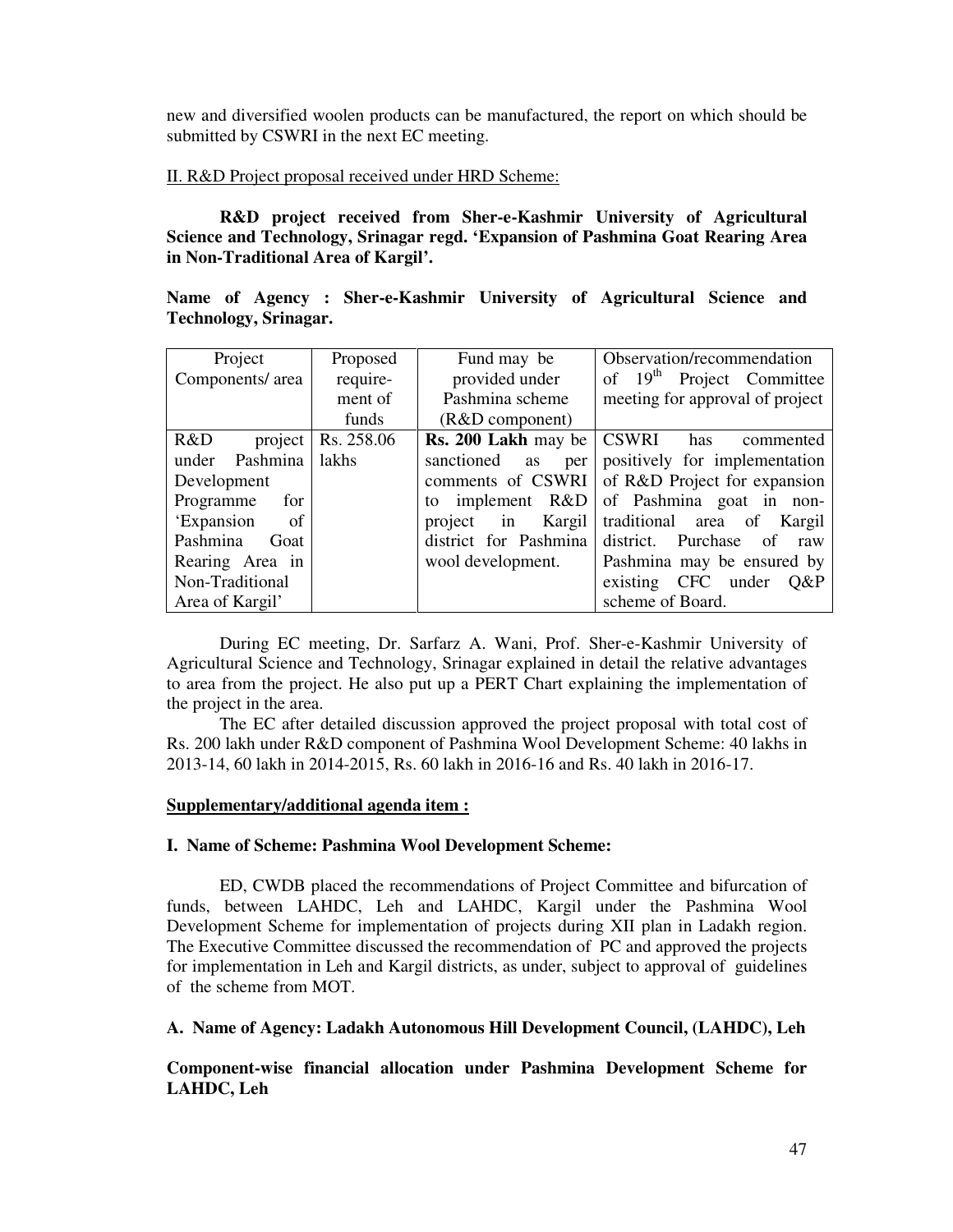|                |                                                                          | (Rs. in Lakh)                      |              |                  |
|----------------|--------------------------------------------------------------------------|------------------------------------|--------------|------------------|
| ${\bf S}$      |                                                                          |                                    | <b>Total</b> | <b>Provision</b> |
| $\mathbf N$    | Proposed modified Components                                             | Unit                               | cost for     | for 2013-        |
|                |                                                                          |                                    | 4 years      | 14               |
| $\mathbf{1}$   | <b>Distribution</b><br>of<br>high<br>quality                             | Bucks 600 X                        | 30.00        | 7.50             |
|                | Pashmina<br>bucks<br>(Non-tradition                                      | Rs. 5,000                          |              |                  |
|                | areas)                                                                   |                                    |              |                  |
| $\overline{2}$ | <b>Buck</b><br>exchange<br>programme                                     | 500 bucks X Rs. 2000               | 10.00        | 2.50             |
|                | (Tradition areas)                                                        |                                    |              |                  |
| $\overline{3}$ | Assistance for foundation stock in                                       | 45 families X Rs. 2.50             | 112.5        | 28.125           |
|                | non-traditional area<br>of<br>Pashmina                                   | lakh per unit (50 animals          |              |                  |
|                | rearing                                                                  | @ Rs. 5,000)                       |              |                  |
| $\overline{4}$ | (Medicines,<br>Coverage<br><b>Health</b>                                 | 1.95 lakh animals X Rs.            | 140.4        | 35.10            |
|                | vaccination,<br>including<br>treatment<br>medical kits)                  | 18 X 4 years                       |              |                  |
| 5              |                                                                          | 2 Banks/ Farms                     | 50.00        | 25               |
|                | <b>Strengthening of existing of Fodder</b><br><b>Banks / Fodder form</b> |                                    |              |                  |
| 6              | <b>Strengthening of existing Pashmina</b>                                | 2 Farm                             | 50.00        | 25               |
|                | <b>Breeding Farms</b>                                                    |                                    |              |                  |
| $\tau$         | <b>Establishment</b><br><b>of</b><br>Multi-purpose                       | Establishment of 3 MPEC            |              |                  |
|                | <b>Extension</b> Centres<br>(MPEC) for                                   | migratory<br>routes<br>on          |              |                  |
|                | nomads on migratory routes                                               | having 4/5 big rooms               |              |                  |
|                |                                                                          | (community)<br>halls,              |              |                  |
|                |                                                                          | education,<br>clinical             |              |                  |
|                |                                                                          | arrangement,<br>storage            |              |                  |
|                |                                                                          | rooms etc.) @ Rs. 200              |              |                  |
|                |                                                                          | lakh for each Centre.              |              |                  |
| 8              | <b>Establishment</b> of Pasture farm on                                  | 2 new farm @ Rs. 267               | 534          | $167*$           |
|                | migratory routes                                                         | lakhs per farm Pasture site        |              |                  |
|                |                                                                          | of approx. 50 hectares size        |              |                  |
|                |                                                                          | (1000 kanals) each site.           |              |                  |
| 9              | <b>Feed Supplement</b>                                                   | 36,000 goat X 150 days             | 1080         | 270              |
|                | (Provision of free distribution of                                       | annually $X$ Rs. 5/- goat $X$      |              |                  |
|                | nutrient<br>supplement<br>eligible<br>to                                 | 4 years coverage period            |              |                  |
|                | Pashmina goats (weak/<br>pregnant                                        |                                    |              |                  |
| 10             | goats):<br>Assistance for setting up Pashmina                            | 700 Pens X @ Rs. 15,000            | 105          | 26.25            |
|                | Goat Pen for protecting flocks                                           |                                    |              |                  |
| 11             | Assistance for providing Portable                                        | 700<br>families<br>$\omega$<br>Rs. | 105          | 26.25            |
|                | Torch,<br><b>Gumboots</b><br>Tents,<br>and                               | 15,000/- family                    |              |                  |
|                | Goggles                                                                  |                                    |              |                  |
| 12             | <b>Distribution of Improved Pashmina</b>                                 | 1300 combs @ Rs. 400/-             | 5.20         | 1.30             |
|                | Combs for Efficient Harvesting of                                        | comb                               |              |                  |
|                | Pashmina                                                                 |                                    |              |                  |
| 13             | Programme/<br><b>Breeder</b><br><b>Training</b>                          | 52 Camps @ Rs. 30,000/-            | 15.60        | 3.90             |
|                | Orientation/Health Camps/                                                | camp                               |              |                  |
| 14             | Up-gradation of existing Pashmina                                        | Extension of Plant and             | 600          | <b>100</b>       |
|                | <b>Dehairing Plant at Leh</b>                                            | machineries, WTC etc. as           |              |                  |
|                |                                                                          | suggested by WRA within            |              |                  |
|                |                                                                          | cost of Rs. 600 lakh.              |              |                  |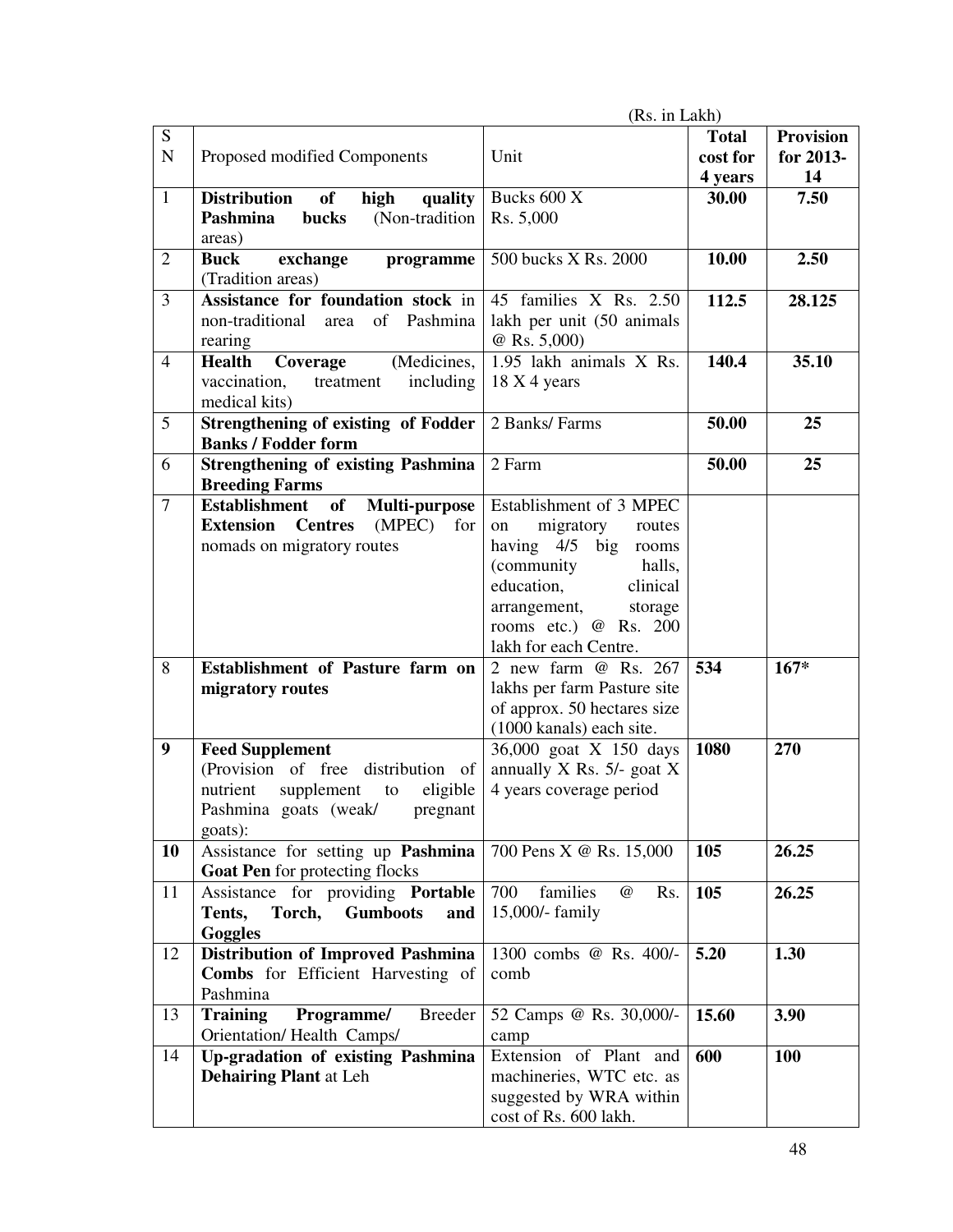| S<br>N | Proposed modified Components                                                                                                                                                                                                                                       | Unit         | <b>Total</b><br>cost for<br>4 years | <b>Provision</b><br>for 2013-<br>14 |
|--------|--------------------------------------------------------------------------------------------------------------------------------------------------------------------------------------------------------------------------------------------------------------------|--------------|-------------------------------------|-------------------------------------|
| 15     | <b>Overhead expenses</b> to implementing $\vert$ Rs. 10/ goat X 1.95 lakh<br>agency for survey and registration of $\vert$ goat X 4 years<br>beneficiaries, stationery, monitoring,<br>field visits, POL and provision for<br>other misc. Implementation expenses. |              | 78                                  | 19.5                                |
|        |                                                                                                                                                                                                                                                                    | <b>Total</b> | 2915.70                             | 711.175                             |

Note- \*\*Funds under establishment of Pasture Farm, will be released after submission of Detailed Project Report (DPR) by LAHDc Leh.

#### **B. Name of Agency: Ladakh Autonomous Hill Development Council, Kargil**

|                  |                                                                                                                                                       |                                                                                                                | (Rs. in Lakh)                       |                                     |
|------------------|-------------------------------------------------------------------------------------------------------------------------------------------------------|----------------------------------------------------------------------------------------------------------------|-------------------------------------|-------------------------------------|
| S<br>N.          | <b>Proposed modified Components</b>                                                                                                                   | Unit                                                                                                           | <b>Total</b><br>cost for<br>4 years | <b>Provision</b><br>for 2013-<br>14 |
| $\mathbf{1}$     | <b>Distribution</b><br>of<br>high<br>quality<br>Pashmina bucks (Non-tradition<br>areas)                                                               | Bucks 200 X<br>Rs. 5,000                                                                                       | 10.00                               | $\overline{2.5}$                    |
| $\overline{2}$   | <b>Buck</b><br>exchange<br>programme<br>(Tradition areas)                                                                                             | 100 bucks X Rs. 2000                                                                                           | 2.00                                | 0.5                                 |
| $\overline{3}$   | Assistance for foundation stock in<br>non-traditional area of Pashmina<br>rearing                                                                     | 5 families X Rs. 2.50 lakh<br>per unit                                                                         | 12.50                               | 5.0                                 |
| $\overline{4}$   | (Medicines,<br><b>Health</b><br>Coverage<br>vaccination,<br>treatment including<br>medical kits)                                                      | 5000 animals X Rs. 18 X 4<br>years                                                                             | 3.6                                 | 0.90                                |
| 5                | Strengthening of existing<br>of<br><b>Fodder Banks / Fodder form</b>                                                                                  | 1 Banks/ Farms                                                                                                 | 25                                  | 25                                  |
| 6                | <b>Strengthening</b><br><b>of</b><br>existing<br><b>Pashmina Breeding Farms</b>                                                                       | 1 Farm                                                                                                         | 25                                  | 25                                  |
| 8                | <b>Establishment of Pasture farm on</b><br>migratory routes                                                                                           | 1 new farm @ Rs. 267 lakhs<br>per farm Pasture site of<br>approx. 50 hectares size (1000<br>kanals) each site. | 267                                 | $267*$                              |
| $\boldsymbol{9}$ | <b>Feed Supplement</b><br>(Provision of<br>distribution<br>of<br>free<br>nutrient<br>supplement to eligible Pashmina<br>goats (weak/ pregnant goats): | $4,000$ sheep $X$ 150 days<br>annually X Rs. 5/- goat X 4<br>years coverage period                             | 120.00                              | 30.0                                |
| 10               | Assistance for setting up Pashmina<br>Goat Pen for protecting flocks                                                                                  | 100 Pens X @ Rs. 15,000                                                                                        | 15.00                               | 3.75                                |
| 11               | Assistance for providing Portable<br>Tents, Torch, Gumboots and<br><b>Goggles</b>                                                                     | 100 families @ Rs. 15,000/-<br>family                                                                          | 15.00                               | 3.75                                |
| 12               | <b>Distribution</b><br><b>of</b><br><b>Improved</b><br>Pashmina Combs for Efficient<br>Harvesting of Pashmina                                         | 200 combs @ Rs. 400/- comb                                                                                     | 0.80                                | 0.20                                |
| 13               | Programme/ Breeder<br><b>Training</b><br>Orientation/ Health Camps/                                                                                   | 8 Camps @ Rs. 30,000/-<br>camp                                                                                 | 2.40                                | 0.60                                |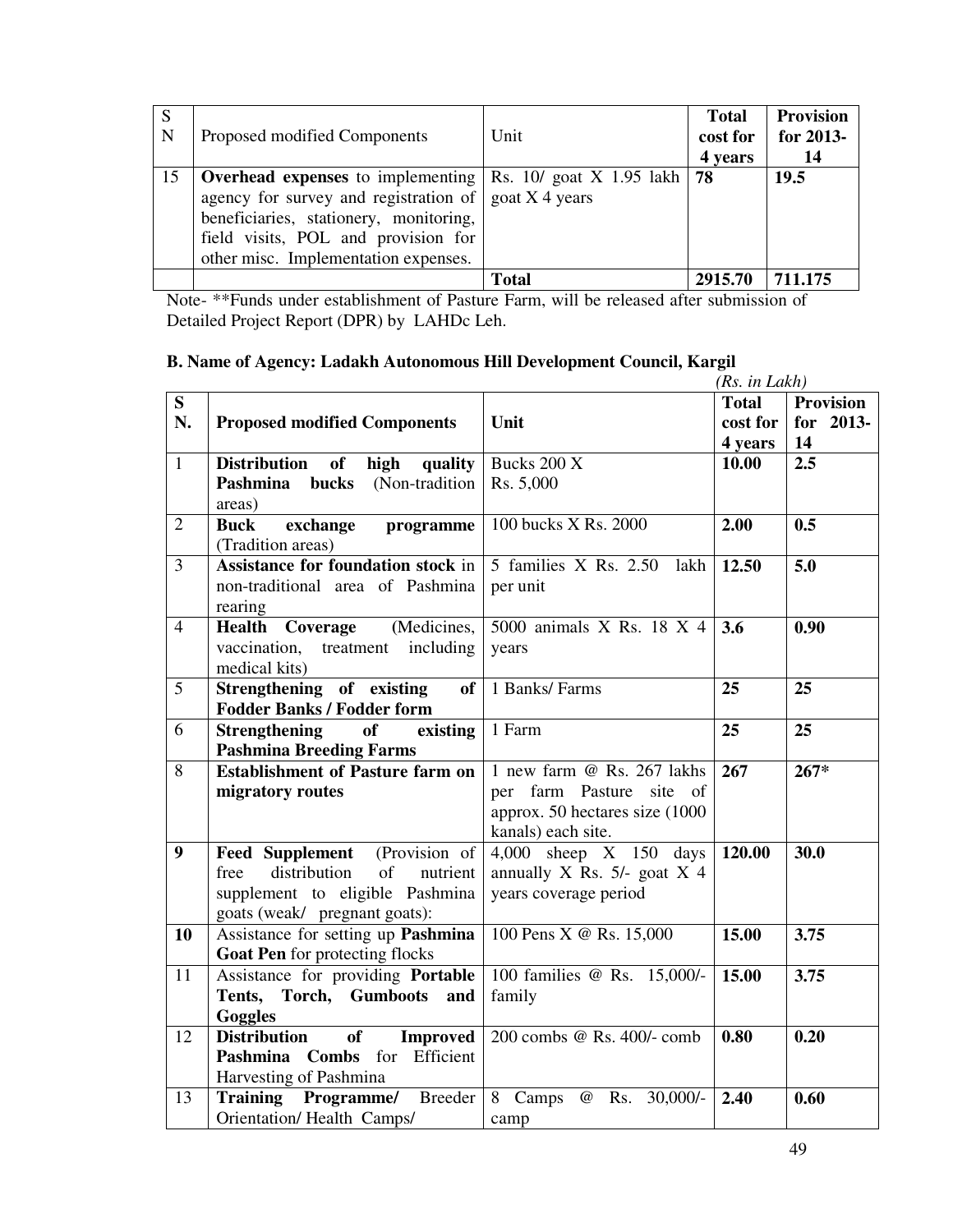| S<br>N. | <b>Proposed modified Components</b>                                                                                                                                                                    | Unit                                         | <b>Total</b><br>cost for<br>4 years | Provision<br>for $2013$ -<br>14 |
|---------|--------------------------------------------------------------------------------------------------------------------------------------------------------------------------------------------------------|----------------------------------------------|-------------------------------------|---------------------------------|
| 16      | Overhead<br>expenses<br>implementing agency for survey and<br>registration of beneficiaries,<br>stationery, monitoring, field visits,<br>POL and provision for other misc.<br>implementation expenses. | to   Rs. 10/ goat X 5000 goat X 4  <br>vears | 2.0                                 | 0.50                            |
|         |                                                                                                                                                                                                        | <b>Total</b>                                 | 500.30                              | 364.7                           |

Note- \*Funds under establishment of Pasture Farm will be released after submission of Detailed Project Report (DPR) by LAHDC, Kargil.

After detailed discussion, the Executive Committee approved above all three project proposals (A to C) under Pashmina Wool Development Scheme for implementation during  $12<sup>th</sup>$  Plan period with following directions:

- $\triangleright$  Funds under Feed Supplement shall be released immediately on getting approval of guidelines of Pashmina scheme for timely distribution as the feed supplement to be reach time before winter in the region.
- $\triangleright$  After Feed distribution, priority would be given for Health Care, Distribution of Tents, Gum Boot etc. where procurement is involved so that these components can be procured before onset of winter session . For other components funds shall be released in phase manner as funds are released to CWDB by Ministry of textiles.
- $\triangleright$  Dr. S. A Vani Prof. SKUAST Srinagar suggested that Strengthening of existing Pashmina Breeding Farm at Khangriyal and Fodder Farm at Khrul shall be taken up during 2013-14 on submission of DPR by LAHDC.
- $\triangleright$  Priority would be given as per submission of DPR of project areas under Pasture and Fodder Farms and Farms on migratory routes.
- Strengthening of Pasture Farm at Musku Velley (Drass) or Panikher of LAHDC, Kargil shall be taken up during 2013-14 on submission of DPR.
- Under Pashmina scheme (Assistance for setting up **Pashmina Goat Pen** components), provision shall also be made for protection of lambs/kids of Pashmina goats by digging the ground.

#### **C. Name of Agency: Wool Research Association, Thane: Upgradation of Existing Pashmina Dehairing Plant at Leh**

ED, CWDB informed that a Pashmina Dehairing Plant had been established by the CWDB, MOT in Leh for value addition of the Pashmina wool in the year 2005 and is running by LAHDC, Leh. In subsequent years, LAHDC has started procuring more quantity of Pashmina fiber therefore need arises to enhance the capacity of existing dehairing plant. Fiber testing equipments are also required to test the fiber and other properties of pashmina wool for value addition.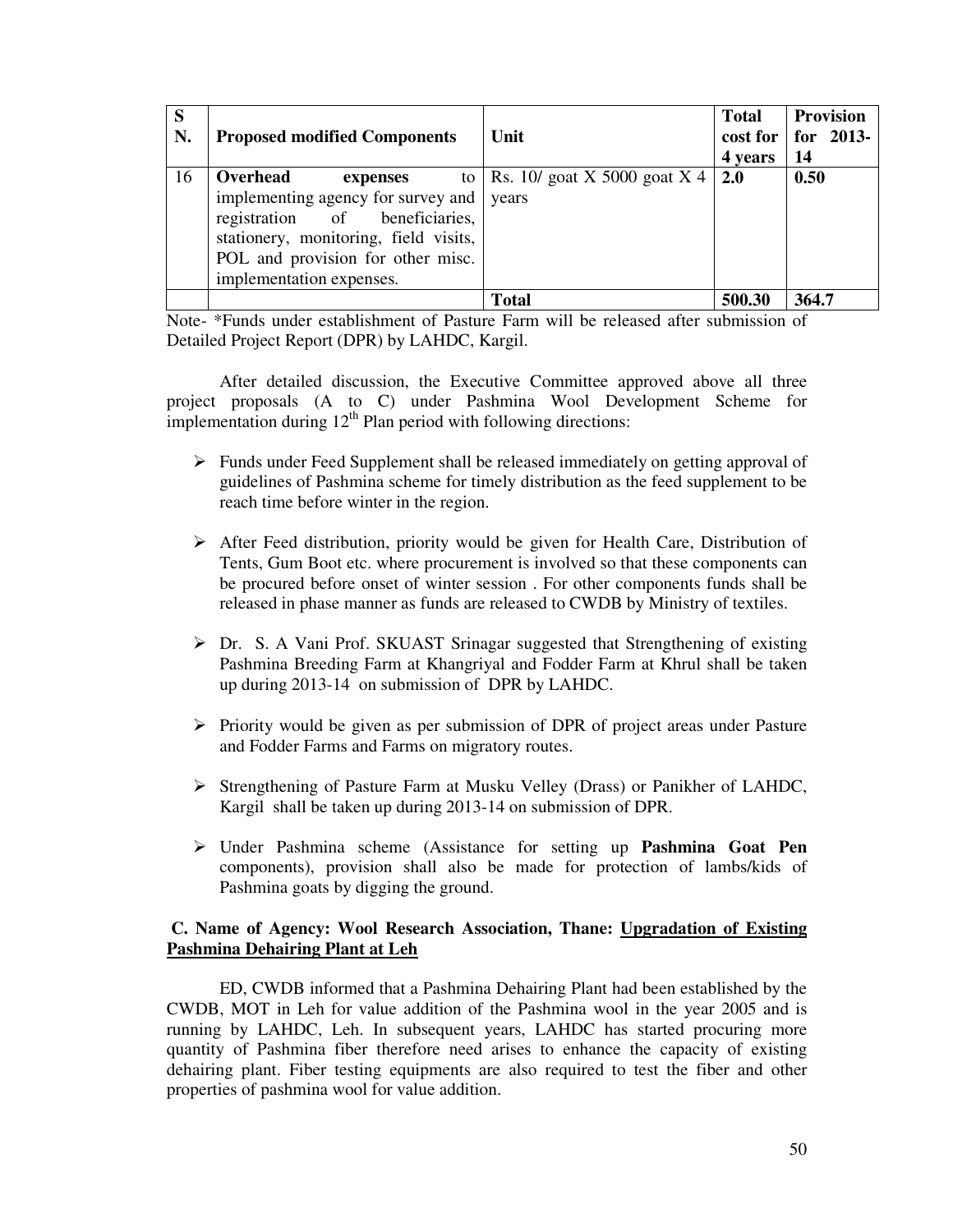Wool Research Association, Thane also suggested extension of the existing dehairing Plant along with setting up a specialty fibre testing laboratory. Accordingly, the same has been proposed in Pashmina Wool Development Scheme for implementation during  $12<sup>th</sup>$  Plan to strengthen this existing Pashmina Dehairing Plant by installing new machineries for increased capacity with total financial provision of Rs. 600 Lakh.

- $\triangleright$  Pashmina Dehairing Plant shall be operated on Common Facility Centre basis and any wool growers/users shall be able to avail processing and dehairing facilities on nominal cost (subsidized) basis / on job work basis.
- $\triangleright$  Under Pashmina Dehairing Plant, it was suggested to decide capacity for Pashmina wool processing and dehairing works and requirement for repairing/maintenance of existing machineries so that all work is completed within total cost of Rs. 600 lakhs. EC decided that the LAHDC shall finalize the matter in consultation with CSWRI, WRA and Sher-e-Kashmir University of Agricultural Science and Technology, Srinagar and submit fresh proposal for consideration of EC.
- Funds under the components shall be released by CWDB to LAHDC.

#### **Other decisions:**

A) EC stressed the need of pasture and fodder farms for grazing of sheep specially in Rajasthan. It was suggested that CWDB shall explore the possibility in association with Animal Husbandry Deptt.,/ Forest Deptt. Govt. of Rajasthan under Rashtriya Krishi Vikas Yojana (RKVY), Forest land development or MNERGA Scheme. It was decided to prepare a strategy and Action Plan for next 3-4 years for development of pasture farms for grazing of sheep initially in the areas where availability of water channel on cluster basis and submit report within this month. The MOT would take up the matter with Ministry of Agriculture for development of pasture farms, with Ministry of Rural Development for including activities under MNERGA in arid and semi-arid areas of country like Rajasthan, Gujarat, U.P., Harayana etc. and with Ministry of Forest.

B) To utilize the funds allocated for North East region, it was decided to organize seminars/ Workshop in some of the North Eastern states to explore possibility for implementing Angora project/ training with Govt. Departments. It was also decided to explore the possibility of organizing a North East Show at tourist place like Jaipur along with exhibition of woolen products of NER States.

C) EC, instructed to include Lahaul & Spiti area of HP and upper hilly areas of Uttarakhand State under Pashmina Wool Development scheme in next Five Year Plan  $(13<sup>th</sup> Plan)$  for introducing Pashmina goat rearing activity in non-traditional areas and expansion of this activity for increased Pashmina production. A survey shall be conducted by CWDB in association with state govt. to explore possibility of Pashmina rearing in the area.

The Meeting ended with the vote of thanks to the chair.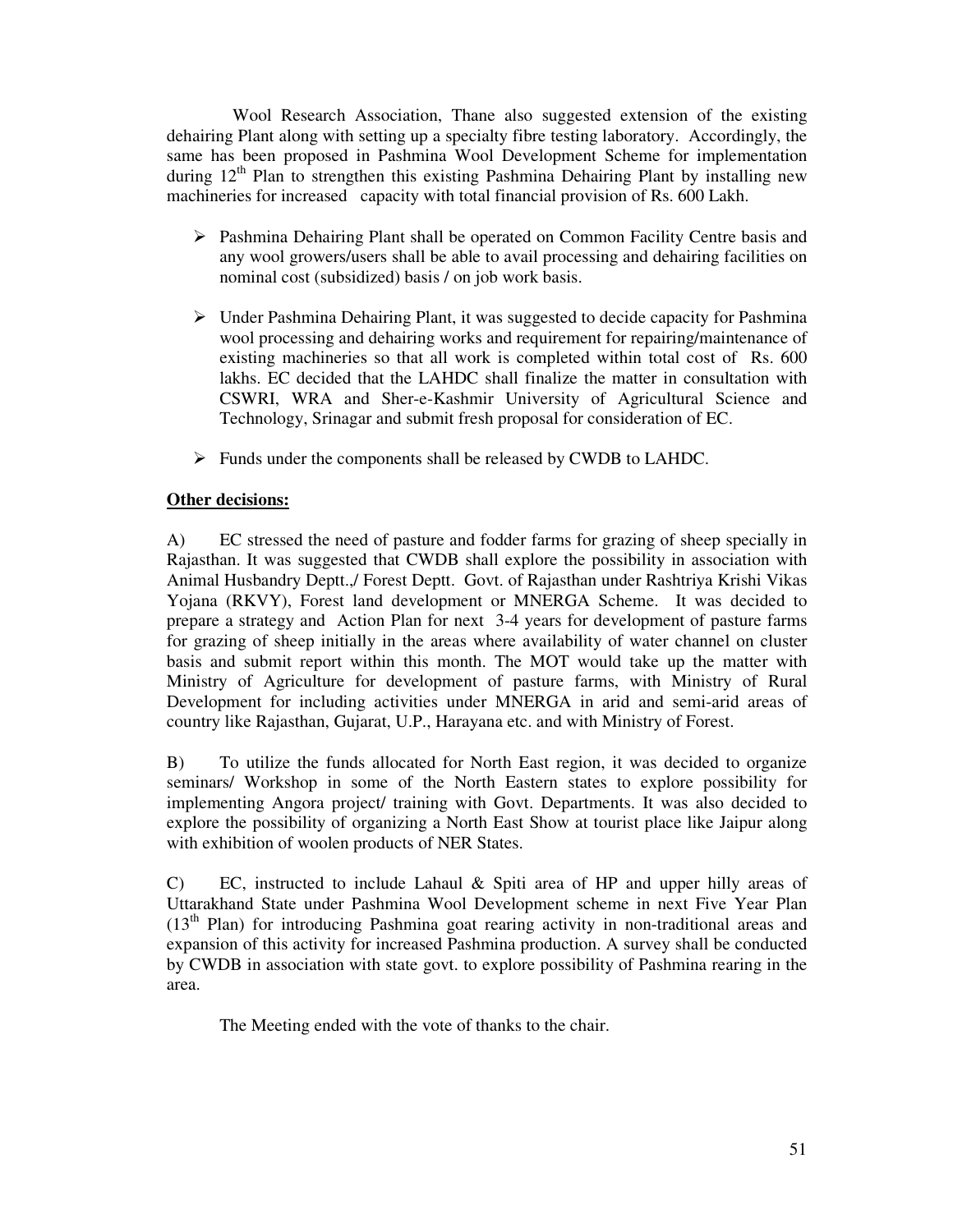**Annexure - V**



# **Annual Report Central Wool Development Board** (Ministry of Textiles, Govt. of India) Jodhpur

## 2012-13

**Central Wool Development Board (Ministry of Textiles, Government of India) C-3, Shastri Nagar, 3, Nagar, JODHPUR (Rajasthan) 342 003 Phone- (0291) 2433967, 2616328 Fax Fax- (0291) 2439017 Web: www.woolboard.nic.in E Mail: woolindiajodhpur@dataone.in Office Address**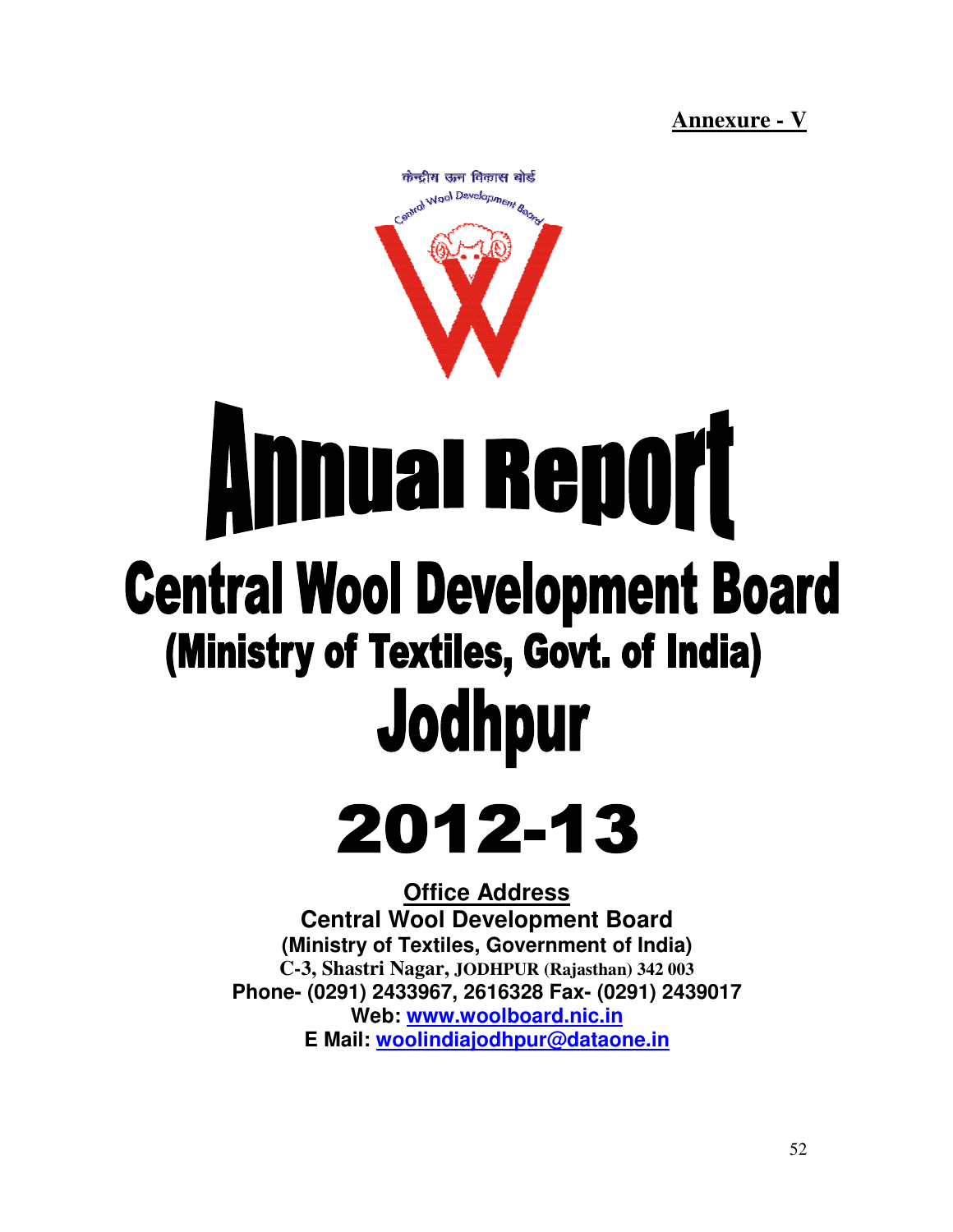## **C O N T E N T S**

| Sl. No.         | Chapter                                                                                                            | Page                               |
|-----------------|--------------------------------------------------------------------------------------------------------------------|------------------------------------|
| Chapter         |                                                                                                                    |                                    |
| 1               | <b>INTRODUCTION &amp; BUDGET ALLOCATION &amp;</b><br><b>EXPENDITURE</b>                                            | 54                                 |
| 2               | <b>CONSTITUTION OF THE BOARD</b>                                                                                   | 55                                 |
| $\overline{3}$  | <b>ACTIVITIES AND BUDGET ALLOCATION &amp;</b><br><b>EXPENDITURE DURING 2012-13</b>                                 | 56                                 |
| $\mathbf{i}$    | ANNEXURES (i) LIST OF BOARD MEMBERS                                                                                | 61                                 |
| $\overline{ii}$ | ANNEXURES (ii) LIST OF EXECUTIVE COMMITTEE<br><b>MEMBERS</b>                                                       | 63                                 |
| iii             | STATEMENT OF<br><b>PHYSICAL</b><br><b>ANNEXURES</b><br>(iii)<br>$\&$<br>FINANCIAL TARGETS & ACHIEVMENTS OF 2012-13 | 64                                 |
| $\overline{4}$  | AUDIT OF ACCOUNTS OF THE BOARD FOR THE YEAR<br>2012-13                                                             | 65                                 |
| iv              | ANNEXURE- (iv) AUDIT REPORT, INCOME &<br><b>EXPENDITURE &amp; BALANCE SHEET</b>                                    | $66 - 82$<br>(CA Audit<br>Reports) |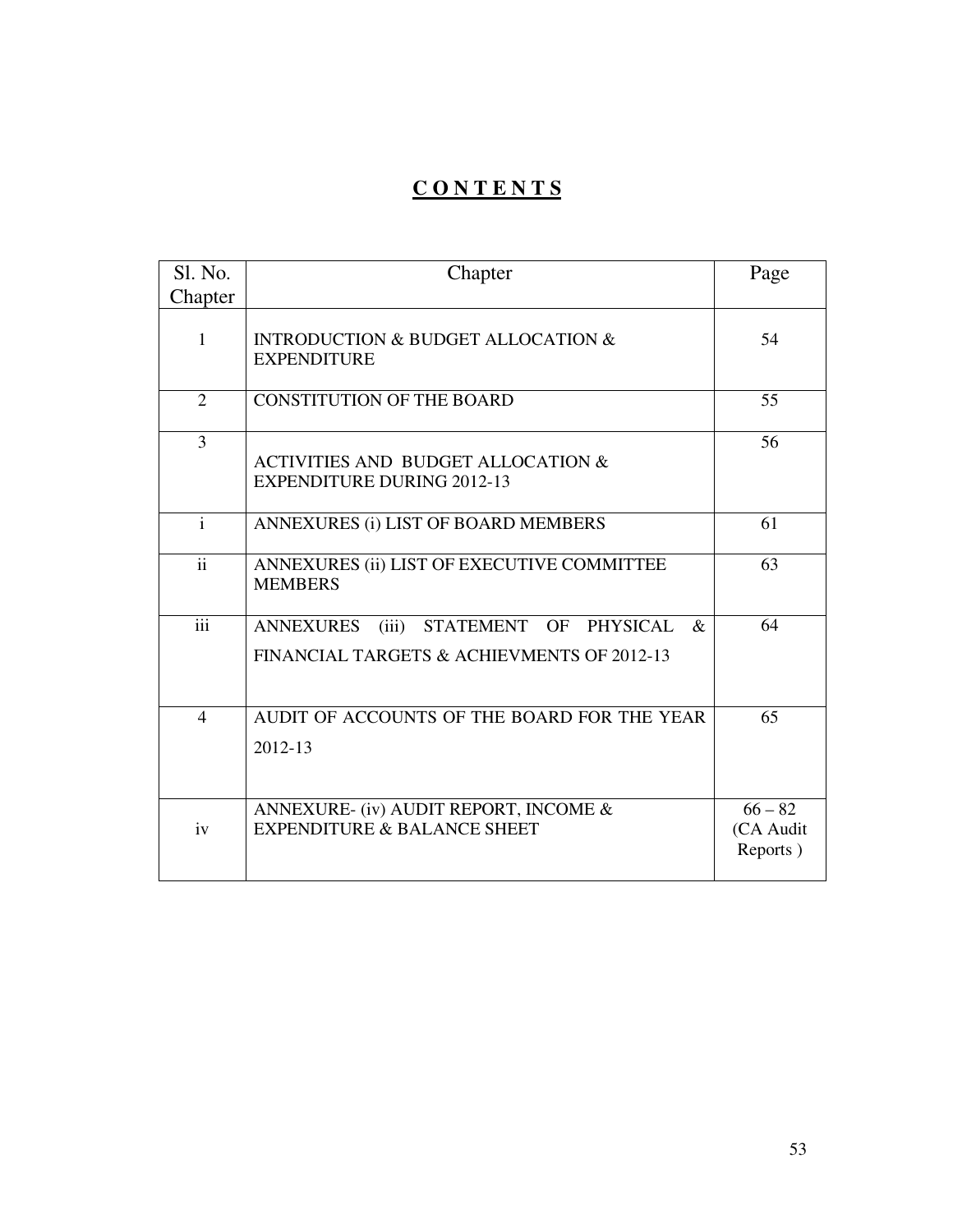#### **Introduction :**

 The Central Wool Development Board was constituted in July, 1987 with it's headquarter at Jodhpur, Rajasthan. The Board has started functioning since 1989. The Central Wool Development Board has been registered as Society under the Society Registration Act 1958. It works under the overall guidance of Governing Body. The Board also functions as an Advisory Body to the Ministry of Textiles on the matters relating to growth and development of wool including import & export of wool and product made thereof.

#### **Budget Allocation /Expenditure**

The Government of India, Ministry of Textiles, had allocated total financial out lay of Rs. 15.01 Crore (Plan fund Rs.13.51 Crore and Non-Plan fund Rs. 1.50 Crore) for the Financial Year 2012-13. The Board has utilized Rs 13.51 Crore on implementations of Plan Scheme and utilized Rs 1.50 Crore under Non Plan head. The details are as under: -

#### **i) Grant-in-aid: -**

The Ministry of Textiles released grant-in-aid to Central Wool Development Board during the year 2012-13 for enabling it to exercise the powers and discharge its functions under the Resolution. The details of the grant-in-aid released by the Government of India, Ministry of Textiles, New Delhi for the year 2012-13 are as follows: -

(Rs. in crore)

| Particulars                     | <b>Non Plan</b> | Plan                     | Total |
|---------------------------------|-----------------|--------------------------|-------|
| Opening Balance as on 1-04-2012 | -               | $\overline{\phantom{0}}$ |       |
| Grants received during the year | . .50           | 13.23                    | 14.73 |
| <b>Grant for NER</b>            | -               | 0.28                     | 0.28  |
| Total: $\rightarrow$            | 1.50            | 13.51                    | 15.01 |

#### **ii) Expenditure for 2012-13 : -**

Out of total allocated financial outlay of Rs. 13.51 Crore approved by Ministry of Textiles, a sum of Rs 13.51 Crore was utilized by the Board against the Annual Plan 2012- 13 on implementations of Plan Scheme. Whereas out of Rs. 1.50 Crore allocated for Nonplan expenditure, the CWDB has utilized Rs 1.50 Crore. The details are as under:

| [Rs. in Crore]                      |          |             |              |
|-------------------------------------|----------|-------------|--------------|
| <b>Particulars</b>                  | Non Plan | <b>Plan</b> | <b>Total</b> |
|                                     |          |             |              |
| Development of $Wood -$             |          | 13.51       | 13.51        |
| Administration of Central<br>- Wool | 1.50     |             | 1.50         |
| Dev. Board                          |          |             |              |
| Total: $\rightarrow$                | 1.50     | 13.51       | 15.01        |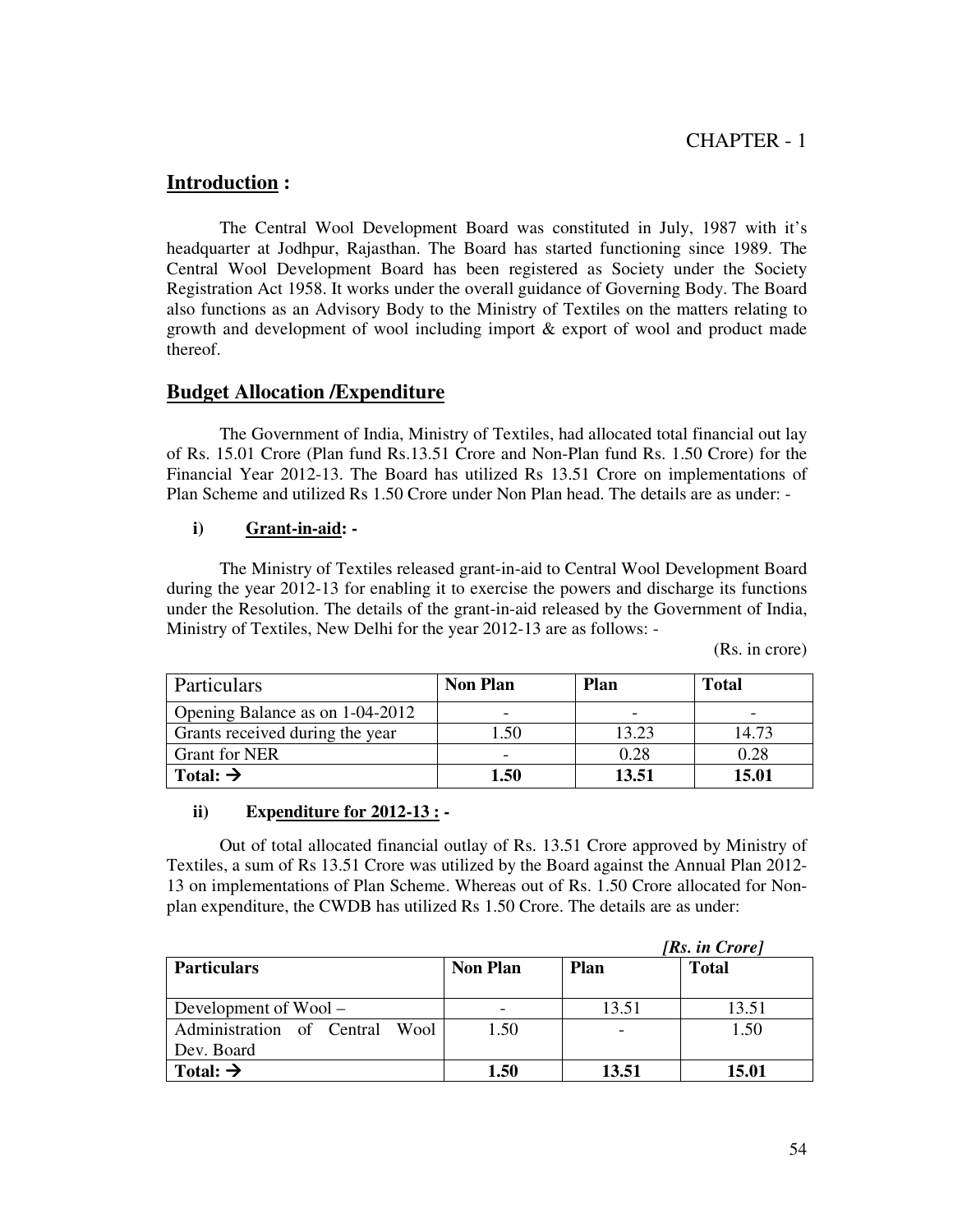#### **Constitution of the Board : -**

Under Resolution of F.No.8/4/85-WT dated  $7<sup>th</sup>$  July 1987, Government of India, Ministry of Textiles had set up Central Wool Development Board. The Government of India vide its Gazette Notification No. 2/7/2008-W&WT dated 22<sup>nd</sup> November, 2012 have reconstituted the Board for a period of two years from the date of reconstitution. Posts of eight non-official members have been kept vacant and Shri K.L Choudhary is appointed as Chairman of the Board and the Joint Secretary (Wool), Ministry of Textiles is Vice-Chairman of the Board. A list of reconstituted Governing Body members is enclosed at **Annexure- (i)** 

 In pursuance of DOPT, Govt. of India O.M. No. 10/1/2009-EO (MM-II) dated 18- 12-2009, Shri K.K. Goyal has taken over the charge of the post of the Executive Director, CWDB on  $17<sup>th</sup>$  February, 2010.

#### **i) Board Meeting: -**

The 30<sup>th</sup> Governing Body meeting of the Central Wool Development Board was held on 21.05.2012 at Jodhpur (Rajasthan) under the Chairpersonship of Ms Sunaina Tomar, Joint Secretary, MOT & Chairperson CWDB. The  $31<sup>st</sup>$  Governing Body meeting of the Central Wool Development Board was held on 04.01.2013 at New Delhi under the Chairmanship of Shri Kesar Lal Choudhary, Chairman CWDB.

#### **ii) Executive Committee: -**

The  $40^{th}$  &  $41^{st}$  Executive Committee meetings of the Central Wool Development Board were held on 11.07.2012 and 15.03.2013, at New Delhi, respectively. Both Executive Committee meetings were presided over by Mrs. Sunaina Tomar, Joint Secretary (Wool), MOT and Vice Chairperson, CWDB.

As per the provision of Memorandum of Association and Rules & Regulations of CWDB, the Board re-constituted the Executive Committee of the Board in its  $31<sup>st</sup>$ Governing Body meeting to administer the affairs of the Board, in accordance with the Rules and Regulations and Bye Laws of the Board for furtherance of its objectives. A list of the members of the Executive Committee is enclosed at **Annexure (ii).**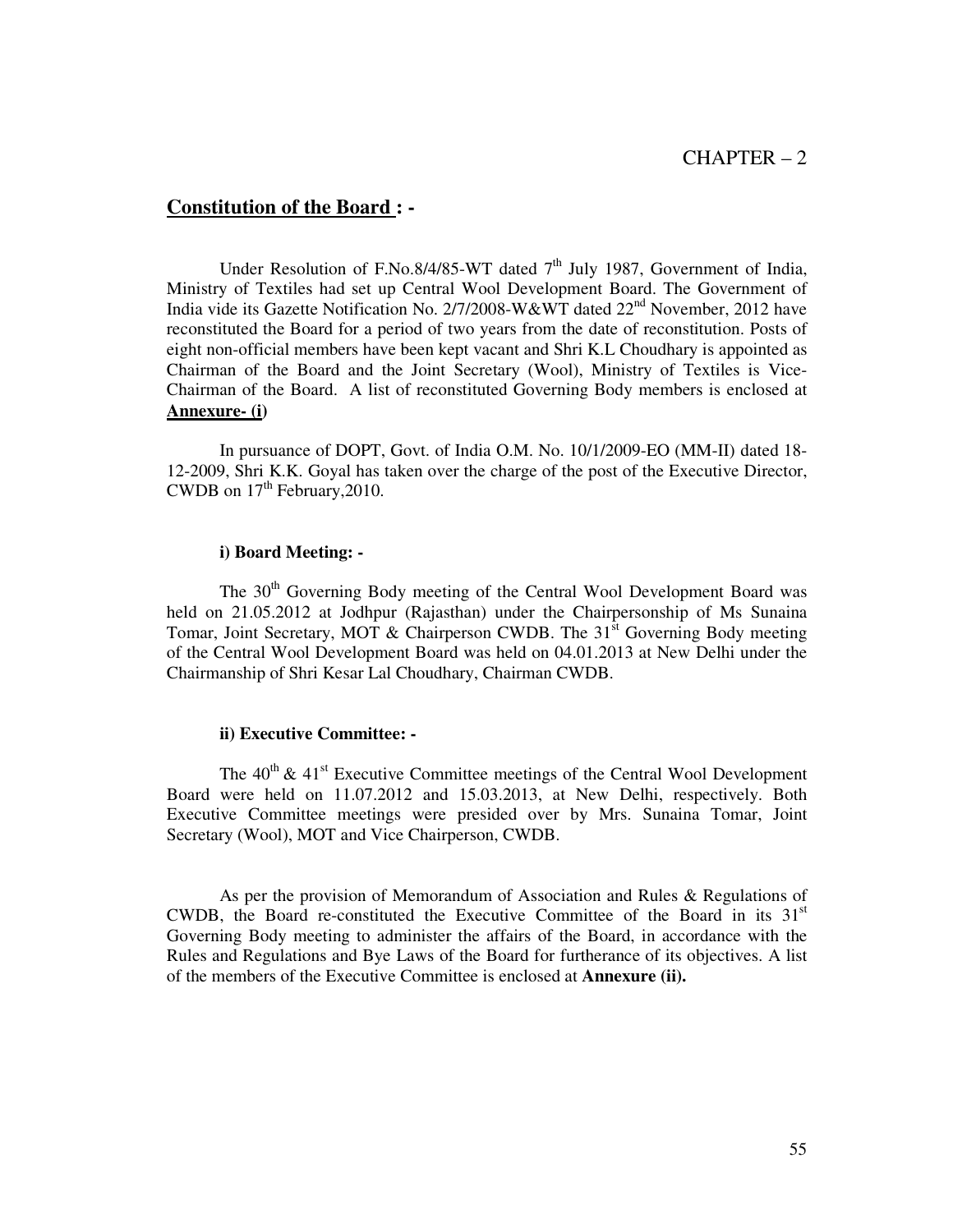#### **Activities, Budget Allocation and Expenditure during 2012-13**

 The Ministry of Textiles has approved total financial allocation of Rs. 13.51 Crore to the Central Wool Development Board (CWDB) during the financial year 2012-13 to implement various Plan Schemes/Programmes. Out of this allocated Plan fund, the MOT has released Rs. 13.51 Crore and the Board has also utilized entire grant of Rs. 13.51 Crore under its different schemes/programmes for the holistic growth and development of wool sector. On the Non-Plan side, the Board has utilized Rs. 1.50 Crore for establishment and other administrative expenditure in 2012-13. A statement showing physical and financial targets and achievements under its various schemes for the Annual Plan 2012-13 upto 31<sup>st</sup> March., 2013 is enclosed as **Annexure: iii.** 

 Detail of physical and financial targets and achievements under various schemes of the Central Wool Development Board during financial year 2012-13, is as under:

#### 1. **Integrated Wool Improvement and Development Programme (IWIDP)**

 The Integrated Wool Improvement & Development Programme (IWIDP), the flagship scheme of Wool Sector, is being implemented during the XIth Five Year Plan period and provides support to the Industry & Wool growers to qualitatively upgrade product and technology to enable them to get better returns for their products and to get a larger share of the domestic and global market.

 Under IWIDP, the Board implemented different schemes for improving quantity and quality of wool produced from sheep, Angora rabbit, Pashmina goat and is providing training to wool growers, weavers, resource persons along with associated promotional and marketing activities. Following schemes are being implemented under this programme:

#### (I) **Sheep & Wool Improvement Scheme: (SWIS)**

 The Board had taken up 'Sheep and Wool Improvement Scheme' (SWIS) to improve the quality and quantity of indigenous wool in the country. The Board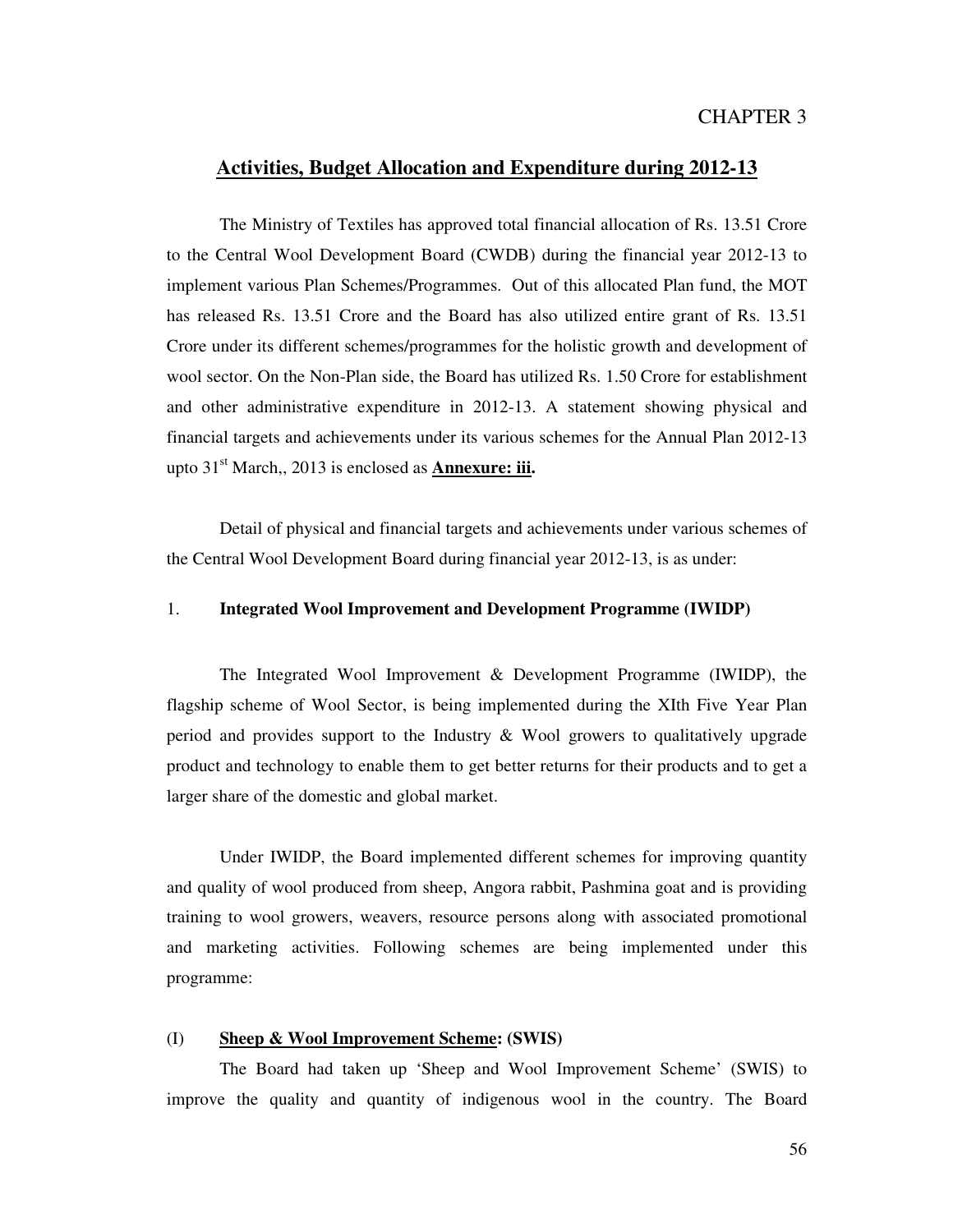implemented various projects under this scheme in all major wool producing States having components for (i) 'Health Care' for treatment, vaccination and medicines to sheep (ii) 'Breed Improvement' for genetic improvement of sheep and to distribute stud Rams (iii) support for 'Multipurpose Extension Centers' to provide different facilities at one place, (iv) 'Marketing & Grading Assistance' to wool growers to get better returns from wool (v) conducting 'Training Programmes' for wool growers in latest techniques of sheep rearing activities, (vi) 'Ram Raising Unit' to develop good quality breedable Rams and to fulfill requirement of stud Rams, (vii) 'Assistance for Sheep Pen', (viii) provide 'Feed Supplement' to sheep (weak, pregnant/ breedable ewes) and (ix) 'Creation of Revolving Fund' for marketing of raw wool and to revitalize the states wool marketing federations/corporations and optimum utilization of infrastructure available with them for this purpose.

 For the Annual Plan 2012-13, the Board had fixed target to benefit 12.00 lakh sheep under different ongoing projects in all major wool producing States. During the year, the Board had utilized Rs. 8.80 Crore and covered 12.15 lakhs new sheep and 3.50 Lakhs ongoing sheep of Rajasthan, Uttarakhand, Maharasthra, U.P., A.P., J&K and Ladakh region. The Board had also provided feed supplement to 0.75 lakh sheep/pashmina goats of Ladakh region during severe/adverse period of cold.

#### **(II) Angora Wool Development Scheme**

The Board is implementing Angora Wool Development scheme in hilly areas of country to support Angora/rabbit rearing activity among farmers, strengthening Germplasm Centre (GPC), facilitating distribution of Angora rabbits among rearers as foundation stock along with necessary training, feed, medical kit and nutrition support free of cost. The scheme has following components:

- i) Establishment of Mini Angora rabbit farm
- ii) Mini Feed Manufacturing Units
- iii) Common Facility Centre (CFC) for Angora Wool Processing and Training
- iv) Research & Development,
- v) Strengthening of Angora rabbit Germplasm Centre.

 For the Annual Plan 2012-13, the Board had fixed target to benefit 20 new and 80 ongoing Angora rabbit rearing families under different components of scheme with total financial allocation of Rs. 0.19 Crore. Against this target, the Board had utilized Rs. 0.19 Crore on 100 ongoing families.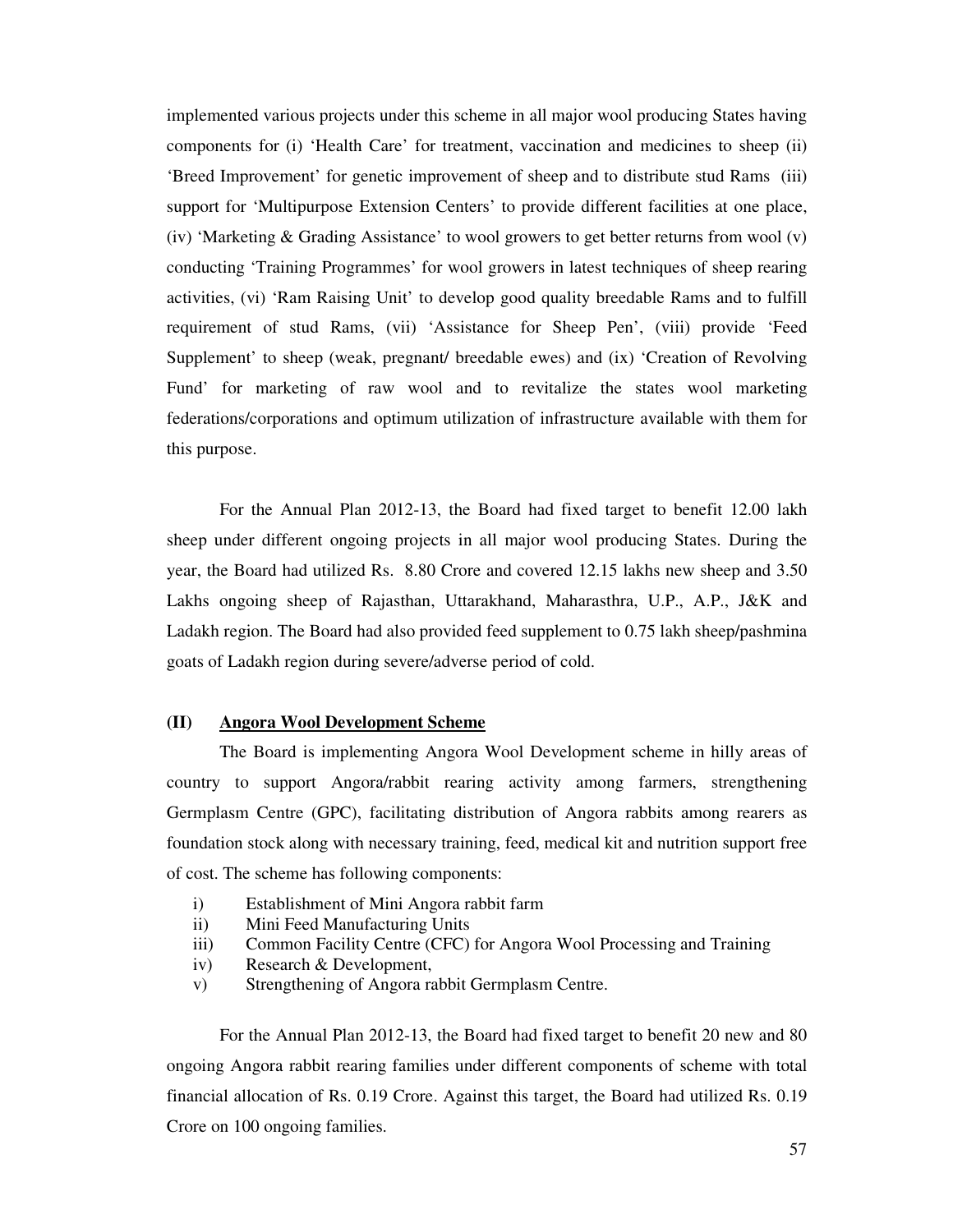#### **(III) Pashmina Development Scheme:**

The Board is implementing this programme for the development of Pashmina wool

in Ladakh region of J&K state by providing incentives under its following components:

- Buck Exchange Programme.
- Distribution of high quality Pashmina bucks in non-traditional areas to enhance Pashmina production.
- Training of formation of Breeders Association (Guilds) or village Pashmina Cooperative Societies.
- Establishment of Fodder Bank.
- Refresher Training to Nomadic Breeders as Paramedics.
- Health Coverage.
- Refresher Courses to In-service Candidates for 3 days/breeders camps.
- Fodder Development.
- Provision of improved Pashmina Combs for Efficient Harvesting of Pashmina.

For the Annual Plan 2012-13, the Board had fixed target to benefit 800 ongoing Pashmina families with financial outlay of Rs. 1.29 Crore. Accordingly, the Board benefited 800 ongoing Pashmina families and utilized Rs. 1.29 Crore to Ladakh Autonomous Hill Development Council, Leh to continue the programme.

#### **(IV). Human Resource Development & Promotional activities:**

 The Board had identified areas for undertaking various training programmes in collaboration with various reputed Organizations/ Institutions/ Departments on: Farm management for sheep; Angora & Pashmina rearing, sheep shearing by machines, testing & report writing and quality control/assurance, wool grading & marketing, processing of wool and woolens products, latest weaving and designing techniques to weavers. The following activities are part of HRD & Promotional Activities:

- Marketing and Promotional activities (organizing fairs and Woollen Expos, seminar and workshops, etc.)
- Market Intelligence and Publicity
- Publication of quarterly news magazine 'Wool Ways'
- Research, Study and Consultancy
- Training under Weaving and Designing Training Centre, Kullu
- Monitoring and Evaluation of Scheme
- Human Resource Development and Training to farmers/ breeders/ weavers.
- Strengthen and upgrade wool testing, wool grading and marketing facilities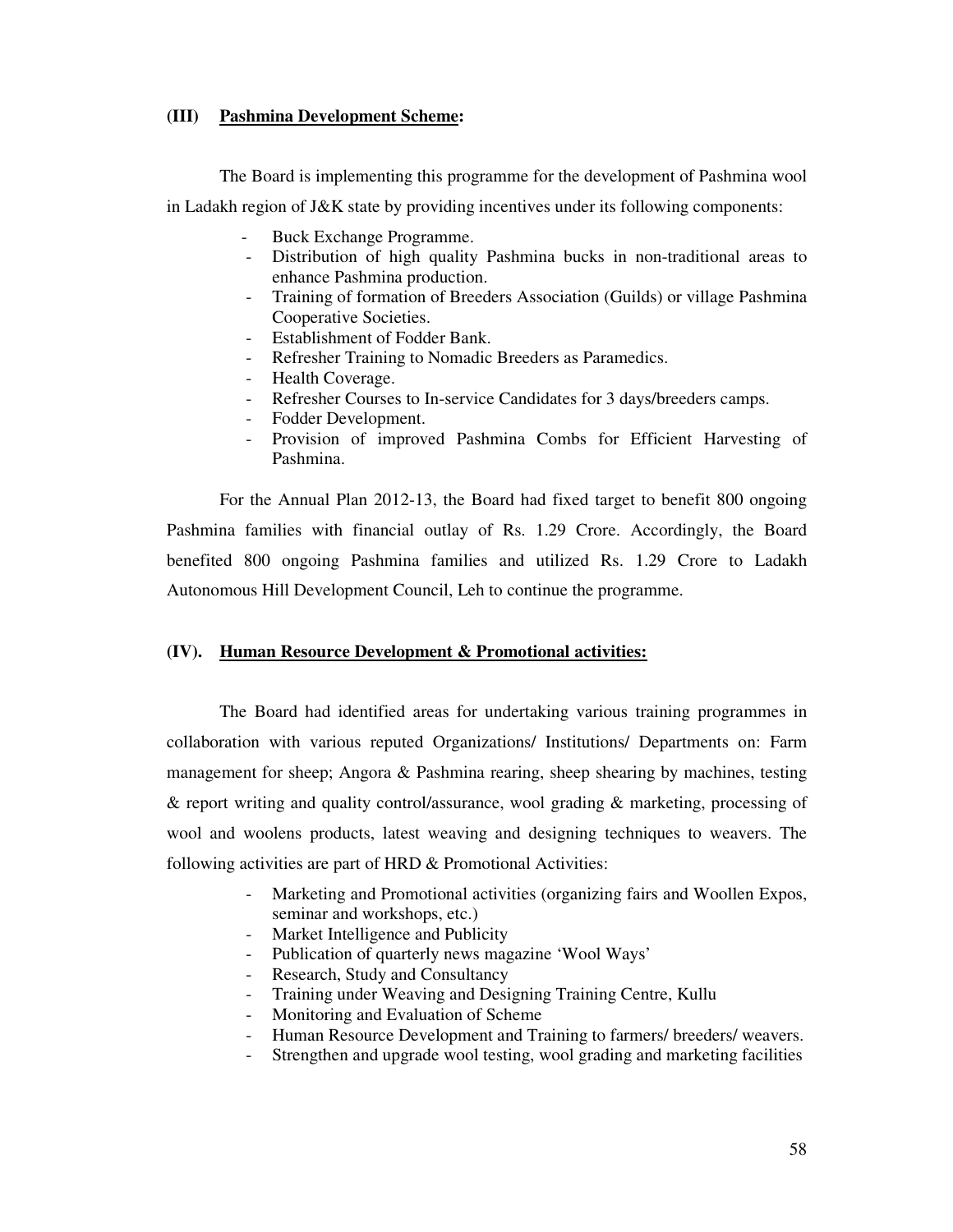For the Annual Plan 2012-13, the Board had fixed target for organizing 18 Woolen Expos along with other promotional activities under this scheme with total financial allocation of Rs. 2.32 Crore. The Board had utilized Rs. 2.32 Crore under this programme and imparted training to 110 resource persons, organized 18 Woollen Expos (Exhibitioncum-sale of woollen products) and published quarterly newsmagazine and raw wool price bulletin, regularly. Running a Weaving & Designing Training Centre at Kullu for providing training in handloom weaving and trained 60 persons by conducting 4 months course on regular basis of 20 trainees per batch and also running a Wool Testing Centre at Bikaner to provide testing facilities for raw wool, woollen yarn and end product at the subsidized testing charges as wool fiber has lot of variation by nature causing variation in the end product.

#### **2. Quality Processing of Wool and Woollen Scheme**

 The unorganized Woollen Sector suffers from inadequate processing facilities. The pre loom & post loom facilities are outdated. The sector uses crude form of carding, which results in low productivity, besides affecting the health of workers. The spinning technology is primitive, which is urgently required to be upgraded through improved equipments/ machineries. The Scheme provides a comprehensive service package from deburring to carding & spinning stage. The setting up of modern plants will increase woolprocessing capacity, provide value addition to Indian wool, create more employment and augments income to personnel engaged in these decentralized activities.

 The Board is implementing a scheme namely "Quality Processing of Wool" (preloom and post-loom processing activities) for improving quality of raw wool, finishing of woolen products and value addition to wool and woolens products. This scheme attracts the spinners to modernize their obsolete and small yarn-manufacturing units. The project beneficiaries are State Wool Board/ Corporation/ Non-Governmental Organization/ Registered Societies/Private Entrepreneurs etc. engaged in processing of wool and woolens. Under this scheme, the agency has to bear the cost of land  $\&$  building by their own resources and should have clear ownership rights. The CWDB provides grant under Non-Recurring Expenses for purchase of machineries & plants only for setting up the Common Facility Centre (CFC). Recurring Expenditure shall be borne by the agency/association out of its own resources.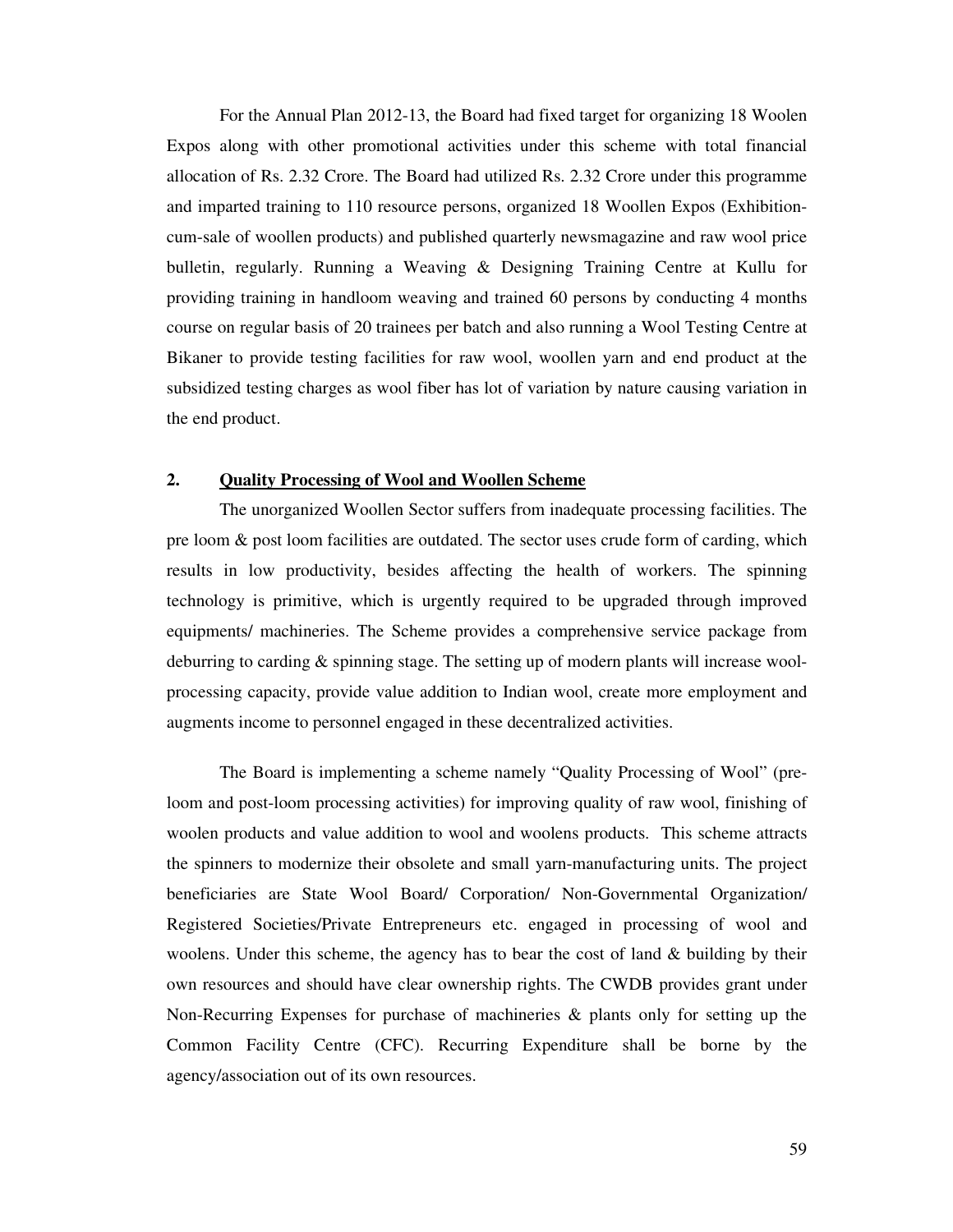For the Annual Plan 2012-13, the Board had fixed target to establish three new Common Facility Centers under pre-loom processing facilities like wool scouring, carbonizing, dyeing and carding of wool etc. with total financial outlay of Rs. 0.90 Crore. Accordingly, the Board had sanctioned three new CFCs in Jammu & Kashmir, Uttrakhand and Karnataka and utilized Rs. 0.90 Crore under this scheme during 2012-13.

#### **3. Social Security Scheme for Sheep Breeders**

The Board is implementing this scheme to benefit the sheep breeders by providing life insurance to them and their sheep flock by two plans (i) Sheep Breeders Insurance Scheme and (ii) Sheep Insurance Scheme.

The basic objective of these insurance plans is to provide enhanced insurance coverage to sheep breeders in the case of natural death/accidental death, total/partial disability and for their sheep flock in case of accident including fire, lightning, storm, tempest, flood, inundation, earthquake, famine and diseases contracted or occurred during the period of the policy.

(i) Total premium payable under 'Sheep Breeders Insurance Scheme' is Rs. 330/- and contribution of sheep breeder, Central Wool Development Board & Social Security Fund ( of Govt. of India ) is Rs. 80/-, 150/- and Rs. 100/- per year, respectively. In the event of natural death of the sheep breeder, sum assured is Rs. 60,000, in case of partial disability sum assured is Rs. 75000/- and in case of accidental death/total disability sum assured is Rs. 1,50,000. Additional benefit of scholarship for two child @ Rs. 300 per quarter per child is also to be paid to the student studying from  $9<sup>th</sup>$  standard to  $12<sup>th</sup>$  standard.

(ii) Total premium payable under 'Sheep Insurance Scheme' is Rs. 44/- per sheep. Out of it, Rs. 19/- per sheep is contributed by the sheep breeders and CWDB's contribution is Rs. 25/- per sheep. In the event of death of sheep, sum assured is Rs. 1,200/- per sheep. The benefit of subsidy is provided to beneficiary for maximum period of three year.

During Annual Plan 2012-13, the Board had made target to cover 10,000 sheep breeders' sheep under the schemes of Sheep Breeders.

The Board is implementing Social Security Schemes with the help of the Life Insurance Co. Ltd (LIC) and Oriental Insurance Co. Ltd. in the States of Uttarakhand, Maharashtra, Jammu & Kashmir, Himachal Pradesh, Karnataka & Andhra Pradesh. The Board has insured 12,668 sheep breeders under Sheep Breeders Insurance Scheme.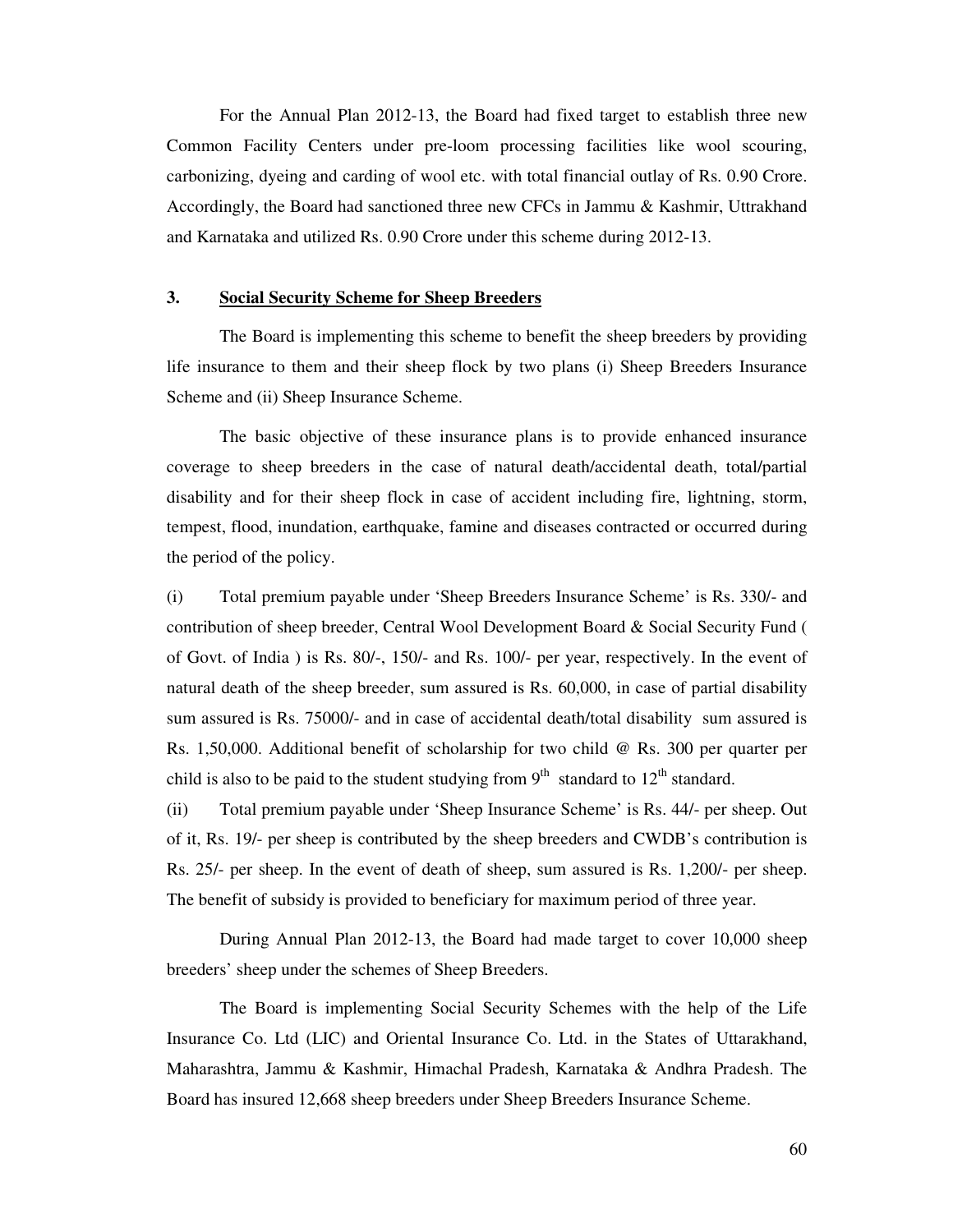| List of the members of the Governing Body of the Central Wool Development Board |  |  |
|---------------------------------------------------------------------------------|--|--|
|                                                                                 |  |  |

| 1.  | Shri K.L. Choudhary, Village Baghera, Ajmer (Rajasthan)                                                           | Chairman      |
|-----|-------------------------------------------------------------------------------------------------------------------|---------------|
| 2.  | Joint Secretary (Wool) Ministry of Textiles,<br>Govt. of Indai, Udyog Bhawan, NEW DELHI                           | Vice Chairman |
| 3.  | Joint Secretary, Deptt. of Animal Husbandry,<br>Ministry of Agriculture, Krishi Bhawan, NEW DELHI                 | Member        |
| 4.  | Textile Commissioner, Office of the Textile Commissioner<br>Ministry of Textiles, Govt. of India, MUMBAI. 400 020 | Member        |
| 5.  | Deputy Secretary/Director (Finance), Ministry of Textiles,<br>Govt. of India, Udyog Bhawan, NEW DELHI             | Member        |
| 6.  | Director (Industry & VSE), Planning Commission,<br>Govt. of India, Yojana Bhawana, NEW DELHI                      | Member        |
| 7.  | Director, Indian Institute of Carpet Technology,<br>BHADOHI, U.P. 221 401                                         | Member        |
| 8.  | Director, Animal Husbandry Deptt., Govt. of Rajasthan<br>Gandhi Nagar, Tonk Road, JAIPUR (Rajasthan)              | Member        |
| 9.  | Director, Animal Husbandry Deptt., Govt. of Tamilnadu,<br>Chennai. Tamilnadu                                      | Member        |
| 10. | Director, Animal Husbandry Deptt., Govt. of A.P.,<br>HYDERABAD, Andhra Pradesh                                    | Member        |
| 11. | Additional Secretary, Animal Husbandry Deptt.,<br>Govt. of Uttaranchal, DEHRADUN, Uttaranchal                     | Member        |
| 12. | Managing Director, Gujarat Sheep & Wool Development<br>Corp. Ltd., Udyog Bhawan, Sector-11, GANDHI NAGAR          | Member        |
| 13. | Managing Director, J. & K. State Sheep & Sheep Product<br>Development Board, Bari Brahmana, JAMMU, 181 133        | Member        |
| 14. | Managing Director, U.P. Livestock Development Board,<br>Lucknow. (Uttar Pradesh)                                  | Member        |
| 15. | General Manager, H.P. State Cooperative Wool Procurement<br>& Marketing Federation Ltd., Kasumpti, Shimla, (H.P.) | Member        |
| 16. | Director, Wool Research Association, Akbar Camp Road,<br>Sandoz Baug, Kolshet Road, THANE (Mumbia)                | Member        |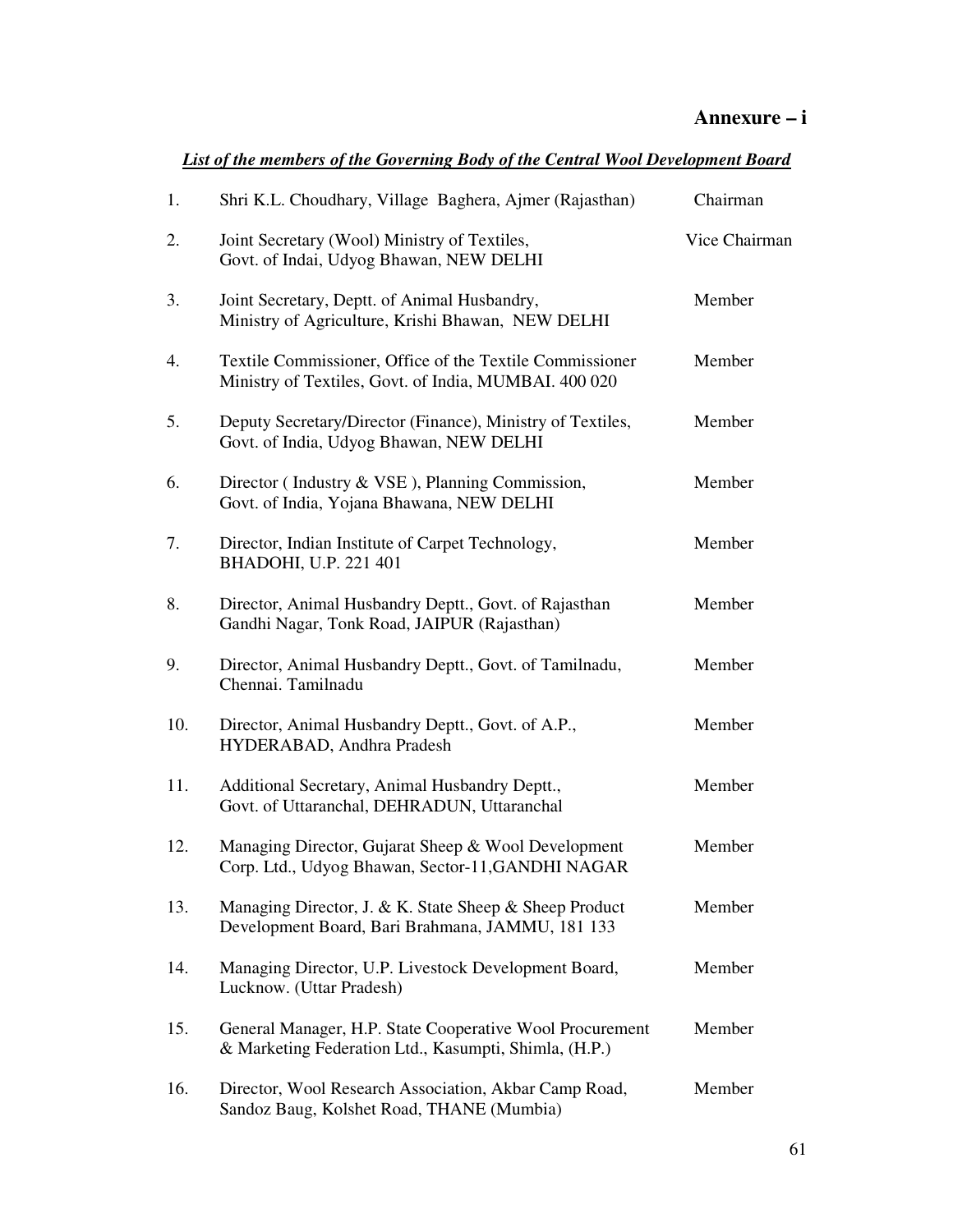| 17. | Director, Central Sheep & Wool Research Institute,<br>Avikanagar, Teh. Malpura, Via.: JAIPUR (Rajasthan)      | Member                  |
|-----|---------------------------------------------------------------------------------------------------------------|-------------------------|
| 18. | Executive Director, Wool & Woollen Export Promotion<br>Council, Barakhamba Road, NEW DELHI 110 001            | Member                  |
| 19. | Executive Director, Carpet Export Promotion Council,<br>Opp. Army Hospital Research & Referral, NEW DELHI-057 | Member                  |
| 20. | Secretary General, Indian Woollen Mills Federation,<br>Churchgate Chamber, 5th New Marine Lines, MUMBAI-20    | Member                  |
| 21. | Executive Director, Central Wool Development Board,<br>Jodhpur.                                               | <b>Member Secretary</b> |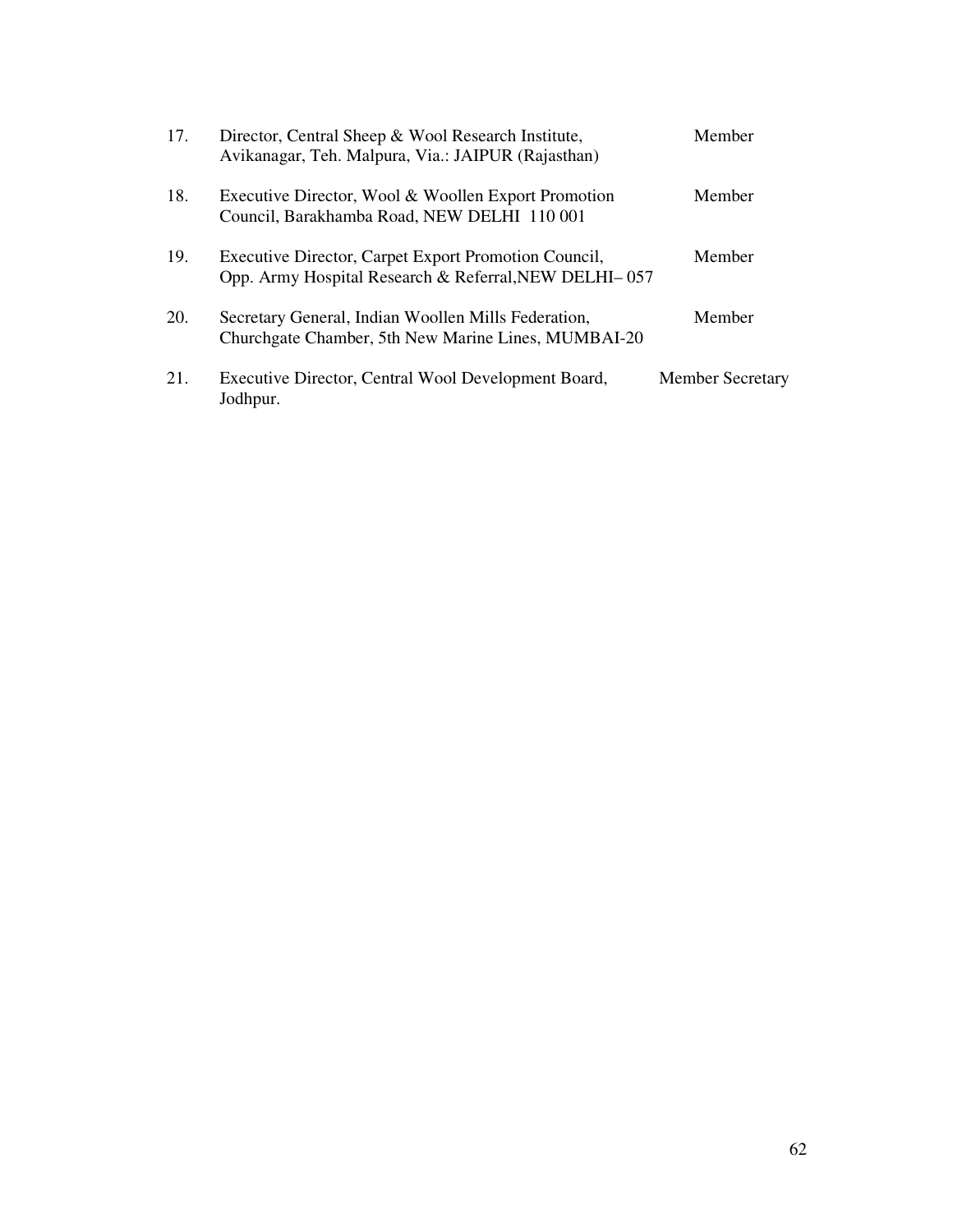#### **Annexure – ii**

#### **List of Executive Committee members of the CWDB**

- i). The Joint Secretary (Wool) & Chairman, Executive Committee, Ministry of Textiles, Govt. of India, Udyog Bhawan, New Delhi.
- ii) The Textile Commissioner, Post Bag No. 11500, New C.G.O. Building, 48, New Marine Lines, MUMBAI.
- iii) The Dy. Secretary/ Director (Finance), Ministry of Textiles, Govt. of India, Udyog Bhawan, New Delhi.
- iv) The Director (Industry & VSE), Planning Commission, Govt. of India, Yojana Bhawan, New Delhi.
- v) The Director, Animal Husbandry Deptt., Govt. of Rajasthan, Tonk Road, JAIPUR.
- vi) The Director, Central Sheep & Wool Research Institute (ICAR), Avikanagar, Teh.: Malpura, Distt.: Tonk, Via.: JAIPUR, Rajasthan.
- vii) The Director, Wool Research Association, Akbar Camp Road, Sandoz Baug, Kolshet Road, THANE. (Mumbai)
- viii) The Secretary General, Indian Woollen Mills Federation (IWMF), Mumbai.
- ix) The Executive Director & Member Secretary, Central Wool Development Board, JODHPUR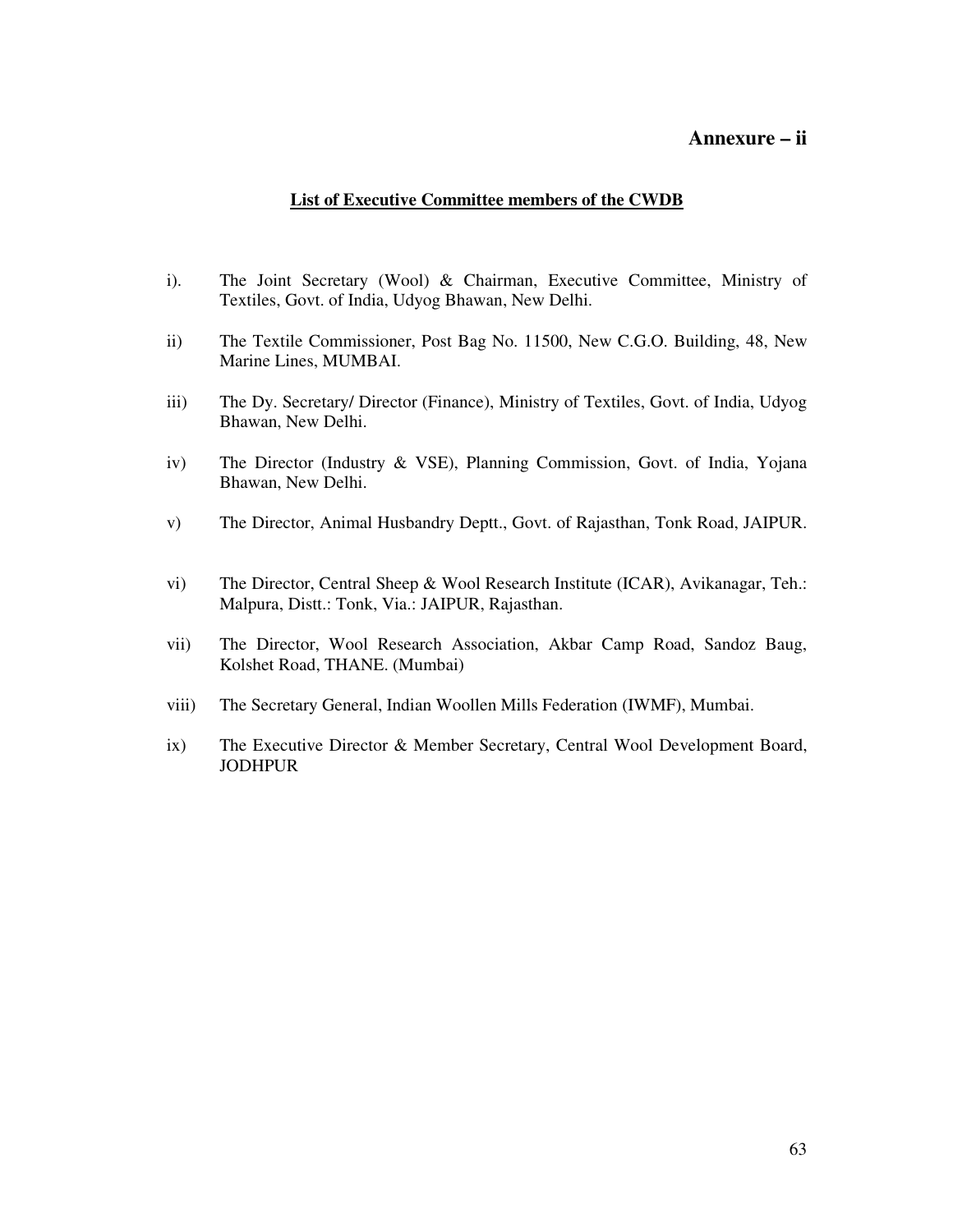#### **Annexure – iii**

#### **Revised Estimates and Achievements during Annual Plan 2012-13 Central Wool Development Board [Rs. In Crores]**

|                         | <b>IKS. IN U</b> roresi                                                        |                                                    |                              |                  |                                                             |                  |  |  |
|-------------------------|--------------------------------------------------------------------------------|----------------------------------------------------|------------------------------|------------------|-------------------------------------------------------------|------------------|--|--|
|                         |                                                                                |                                                    | <b>Targets</b>               |                  | <b>Achievements</b><br>(upto 31 <sup>st</sup> March., 2013) |                  |  |  |
| S                       | Name of Scheme                                                                 | Unit                                               |                              |                  |                                                             |                  |  |  |
| N                       |                                                                                |                                                    | <b>Physical</b>              | <b>Financial</b> | <b>Physical</b>                                             | <b>Financial</b> |  |  |
|                         | Integrated Wool Improvement & Development Programme (IWIDP)                    |                                                    |                              |                  |                                                             |                  |  |  |
| г                       |                                                                                |                                                    |                              |                  |                                                             |                  |  |  |
| A                       | Sheep & Wool<br>Improvement Scheme<br>(SWIS)                                   | No. of sheep                                       | 12.15 lakh<br>sheep          | 8.81             | 12.15 lakh<br>sheep                                         | 8.81             |  |  |
| B                       | Angora Wool<br>Development Scheme                                              | No. of families                                    | 20 New+80<br>on going        | 0.19             | 100 on going                                                | 0.19             |  |  |
| C                       | Pashmina Wool<br>Development Scheme                                            | No. of families                                    | 800<br>ongoing<br>families   | 1.29             | 800 ongoing<br>families                                     | 1.29             |  |  |
| D                       | Human Resource<br>Development &<br><b>Promotional Activities</b>               | HRD,<br>Promotional<br>Activities,<br>Woollen Expo | 200<br>trainees,<br>15 Expos | 2.32             | 110 Trainees<br>18 Expos                                    | 2.32             |  |  |
|                         | Total $(A + D)$                                                                |                                                    |                              | 12.61            |                                                             | 12.61            |  |  |
| $\mathbf{II}$           | <b>Quality Processing of Wool</b>                                              |                                                    |                              |                  |                                                             |                  |  |  |
| A                       | CFC for Integrated<br>Wool Processing for<br>Pre-loom processing<br>activities | Common<br>Facility<br>Centres                      | 3 CFCs                       | 0.90             | 3 CFCs                                                      | 0.90             |  |  |
|                         | <b>Total</b>                                                                   |                                                    |                              | 0.90             |                                                             | 0.90             |  |  |
| $\overline{\mathbb{H}}$ | <b>Social Security Scheme</b>                                                  |                                                    |                              |                  |                                                             |                  |  |  |
| A                       | <b>Sheep Breeders</b><br>Insurance Scheme                                      | No. of sheep<br>breeders                           | 10,000                       | Nil              | 12668                                                       | Nil              |  |  |
| B                       | Sheep Insurance<br>Scheme                                                      | No. of sheep                                       | 2 lakh                       | Nil              |                                                             | Nil              |  |  |
|                         | Total (A+B)                                                                    |                                                    |                              | 00               |                                                             | 00               |  |  |
|                         | Total $(I+II+III)$                                                             |                                                    |                              | 13.51            |                                                             | 13.51            |  |  |